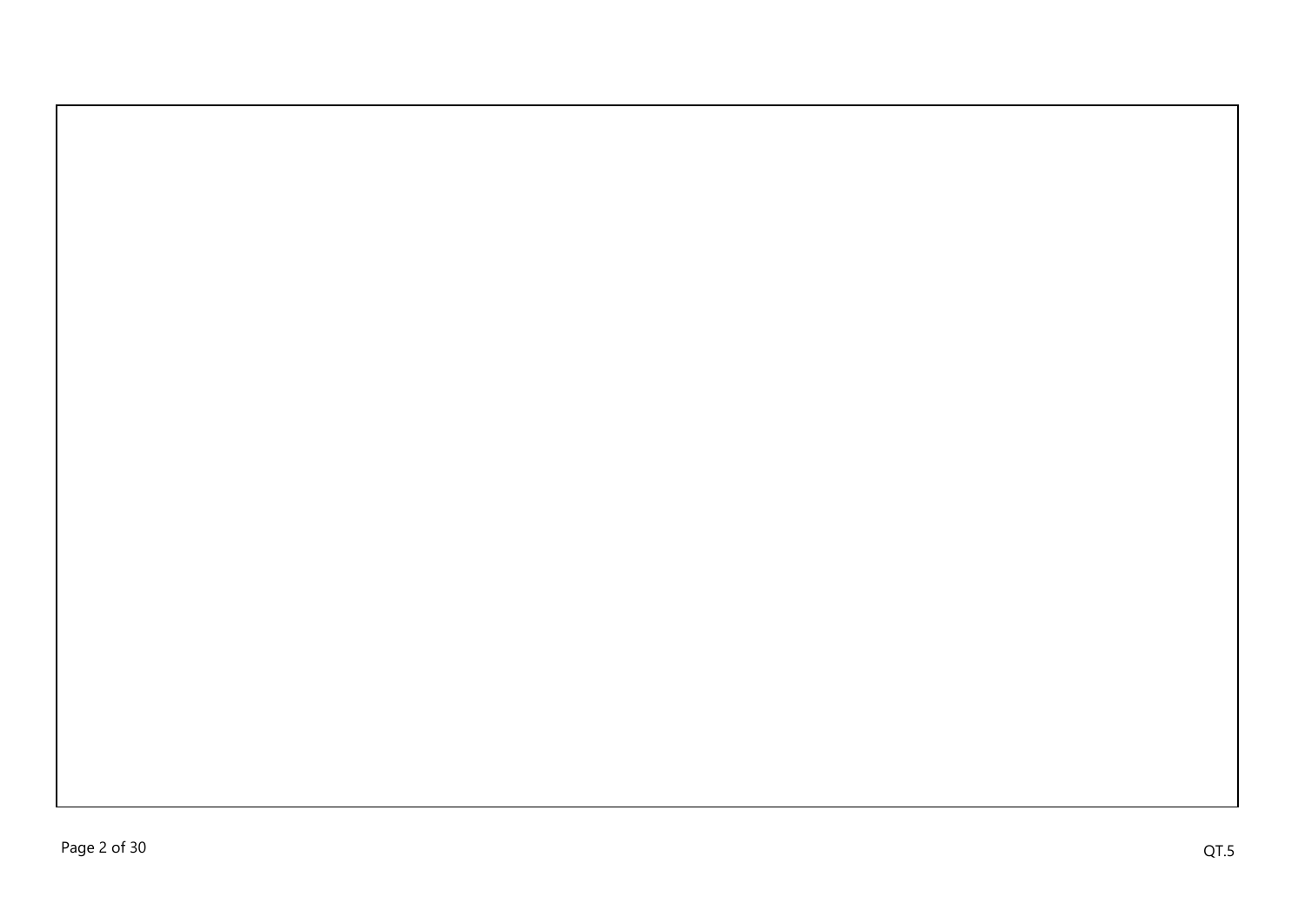| #              | Island        | House Name      | Name                  | Sex         | National ID | ېره پر شه                        | يترمثر                                                    |
|----------------|---------------|-----------------|-----------------------|-------------|-------------|----------------------------------|-----------------------------------------------------------|
|                | GDh. Fiyoaree |                 |                       |             |             |                                  |                                                           |
|                | GDh. Fiyoaree | Aazaadhee Villa | Shazeena Saeed        | $\mathsf F$ | A088486     | پر پچ مورمو محر                  | ڪي سگر ڪمرنگر                                             |
| $\overline{c}$ | GDh. Fiyoaree | Abhareege       | Hassan Jameel         | M           | A097463     | ر ٥ ر پر ٢<br>د کارنموړ          | يزكتان في والح                                            |
| 3              | GDh. Fiyoaree | Abhareege       | Mohamed Luayyubu      | M           | A131325     | رەر<br>ەھرىپرى                   | כנסנכ כנסכב<br>כגתכת בתהתם                                |
| 4              | GDh. Fiyoaree | Abhareege       | Mariyam Shaheena      | F.          | A300088     | برەر<br>ئەھرىپرى                 | ڪ پر سگر<br>ر ه پر ه<br>تر <del>ب</del> ر بر ژ            |
| 5              | GDh. Fiyoaree | Abhareege       | Aminath Inasha        | F           | A300090     | رە ر<br>ەھ ئەمبرى                | أأدح مكرمة المترامية                                      |
| 6              | GDh. Fiyoaree | Abhareege       | Izunaada Zakariyya    | F           | A300092     | رەر<br>مەسىرى                    | وج مكتر بم مورد                                           |
| $\overline{7}$ | GDh. Fiyoaree | Ablagheege      | Simad Ali             | M           | A097381     | رە ئەزىر<br>مەھىرى <sub>دى</sub> | سود ړې                                                    |
| 8              | GDh. Fiyoaree | Ablagheege      | Shazura Ali           | F           | A097384     | رەر<br>مەخ ئەر                   | أخذي تجرمي                                                |
| 9              | GDh. Fiyoaree | Ablagheege      | Aminath Rifasha       | F           | A299538     | رە ر<br>مەخ ئەر                  | أزويتهم برؤيئه                                            |
| $ 10\rangle$   | GDh. Fiyoaree | Ablagheege      | Mohamed Yaseen        | M           | A299540     | پژه ځرنړ ځ                       | ورەرو ئۇسوش                                               |
| 11             | GDh. Fiyoaree | Ablagheege      | Rishwanu Mohamed      | M           | A299543     | پر چې پر <sup>ي</sup>            | برشوه بردرد                                               |
| 12             | GDh. Fiyoaree | Addooge         | Nasooh Adil           | M           | A251657     | 5201                             | پر دوچہ پر پڑ پر تو                                       |
| $ 13\rangle$   | GDh. Fiyoaree | Addooge         | Mohamed Alau          | M           | A299992     | 530 /                            | כנסנכ נבכ<br>כגהכת היבה                                   |
| 14             | GDh. Fiyoaree | Addooge         | Ahmed Afuaal          | M           | A300001     | 530 /                            | ים יכ ים יכ<br>הייכה הנהיב                                |
| 15             | GDh. Fiyoaree | Alidhoadhi      | Shazma Ahmed          | F           | A097183     | بروثرمر                          | شەرە بەر دەر                                              |
| 16             | GDh. Fiyoaree | Alidhoadhi      | Shadiya Ahmed         | F           | A122276     | أروهور                           | شگورگر کرکرورو                                            |
| 17             | GDh. Fiyoaree | Alidhoadhi      | Mohamed Shunaib Ahmed | M           | A251604     | أتروثرمر                         | 2000 - 2009 كروبرد<br>200 <i>0 كروبرد شوسرد كار م</i> ركز |
| 18             | GDh. Fiyoaree | Alidhoadhi      | Aminath Sariya        | F           | A299782     | أروهور                           | أأوسكو الشمرار                                            |
| 19             | GDh. Fiyoaree | Alivaage        | Mohamed Ahmed         | M           | A297275     | أروء                             | כנסנכ נסנכ<br>כגמכת הגבת                                  |
| 20             | GDh. Fiyoaree | Aman            | Mohamed Niyaz         | M           | A115644     | برىر ھ                           | כנסנב ייטלים                                              |
| 21             | GDh. Fiyoaree | Aman            | Sakeena Hussain       | F           | A300508     | برىر ھ                           | سكيانگر الركستر بكر                                       |
| 22             | GDh. Fiyoaree | Aman            | Aminath Ziyadha       | F           | A300511     | برىر ھ                           | أأدجن بمراكز                                              |
| 23             | GDh. Fiyoaree | Aman            | Inadha Abdulla Saeed  | F           | A300512     | برىر ھ                           | ويترقد وكافترالله كويتر                                   |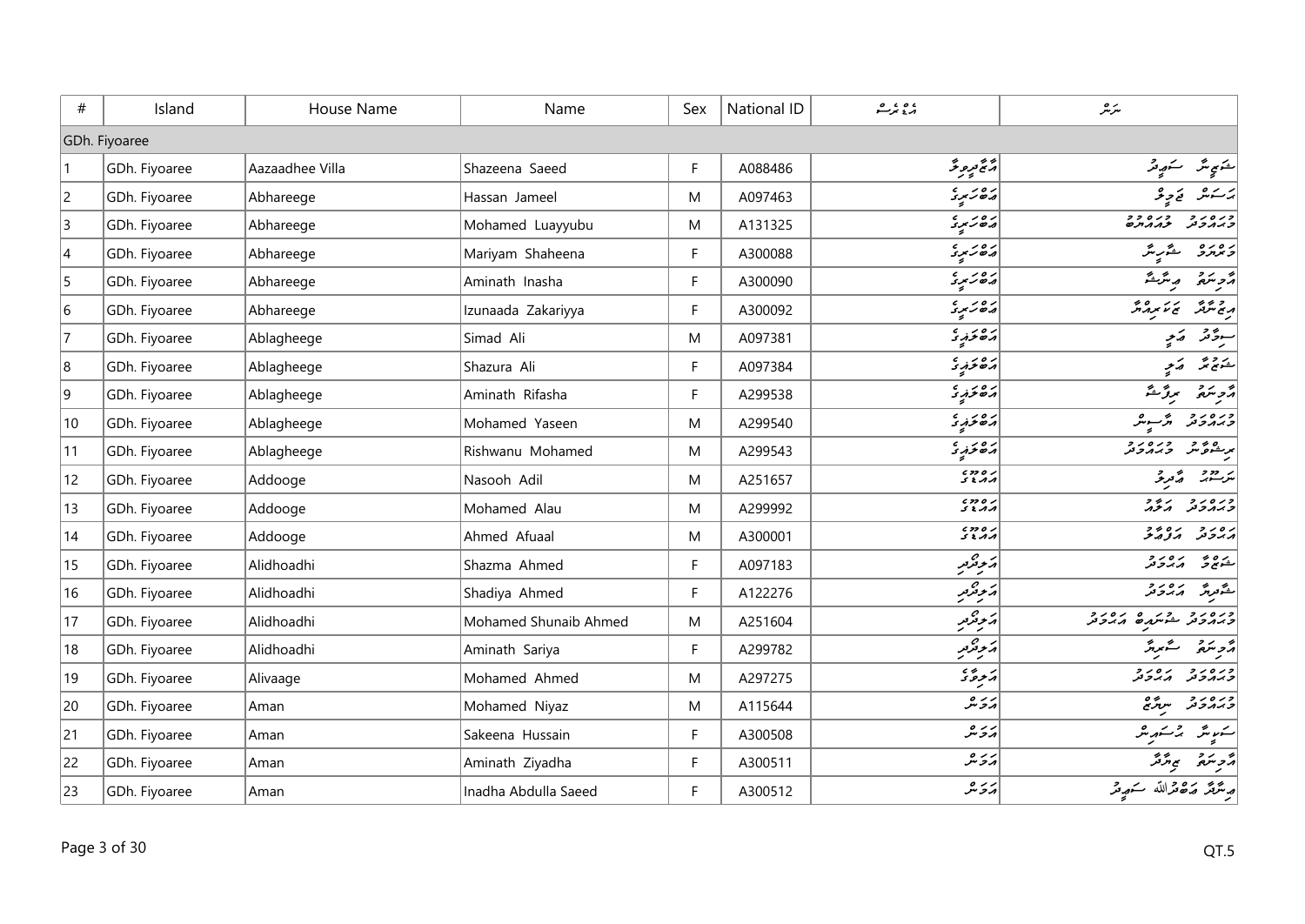| 24 | GDh. Fiyoaree | Andhunge     | Mariyam Shamla        | F           | A151855 | پر سرچره پر                          | سنذر بحر<br>ر ه ر ه<br>د بربرگ                                 |
|----|---------------|--------------|-----------------------|-------------|---------|--------------------------------------|----------------------------------------------------------------|
| 25 | GDh. Fiyoaree | Andhunge     | Dhaus Ahmed           | M           | A338886 | بر سرچر ص ۽<br>مرس                   | ترتر ہے۔<br>پرور و                                             |
| 26 | GDh. Fiyoaree | Andhunge     | Aishath Ali           | F           | A340298 | پر سرچر ص                            | أقهر شنعتى أقدمي                                               |
| 27 | GDh. Fiyoaree | Asareege     | Ahmed Didi            | M           | A038162 | ېر کے بیری<br>پ                      | ر ص د و<br>د بر د ترتدبر                                       |
| 28 | GDh. Fiyoaree | Asareege     | Surhaab               | ${\sf M}$   | A097498 | ېر کے بیری<br>پ                      | ر و و د<br>سائىرى                                              |
| 29 | GDh. Fiyoaree | Asareege     | Mohamed Hamzath       | M           | A097499 | ېر کے بیری<br>پ                      | כנסנכ נסנכ<br>כגמכנג לכבי                                      |
| 30 | GDh. Fiyoaree | Asareege     | Ibrahim Hameez        | M           | A302939 | ېر کے پی <sub>و</sub> ی<br>په        | رە ئرىر ئىر ئى                                                 |
| 31 | GDh. Fiyoaree | Asareege     | Aishath Humaiza Ahmed | F           | A372012 | ېز ستوپي <sup>ي</sup><br>په          |                                                                |
| 32 | GDh. Fiyoaree | Asareege     | Hassan Humaiz         | M           | A372321 | ىر سەئىرى<br>مەسىرى                  | بر کے معرضہ جات                                                |
| 33 | GDh. Fiyoaree | Asrafeege    | Hussain Mohamed       | M           | A302878 | ىر ھ <sub>ە</sub> پىرى <sub>رى</sub> | أير شهر شده در در د                                            |
| 34 | GDh. Fiyoaree | Athens       | Nasma Ahmed           | F           | A300660 | ، <i>پره هر</i><br>مر <i>ه</i> سرب   | ىر ئەھمى ئەرەبەر ئە                                            |
| 35 | GDh. Fiyoaree | Athens       | Ibrahim Ahmed         | M           | A300661 | <sub>ى يە</sub> ھ <sub>ر</sub> م     | مەھترىرى بەردىر                                                |
| 36 | GDh. Fiyoaree | Athiree Aage | Fathimath Ibrahim     | F           | A300319 | أروبروي                              | و وده مقدره                                                    |
| 37 | GDh. Fiyoaree | Athiree Aage | Mohamed Ibrahim       | M           | A300320 | اړه پروي<br>ا <u>ره</u> پروي         |                                                                |
| 38 | GDh. Fiyoaree | Athireege    | Abdul Muiz Mustapha   | M           | A053276 | ړ<br>مرموسونه                        | נסכס כם כסנדים<br>הסתיכבה ב-יית                                |
| 39 | GDh. Fiyoaree | Athireege    | Ali Musthafa          | M           | A065290 | ر<br>د حومور                         |                                                                |
| 40 | GDh. Fiyoaree | Athireege    | Aishath Nisha         | F           | A113603 | ړ<br>مرموسونه                        | ة مرشورة المريضة<br>1. مرشورة المريضة<br>1. مرضوع أمريكي مريضي |
| 41 | GDh. Fiyoaree | Azaadhuge    | Moosa Ahmed Didi      | M           | A097495 | یږ و د<br>در سخ توری                 |                                                                |
| 42 | GDh. Fiyoaree | Azaadhuge    | Qais Ahmed            | M           | A251781 | ږ د د د<br>پر پم تر د                | تورث مده دو                                                    |
| 43 | GDh. Fiyoaree | Azaadhuge    | Abdulla Ahmed Didi    | M           | A302882 | ا پر بر و بر<br>اور پنج تعری         | ره و الله مردر و مرمرمر<br>مرده مرالله مربر د مرمرمر           |
| 44 | GDh. Fiyoaree | Azaadhuge    | Shajan Ahmed          | $\mathsf F$ | A334244 | پر پر د ،<br>  هر بح تر پر           | شەق ھەر ئەر                                                    |
| 45 | GDh. Fiyoaree | Bahaaruge    | Fathmath Jazla Ahmed  | F           | A299791 | ر و د ،<br>ن <i>ه ر</i> بر د         | و د د ده ده د د                                                |
| 46 | GDh. Fiyoaree | Bahaaruge    | Aishath Izka Mohamed  | $\mathsf F$ | A339358 | ر پر و ،<br>ن <i>ن</i> تر د          | و مشتور مقرع ورورد                                             |
| 47 | GDh. Fiyoaree | Bashige      | Mohamed Arafath       | M           | A124556 | ر<br>ھىرى                            | وره رو درود                                                    |
| 48 | GDh. Fiyoaree | Bashige      | Aminath Abdullah      | $\mathsf F$ | A302976 | نه مړي<br>په مړي                     | مُحرَّمَهِ مَصْغَراللَّه                                       |
| 49 | GDh. Fiyoaree | Bashige      | Ulfath Abdullah       | F           | A302977 | ر<br>ځېږې                            | وه دو بره دالله                                                |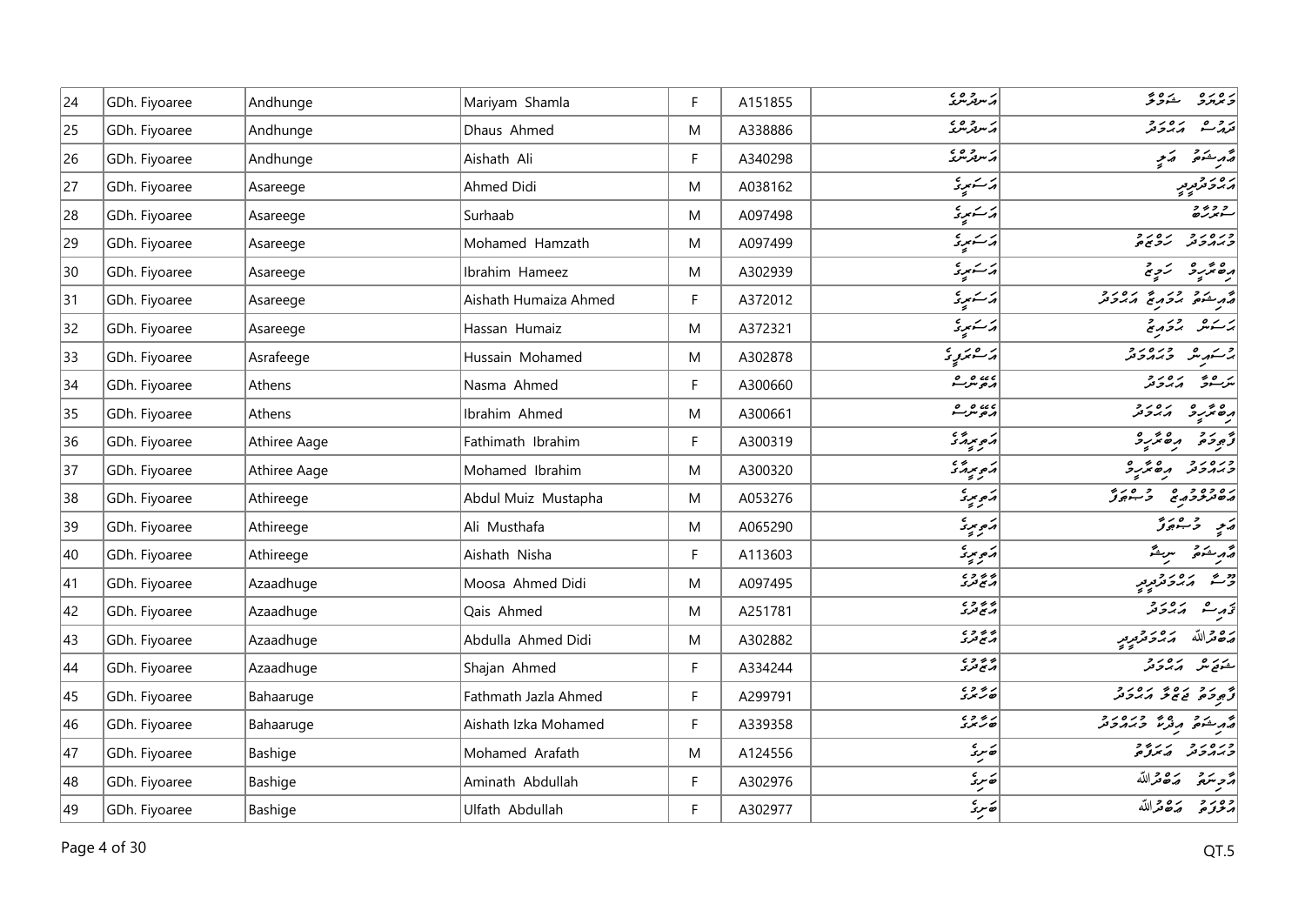| 50 | GDh. Fiyoaree | <b>Beach Star</b>   | Aminath Liuna Abdulla  | F  | A251847 | ھەممەت كۈنىر                                      | وتحريبهم مروتثر وكافدالله           |
|----|---------------|---------------------|------------------------|----|---------|---------------------------------------------------|-------------------------------------|
| 51 | GDh. Fiyoaree | <b>Beach Villa</b>  | Hussain Khalid         | M  | A081484 | ھەمچە بۇ ق                                        | يزحكر مثر المجموش                   |
| 52 | GDh. Fiyoaree | <b>Beach Villa</b>  | Mariyam Zaahira        | F. | A097834 | حو محر عر                                         | رەرە ئەر                            |
| 53 | GDh. Fiyoaree | <b>Beach Villa</b>  | Aminath Shimna Hussain | F. | A251849 | جەمھ بەرتىگە<br>                                  | أأدينهم شوديكر برسكريكر             |
| 54 | GDh. Fiyoaree | <b>Beach Villa</b>  | Ali Shazim             | M  | A300671 | ھەمچە<br>ئ <sup>ە</sup>                           | ړې ځمنې د                           |
| 55 | GDh. Fiyoaree | Beach Villa         | Fathimath Shuzana      | F  | A300673 | ھەمچە <i>مەڭ</i>                                  | ۇ <sub>م</sub> وڭ <sub>ۇ</sub> شۇڭگ |
| 56 | GDh. Fiyoaree | <b>Blaasam Aage</b> | Ali Fahzan             | M  | A302876 | ە ئۆسەدە »،<br>ھۆسەد <i>م</i>                     | ە ئەستى ئە                          |
| 57 | GDh. Fiyoaree | Blaasamge           | Arif Shareef           | M  | A119753 | ە ئۇستەد ئ                                        | ە بىر ئىسىمبىر<br>مەر               |
| 58 | GDh. Fiyoaree | <b>Blue House</b>   | Khadeeja Ahmed Didi    | F  | A065632 | ە دەر دەر                                         | ر<br>ئەرى <i>غ مەدە</i> مەرىرىر     |
| 59 | GDh. Fiyoaree | <b>Blue House</b>   | Hassan Anim Ali        | M  | A251844 | ە دەر دەر                                         |                                     |
| 60 | GDh. Fiyoaree | <b>Blue House</b>   | Fathmath Aliya Ali     | F. | A300623 | ە دىر دەر                                         | ومجودة مزمر مز                      |
| 61 | GDh. Fiyoaree | <b>Blue House</b>   | Ahmed Alim Ali         | M  | A300626 | د دور د ه<br><i>ه م</i> ر <i>د</i> ۸              | رەرد گەرۋ كەر                       |
| 62 | GDh. Fiyoaree | <b>Blue Reef</b>    | Ashfan Rasheed         | M  | A299820 | 20 مربو<br>  حامز سرقر                            | ر مۇرگىر كېرىشونلە                  |
| 63 | GDh. Fiyoaree | Boduge              | Mohamed Jameel         | M  | A034341 | 550                                               | ورەرد پەر                           |
| 64 | GDh. Fiyoaree | Boduge              | Zahidha Mularu         | F  | A054747 | 550                                               | لتجرير وزو                          |
| 65 | GDh. Fiyoaree | Bolhakinkirimaage   | Ahmed Mohamed          | M  | A097829 | ەر<br>ھۆرىدىرىرى                                  | ג סגב בג סגב<br>גגבע בגגבע          |
| 66 | GDh. Fiyoaree | Chichandaage        | Abdulla Ibrahim        | M  | A299808 | ى ئەرەپ                                           | ەھىراللە<br>ە ھەترىر ۋ              |
| 67 | GDh. Fiyoaree | Chichandaage        | Ziyadha Abdulla        | F. | A299811 | ى ئەرەپ                                           | مور <del>ت</del> قر محصر الله       |
| 68 | GDh. Fiyoaree | Comma ge            | Mariyam Nazeefa        | F  | A138944 | بروي<br>مرد د                                     | رەرە سَنرِرَّ                       |
| 69 | GDh. Fiyoaree | Comma ge            | Aminath Naiza Rasheed  | F  | A251606 | بروي<br>مرد د                                     | הכתב תוש תייד                       |
| 70 | GDh. Fiyoaree | Copyge              | Ali Niushad            | M  | A300499 | بر<br>موري                                        | أوسم المستحقق                       |
| 71 | GDh. Fiyoaree | Daisy Villa         | Firushana Ibrahim      | F  | A300541 | ېم پروگر<br>پوځورگ                                | ر چېشمېر د هغه ده                   |
| 72 | GDh. Fiyoaree | Daisy Villa         | Aishath Zaina Ibrahim  | F  | A339844 | اء<br>موعر                                        | ה<br>הרובים אות וסתים               |
| 73 | GDh. Fiyoaree | Dhandikosheege      | Sheeza Ahmed           | F  | A064294 | نەسى <sub>د</sub> ىيە<br>تەسىر تە <sub>سم</sub> ە | شویج کم پرورو<br>پ                  |
| 74 | GDh. Fiyoaree | Dhandikosheege      | Leena Ahmed Didi       | F. | A071248 | تئرسد بيوري                                       | و مگر ده در ورود<br>په مگر د ترورو  |
| 75 | GDh. Fiyoaree | Dhandikosheege      | Aishath Ahmed          | F  | A077735 | مَدْسُوعٍ سَرِيح                                  | ه دره ده ده دره<br>مگه شوه که برخ   |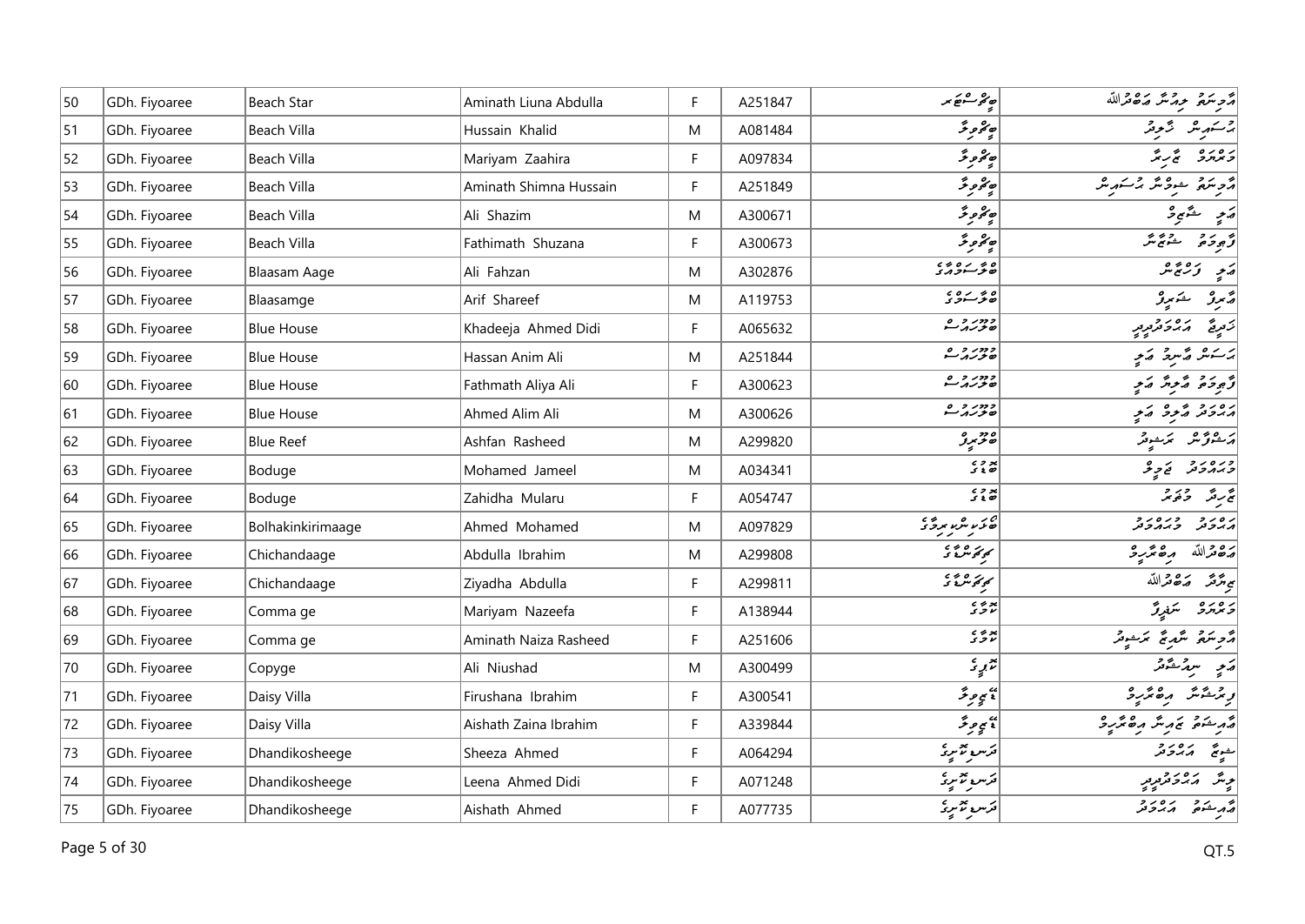| 76  | GDh. Fiyoaree | Dhelivaru      | Hussain Fayaz             | M  | A138580 | مَدْ عِرْ مَهْ                   | جر شهر مگر تو تر شده به                                                                                                                                                                                                                                                                                                                                                                                                                                                  |
|-----|---------------|----------------|---------------------------|----|---------|----------------------------------|--------------------------------------------------------------------------------------------------------------------------------------------------------------------------------------------------------------------------------------------------------------------------------------------------------------------------------------------------------------------------------------------------------------------------------------------------------------------------|
| 77  | GDh. Fiyoaree | Dhelivaru      | Saeed Abdulla             | M  | A303259 | قرموتر                           | سكوريتر وكانفاطية                                                                                                                                                                                                                                                                                                                                                                                                                                                        |
| 78  | GDh. Fiyoaree | Dhelivaru      | Aminath Maisha            | F. | A303271 | قرموحر                           | أرتج سكرة التحاريث                                                                                                                                                                                                                                                                                                                                                                                                                                                       |
| 79  | GDh. Fiyoaree | Dhelivaru      | Mohamed Afrad             | M  | A303272 | مَدْمِرِهُ مَدْ                  | כנסנכ נספכ<br>כגמכנג הציגנג                                                                                                                                                                                                                                                                                                                                                                                                                                              |
| 80  | GDh. Fiyoaree | Dhelivaru      | Fathmath Maasha Saeed     | F  | A303274 | ا مگر مرکز<br>استخرام مگر        | وتجوحا والحث التنهير                                                                                                                                                                                                                                                                                                                                                                                                                                                     |
| 81  | GDh. Fiyoaree | Dheriyaa       | Ahusana Zahir             | F  | A372001 | قرىرىژ                           | ىر 2 مىگە ئىق بىر بىر                                                                                                                                                                                                                                                                                                                                                                                                                                                    |
| 82  | GDh. Fiyoaree | Dhoogas        | Ibrahim Usman             | M  | A000383 | دد ر ح<br>تری سه                 | رە ئەرە دەپرە                                                                                                                                                                                                                                                                                                                                                                                                                                                            |
| 83  | GDh. Fiyoaree | Dhoogas        | Shiyama Usman             | F  | A056695 | دد ر ح<br>تری سه                 | شورگر متور می                                                                                                                                                                                                                                                                                                                                                                                                                                                            |
| 84  | GDh. Fiyoaree | Dhoogas        | Nashiza Usman             | F. | A097801 | ود ر ہے۔                         | نگرېسونگر د <i>ه</i> رڅرنگر                                                                                                                                                                                                                                                                                                                                                                                                                                              |
| 85  | GDh. Fiyoaree | Dhoogas        | Nazim Usman               | M  | A300474 | ود ر ہے۔                         | شَغِرَ صَغْرَبْتَر                                                                                                                                                                                                                                                                                                                                                                                                                                                       |
| 86  | GDh. Fiyoaree | Diamond Villa  | Mohamed Yoosuf            | M  | A000022 | ئەر ئەندى بور                    | כנים ני מי כפ                                                                                                                                                                                                                                                                                                                                                                                                                                                            |
| 87  | GDh. Fiyoaree | Diamond Villa  | Ahmed Layal Mohamed       | M  | A251780 | } رِدَسْنَا وِدَّ                | גם גם גוד כגם גב<br>גגבת <del>בתב</del> בגגבת                                                                                                                                                                                                                                                                                                                                                                                                                            |
| 88  | GDh. Fiyoaree | Diamond Villa  | Liusha Mohamed            | F  | A302883 | ئەر ئەشۋىر ئە                    | ورث ورەرو                                                                                                                                                                                                                                                                                                                                                                                                                                                                |
| 89  | GDh. Fiyoaree | Diamond Villa  | Lubna Mohamed             | F  | A302884 | أَمْرِدَ مَثَّنَّا وِثَرَّ       | ووي ورەرو                                                                                                                                                                                                                                                                                                                                                                                                                                                                |
| 90  | GDh. Fiyoaree | Diamond Villa  | Lamha Mohamed             | F  | A383196 | ئەرجەمىدى ھ                      | ره و دره د و<br>نووز وبرمان                                                                                                                                                                                                                                                                                                                                                                                                                                              |
| 91  | GDh. Fiyoaree | Dreamy Light   | Ahmed Shauraf             | M  | A251729 | ۽ <sub>مرح</sub> پر و            | رەرد شەدىرد<br>مەرىر شەمەر                                                                                                                                                                                                                                                                                                                                                                                                                                               |
| 92  | GDh. Fiyoaree | Dreamy Light   | Mohamed Savaakh Rasheed   | M  | A251734 | ۽ س <sub>ِرچ</sub> و ترم ۾       | ورەرو رەز برخوتر                                                                                                                                                                                                                                                                                                                                                                                                                                                         |
| 93  | GDh. Fiyoaree | Easy Rest      | Ibrahim Munaah            | M  | A251841 | ارىپە ئەرمۇھ                     | رەپرىد دىگر                                                                                                                                                                                                                                                                                                                                                                                                                                                              |
| 94  | GDh. Fiyoaree | Easy Rest      | Raihan Mohamed            | M  | A300576 | پرېږ شرعو                        | بررميش ورەرد                                                                                                                                                                                                                                                                                                                                                                                                                                                             |
| 95  | GDh. Fiyoaree | Edhuruge       | Abdulla Ahmed Didi        | M  | A097156 | ړ و و ړ<br>پر تر بر <sub>ک</sub> | ر محمدالله مرور و مرمرمر<br>مصرالله مركز در موسيق                                                                                                                                                                                                                                                                                                                                                                                                                        |
| 96  | GDh. Fiyoaree | Edhuruge       | Mohamed Abdulla           | M  | A097157 | ے و و ۽<br>پر تعري               | وره رو ده و الله                                                                                                                                                                                                                                                                                                                                                                                                                                                         |
| 97  | GDh. Fiyoaree | Edhuruge       | Fathmath Maimoona Abdulla | F  | A251778 | ې د د پ<br>پر تر پر پ            | قرم وحدد وحمد وكامرالله                                                                                                                                                                                                                                                                                                                                                                                                                                                  |
| 98  | GDh. Fiyoaree | Edhuruge       | Hussain Abdulla           | M  | A302856 | ے و و ے<br>پر تعریمی             | جرسكمريثر الاقتصالله                                                                                                                                                                                                                                                                                                                                                                                                                                                     |
| 99  | GDh. Fiyoaree | Evening Gardan | Fathimath Ali             | F  | A097427 | ر ۋېرىترى <i>دى</i> ھ            |                                                                                                                                                                                                                                                                                                                                                                                                                                                                          |
| 100 | GDh. Fiyoaree | Evening Gardan | Reema Rasheed             | F. | A251649 | ە قەسرسىدى يەر<br>مەھسرسىدى ي    | $\begin{array}{cc} \mathcal{L}_{\mathcal{A}} & \mathcal{L}_{\mathcal{A}} & \mathcal{L}_{\mathcal{A}} \\ \mathcal{L}_{\mathcal{A}} & \mathcal{L}_{\mathcal{A}} & \mathcal{L}_{\mathcal{A}} \\ \mathcal{L}_{\mathcal{A}} & \mathcal{L}_{\mathcal{A}} & \mathcal{L}_{\mathcal{A}} \\ \mathcal{L}_{\mathcal{A}} & \mathcal{L}_{\mathcal{A}} & \mathcal{L}_{\mathcal{A}} \\ \mathcal{L}_{\mathcal{A}} & \mathcal{L}_{\mathcal{A}} & \mathcal{L}_{\mathcal{A}} \\ \end{array}$ |
| 101 | GDh. Fiyoaree | Evening Gardan | Raushan Rasheed           | F  | A251651 | رە بىر بىرى ئەم بىر<br>ب         | ىردىكەش ئۇسۇر                                                                                                                                                                                                                                                                                                                                                                                                                                                            |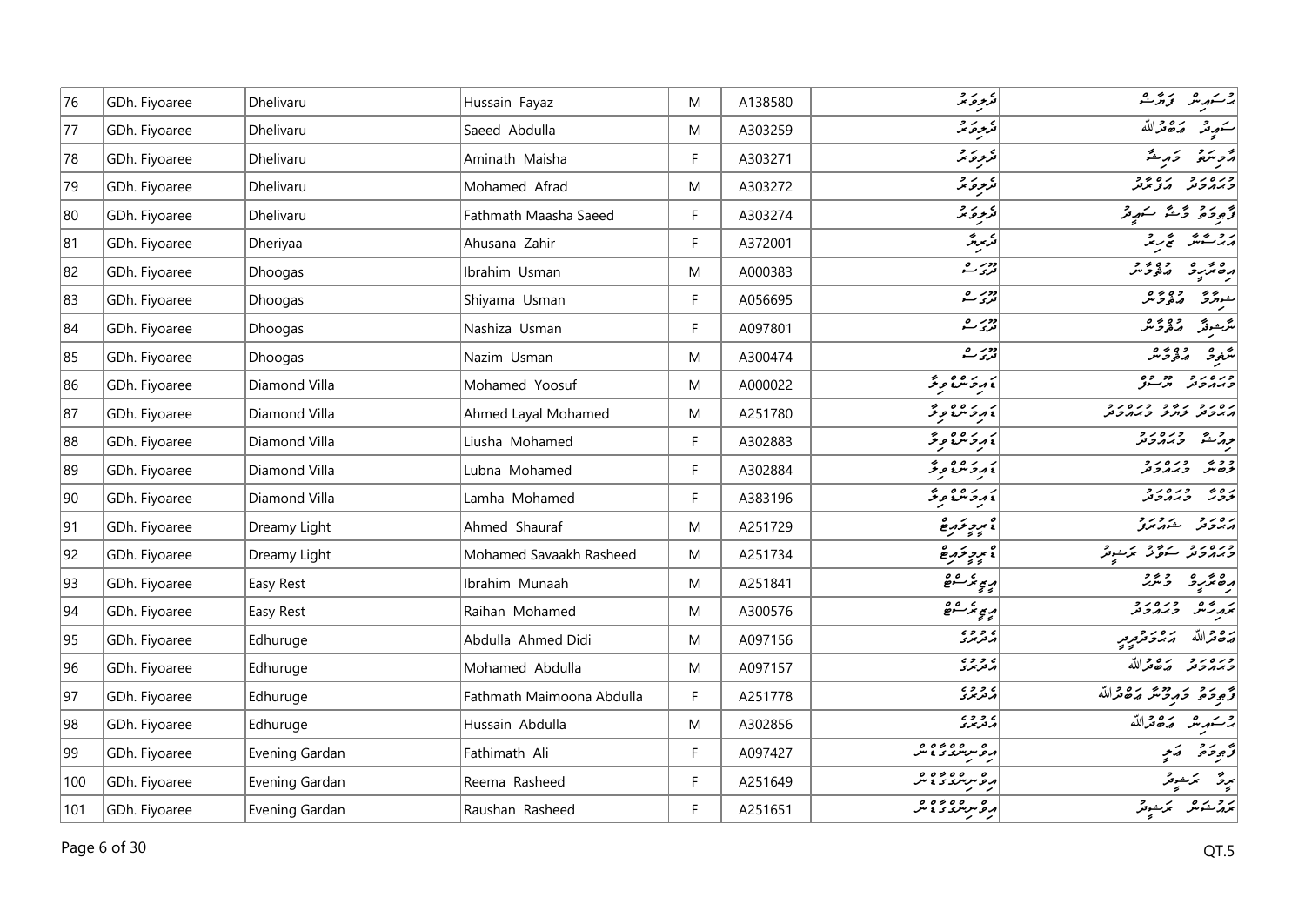| 102 | GDh. Fiyoaree | <b>Evening House</b> | Aminath Hassan Didi                     | F. | A094813 | مەھسسى ئەمرو ھ                   | ۇ ئەسكەن ئەسكەتلەرلىر<br>مەسكەن ئەسكەت               |
|-----|---------------|----------------------|-----------------------------------------|----|---------|----------------------------------|------------------------------------------------------|
| 103 | GDh. Fiyoaree | <b>Evening House</b> | Ibrahim Mohamed Didi                    | M  | A096230 | مەھسىر مەم بەر م                 | رەپرە دېرەدىرىرىر<br>رەپرە دېرەدىرىرىر<br>ئېرەق كېرۇ |
| 104 | GDh. Fiyoaree | Ever Green           | Fathimath Latheefa                      | F  | A097767 | <br>  د ځو مر <sub>و</sub> مړينر |                                                      |
| 105 | GDh. Fiyoaree | Everest              | Mohamed Anees                           | M  | A057537 | ې په ده ه<br>مرغ مرسو            | כנפנב געל                                            |
| 106 | GDh. Fiyoaree | Everest              | Aneega Anees                            | F. | A160657 | ې پر په ده ه<br>مرغ مرسو         | أماسيقى ماسرت                                        |
| 107 | GDh. Fiyoaree | Everest              | Aminath Rifga Anees                     | F  | A251631 | ء پر ۽ موھ                       | أأوسكم برؤثا أسرب                                    |
| 108 | GDh. Fiyoaree | Everest              | Anas Anees                              | M  | A300352 | ى رە رە ھ<br>مەمەرسىق            | كالكرك كالمريث                                       |
| 109 | GDh. Fiyoaree | Fandunuvaage         | Mohamed Adam                            | M  | A046897 | ر سره بروي<br>توسيع سرچ پر       | ورەر د پرە<br><i>جد</i> ىرىتر كەترى                  |
| 110 | GDh. Fiyoaree | Fehige               | Hussain Saeed                           | M  | A095477 | ڈىرى                             | چەسىرىش سىھوش                                        |
| 111 | GDh. Fiyoaree | Fehige               | Aminath Rushdha Binthi<br>Mohamed Saeed | F  | A302952 | ی ر می<br>قرمرن                  | ה מים היימה ביות כמות הייתה                          |
| 112 | GDh. Fiyoaree | Fehige               | Ihsan Saeedh                            | M  | A302957 | ې رې<br>تر گر                    | ىر ئەشقىر سەر تۈر                                    |
| 113 | GDh. Fiyoaree | Fehige               | Adheeba Saeed                           | F  | A302958 | ې<br>توري                        | ر<br>مەمرىق سىمەمۇر                                  |
| 114 | GDh. Fiyoaree | Fine Beach           | Almaas Rasheed                          | F. | A251845 | ز <sub>مرس</sub> وپه پو          | رەپ <sub>ە</sub> ر<br>مەخەر مەش <sub>ە</sub> ر       |
| 115 | GDh. Fiyoaree | Fine Beach           | Amaanath Rasheed                        | F. | A300635 | ترە بىرھەمچ                      | رورد برشوتر                                          |
| 116 | GDh. Fiyoaree | Fini Hiyaa           | Fathmath Dhimsha Dhamsadh               | F. | A251665 | او میں ہڈ<br>گیسے                | و و ده مرد شکا مرد شهر                               |
| 117 | GDh. Fiyoaree | Fini Hiyaa           | Aminath Jihadha                         | F  | A251691 | او سربر پژ<br>سند                | أأدبتكم وتكر                                         |
| 118 | GDh. Fiyoaree | Fini Village         | Aminath Usmaan                          | F  | A300469 | او سره وي.<br><u>اب سره</u> وي.  | و ده ده وه وه ده و                                   |
| 119 | GDh. Fiyoaree | Finivaage            | Sanfa Abdul Rahman                      | F  | A067642 | و سرچ <sup>ي</sup>               | ره ده ده ده ده ده و                                  |
| 120 | GDh. Fiyoaree | Finivaage            | Ameeza Ali                              | F  | A068347 | و سرچ <sup>ي</sup>               | ړې په                                                |
| 121 | GDh. Fiyoaree | Finivaage            | Nashida Ali                             | F  | A097768 | وسرهمی                           | ش<br>سرگشونر<br>ەتىر                                 |
| 122 | GDh. Fiyoaree | Finivaage            | Fathimath Nishama                       | F  | A097769 | و سرچ <sup>ي</sup>               | ومودة الرحقة                                         |
| 123 | GDh. Fiyoaree | Finivaage            | Asima Ali                               | F  | A097771 | و سرچ ی                          | ويسبرة<br>رځمنه                                      |
| 124 | GDh. Fiyoaree | Finivaage            | Nasheeda Ali                            | F  | A124977 | وسرځ ځ                           | ىكەشىرەگە<br>ئە<br>ەئىپ                              |
| 125 | GDh. Fiyoaree | Finivaage            | Rameeza Ali                             | F. | A131354 | و سرچ <sup>ي</sup>               | ىر<br>ئىرچە<br>ەكىپىيە                               |
| 126 | GDh. Fiyoaree | Finivaage            | Aishath Aneeza                          | F. | A300356 | و سرچ <sup>ء</sup>               | ومرشو مسبع                                           |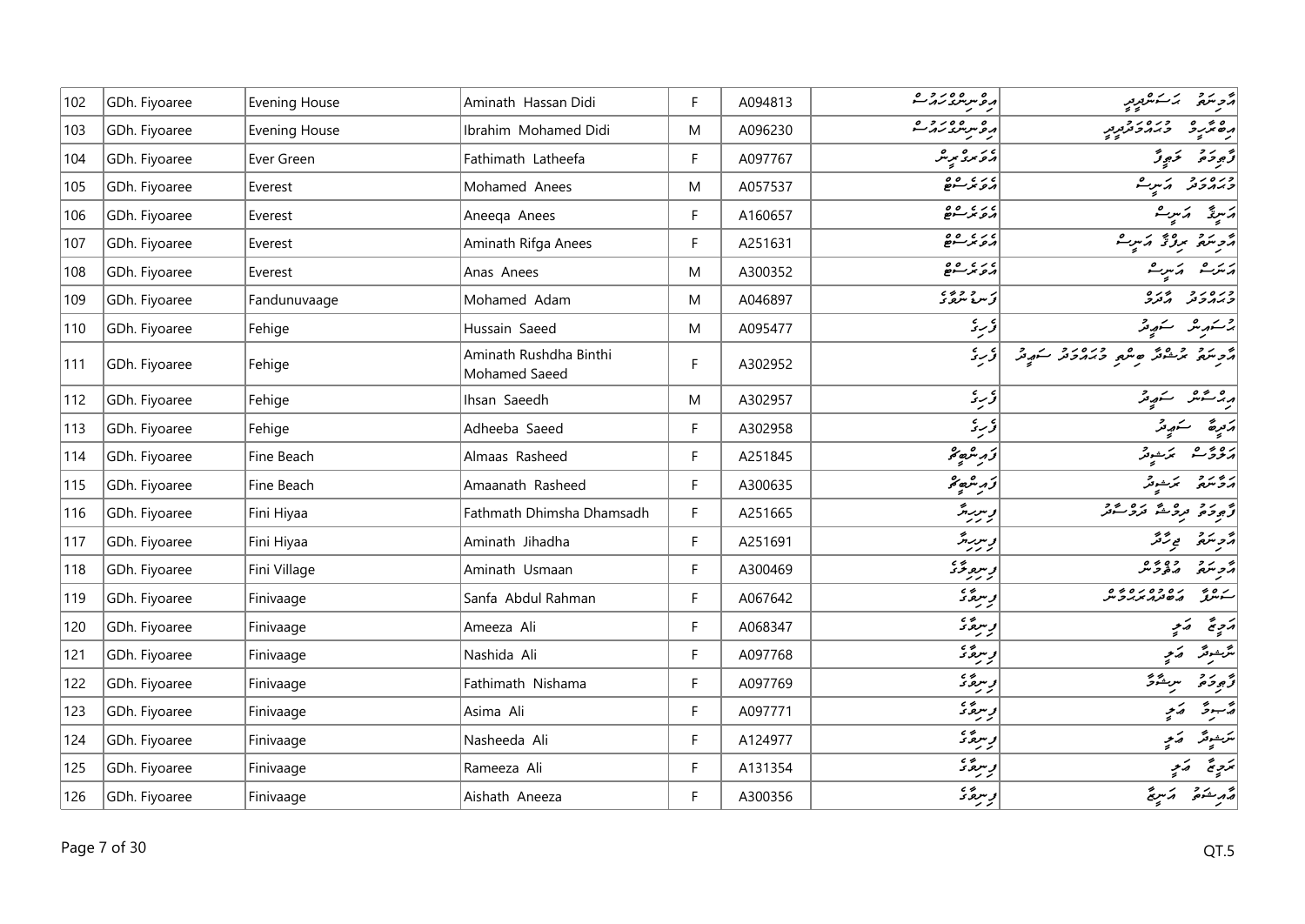| 127 | GDh. Fiyoaree | Fiyanoomaage      | Moomina Ahmed Didi     | F           | A090190 | ا پر دوږ ،<br>ابو مرد د                   | وړو شه رورو وروږ                               |
|-----|---------------|-------------------|------------------------|-------------|---------|-------------------------------------------|------------------------------------------------|
| 128 | GDh. Fiyoaree | Fiyanoomaage      | Mariyam Ahmed Didi     | F           | A131766 | ا د دوه ،<br>او مرسرچ د                   | ر ه ره د برو د ورور                            |
| 129 | GDh. Fiyoaree | Flower House      | Aishath Hamna          | F           | A251806 | ە ئەبرىر ئەرە<br>كەنزى <i>ر ئەرەك</i>     | مەستىم ئەر                                     |
| 130 | GDh. Fiyoaree | Gadhage           | Fathimath Naseema      | F           | A097763 | ر ر پ<br>ک تعرک                           | رُّمِودَة كَرَسِيرَ                            |
| 131 | GDh. Fiyoaree | Gadhage           | Ahmed Faarish          | M           | A147680 | پر پر پ<br>  بی تعری                      | رەرد ۇىرى                                      |
| 132 | GDh. Fiyoaree | Gadhage           | Ismail Faheem          | M           | A303625 | ر ر پ<br>ک تعرک                           | وستوصفح وكرو                                   |
| 133 | GDh. Fiyoaree | Gadhage           | Mariyam Faheema        | F           | A340274 | پر پر پ<br>  بی تعری                      | دەرە ئەر                                       |
| 134 | GDh. Fiyoaree | Gadhakoalhimaage  | Usra Ahmed             | F           | A149817 | ر رہ<br>تحصر مورد تح                      | و هغه ده دو                                    |
| 135 | GDh. Fiyoaree | Gahaakoalhi       | Ahmed Mohamed          | M           | A097757 | ئەشرىقى بە                                | נפנד בנסנד<br>גגבע בגגבע                       |
| 136 | GDh. Fiyoaree | Gahaakoalhi       | Aminath Malaak Mohamed | $\mathsf F$ | A303609 | پر صحيح<br>  پر شر عمو                    | 2000 000 0000                                  |
| 137 | GDh. Fiyoaree | Gaskara           | Inad Saeed             | M           | A140960 | ى سەندىكە                                 | ە ئىگىر كەر ئىكر                               |
| 138 | GDh. Fiyoaree | Gaskara           | Inayath Saeed          | M           | A152355 | ىر ھەيزىر                                 | ويتكذف كسكويتر                                 |
| 139 | GDh. Fiyoaree | Gaskara           | Aneed Saeed            | M           | A259913 | ى ھەرىر                                   | ړَسرِټر کرمړنگر                                |
| 140 | GDh. Fiyoaree | Giulhilaashige    | Mohamed Nahuzad        | M           | A259553 | ى <sub>د</sub> ەر عرىچە سرى<br>س          | وره ر و سروره و<br><i>و پرو</i> وتر - سرپرتوتر |
| 141 | GDh. Fiyoaree | Giulhilaashige    | Aishath Afeefa         | F           | A303595 | ى <sub>د</sub> ە ئىرىگەرى<br>ئى           | أمار مشكرة المكافية وكالمح                     |
| 142 | GDh. Fiyoaree | Gongali           | Khadeeja Abdulla       | F           | A091058 | بره بر<br>ئ                               | ترتويح كاكاة الله                              |
| 143 | GDh. Fiyoaree | Gongali           | Mohamed Aneem          | M           | A303612 | لوەرىر                                    | כממכנג הייתב                                   |
| 144 | GDh. Fiyoaree | Gongali           | Ali Jailam Rasheed     | M           | A372007 | لحمقوني                                   | كالمح فالمركاك المراشوش                        |
| 145 | GDh. Fiyoaree | <b>Green View</b> | Fauziyya Ali Didi      | F           | A058113 | ە بېرىتر <sub>ى</sub> رىژ                 | ورمي مع المعدود                                |
| 146 | GDh. Fiyoaree | <b>Green View</b> | Shathira Ahmed Didi    | F           | A088923 | ە بېرىتر <sub>ى</sub> رىژ                 |                                                |
| 147 | GDh. Fiyoaree | Gulaabee Villa    | Naazneena Thuththu     | $\mathsf F$ | A097821 | د ځرمو ځه                                 | ر وه د ده د<br>شي سرسر مورمو                   |
| 148 | GDh. Fiyoaree | Gulaabee Villa    | Mohamed Naufalu        | M           | A300289 | ۇ ئۇھ <sub>ا</sub> بو ئە                  | ورەرو بەدىرو                                   |
| 149 | GDh. Fiyoaree | Gulaabee Villa    | Nashaya Rasheed        | F.          | A300598 | د ژ <sub>ھ</sub> و ژ                      | <i>للرڪيوگر ڪرڪو</i> گر                        |
| 150 | GDh. Fiyoaree | Gulaabee Villa    | Ibrahim Nuhad Rasheed  | M           | A300602 | د ژَ <sub>ھ</sub> ورُ                     | ەھەر ئەر ئەر ئەس كەن ئاي ئەس ئەر ئەر           |
| 151 | GDh. Fiyoaree | Gulbahaaruge      | Aishath Raufa          | F           | A300549 | و ه ر پر و ،<br>د <del>ن</del> ون تر بر د | و ديدو دوو<br>مارشو مدوق                       |
| 152 | GDh. Fiyoaree | Gulbakaage        | Fathmath Ali           | F           | A273220 | و ه ر پر د<br>د <del>ن</del> ره نړۍ       | وٌجوحَ حَمَدٍ                                  |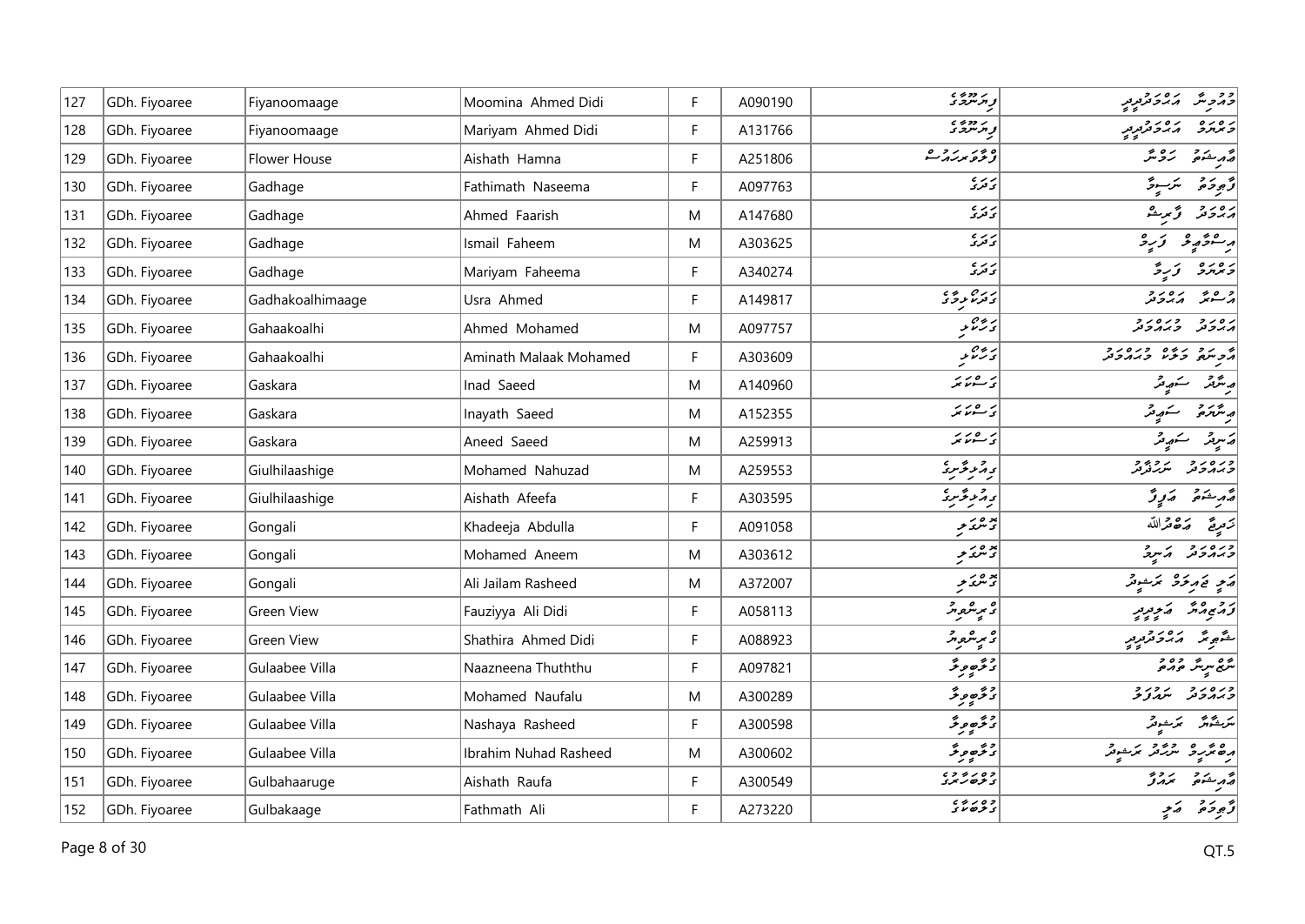| 153 | GDh. Fiyoaree | Gulfaamge       | Aminath Nizna         | F         | A032596 | وه پ <sup>ر</sup> ه بر<br>د <del>و</del> تو و د | سرچ سگر<br>أرمر وسره                                         |
|-----|---------------|-----------------|-----------------------|-----------|---------|-------------------------------------------------|--------------------------------------------------------------|
| 154 | GDh. Fiyoaree | Gulfaamge       | Abdulla Maumoon       | M         | A032605 | د ه و ه ه ،<br>د ترتر د د                       | برە تراللە<br>$0.222 -$                                      |
| 155 | GDh. Fiyoaree | Gulfaamge       | Muruthala Musthafa    | M         | A035344 | و ه و ه ه ،<br>د نروگر د                        | د ۱۵۷۵.<br>تر <i>ښ</i> ېږو<br>د در به<br><del>ر</del> بره ب  |
| 156 | GDh. Fiyoaree | Gulzaaruge      | Mohamed Sabah Shiyad  | M         | A106217 | و ه پر و ء<br>د نومځ مرد                        | وره رو در ده ۵<br><i>و بر مرو تر چگ</i> ر شورگر              |
| 157 | GDh. Fiyoaree | Gulzaaruge      | Ahmed Saaif Shiyad    | M         | A251817 | و ه پر و ء<br>د نومځ مود                        | رەرد شەرۇ ھەدۇر                                              |
| 158 | GDh. Fiyoaree | Guraha          | Shahid Ali            | M         | A060732 | و بر بر<br>ئ                                    | ڪرير ڏيو                                                     |
| 159 | GDh. Fiyoaree | Guraha          | Alham Shahid          | M         | A251771 | و بر بر<br>ئ                                    | رەرە ش <sup>ە</sup> رى <sub>ر</sub>                          |
| 160 | GDh. Fiyoaree | Haadhooge       | Ahmed Sham            | ${\sf M}$ | A097410 | یپ وو بر<br>مرکزی                               | بر ه بر د<br>م <i>رگ</i> د گر<br>ستذو                        |
| 161 | GDh. Fiyoaree | Haadhooge       | Shabah Qalib          | M         | A099160 | پر دو بر<br>مرتوری                              | شەڭ بە<br>دًوهُ                                              |
| 162 | GDh. Fiyoaree | Haalaafaru      | Mohamed Shaneez Ahmed | M         | A251719 | ژ ژ ژ ژ                                         | ورەرو شەھرە مەدو                                             |
| 163 | GDh. Fiyoaree | Haalaafaru      | Mariyam Saeeda        | F.        | A300044 | ژ ژ ژ بر                                        | ر ه ر ه<br><del>ر</del> بربرگ                                |
| 164 | GDh. Fiyoaree | Haaufa          | Jazulaan Ibrahim      | M         | A300071 | ردوسي                                           | ەھ ئرىرى<br>ر ج بۇ بۇ<br>ق <sub>ا</sub> ج ئۈنىر              |
| 165 | GDh. Fiyoaree | Handhuvareege   | Fathimath Ibrahim     | F         | A097432 | ر<br>ئەسەرى مور                                 | مەھرىر<br>وٌموِ رَمْ                                         |
| 166 | GDh. Fiyoaree | Handhuvareege   | Ahmed Shareef         | M         | A097433 | ئەسە <i>تى ئې</i> رى                            | بر ه بر د<br>م <i>. ب</i> ر <del>د</del> تر<br>ے کیمرو<br>مش |
| 167 | GDh. Fiyoaree | Handhuvareege   | Hawwa Ibrahim         | F         | A299946 | ر سرچري پر <sub>چ</sub>                         | ەھ تررۈ<br>ر ه بو<br>برد و                                   |
| 168 | GDh. Fiyoaree | Handhuvareege   | Mariyam Ibrahim       | F.        | A299950 | ر سر پرې <sub>سر</sub> په                       | ڔۊڋڔۯ<br>ر ه پر ه<br><del>ر</del> بربرگ                      |
| 169 | GDh. Fiyoaree | Heavenly Heaven | Abdulla Afeef         | M         | A033317 | <sup>ى ر</sup> ەپبۇر <i>ە</i> ر                 | برة قرالله<br>ەردى                                           |
| 170 | GDh. Fiyoaree | Heavenly Heaven | Nazil Afeef           | M         | A072807 | <i>، د ه پېړه</i> مر                            | شەخر كەردۇ                                                   |
| 171 | GDh. Fiyoaree | Heavenly Heaven | Aishath Ali Didi      | F         | A082777 | ، رەپەرە<br>رەبىر پەرەتر                        | د مر شوځ<br>مر<br>ر کو ترتر<br>مشخصی                         |
| 172 | GDh. Fiyoaree | Heavenly Heaven | Aminath Azlifa        | F         | A097518 | ، رە <sub>ھ</sub> پەر ە                         | أأدشه<br>ەسىم بور                                            |
| 173 | GDh. Fiyoaree | Heavenly Heaven | Khadeeja Janifa       | F         | A128128 | ، رە <sub>م</sub> وتئەر ھ                       | ر<br>ترمړيځ<br>نج سروگر                                      |
| 174 | GDh. Fiyoaree | Heavenly Heaven | Azifa Afeef           | F         | A251797 | ، ر <sub>ە تىرى</sub> پەر ە                     | د دي د کړو                                                   |
| 175 | GDh. Fiyoaree | Heavenly Heaven | Mohamed Afzal         | M         | A251800 | <i>، د ه پېړه مر</i>                            | و ر ه ر و<br><i>و پر</i> پر <del>و</del> ر<br>ىرۇشۇ          |
| 176 | GDh. Fiyoaree | Heavenly Heaven | Azfa Afeef            | F         | A303496 | <sup>ى ر</sup> ەپبۇر <i>ە</i> ر                 | أرَجْنٌ أَرَبِيْ                                             |
| 177 | GDh. Fiyoaree | Heavenly Heaven | Azeefa Afeef          | F.        | A303498 | <sup>ى ر</sup> ە ئىر <i>مىت ئ</i> ىر            | ەئىي قە<br>ەرىپى                                             |
| 178 | GDh. Fiyoaree | Heenaamaage     | Fathimath Ummulhaya   | F         | A303256 | ر پژگری                                         | وه وه ره.<br>مەمرىرىتر<br>د مرد د                            |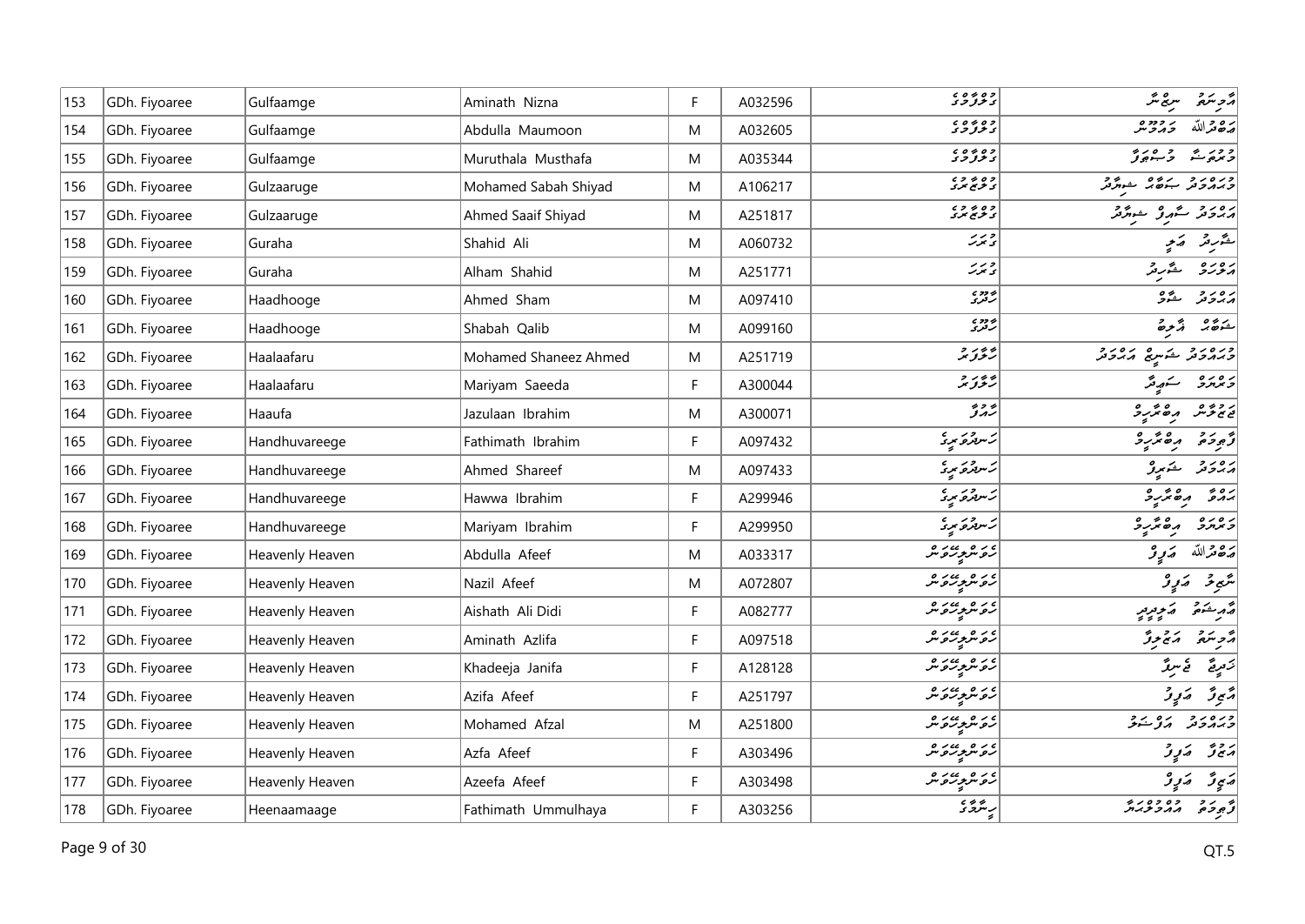| 179 | GDh. Fiyoaree | Heenaamaage     | Zumra Jaleel              | F | A306575 | ر پڙھ<br>پي                              | ة وه من من المحمد المحمد المحمد المحمد المحمد المحمد المحمد المحمد المحمد المحمد المحمد المحمد المحمد المحمد ا |
|-----|---------------|-----------------|---------------------------|---|---------|------------------------------------------|----------------------------------------------------------------------------------------------------------------|
| 180 | GDh. Fiyoaree | Helegeli        | Safwaan Shareef           | M | A300370 | ي ي ۽                                    | رەم شەرو                                                                                                       |
| 181 | GDh. Fiyoaree | Hirudhu         | Habeeb Ibrahim            | M | A063201 | رىژىژ                                    | برە ئۆرۈ<br>$\overset{\circ}{\mathscr{E}}\overset{\circ}{\mathscr{E}}\overset{\circ}{\mathscr{A}}$             |
| 182 | GDh. Fiyoaree | Hithahfinivaage | Mohamed Aboobakuru        | M | A097481 | رۇشۇر بىرقە ئە                           | כנסנכ נחנכב<br>בגתכת תם סייג                                                                                   |
| 183 | GDh. Fiyoaree | Hithahfinivaage | Amjad Mohamed             | M | A097482 | رىر ئىر بىر بۇ ئ                         | و ره ر و<br><i>د ب</i> رگرفر<br>پر 3 نے فر                                                                     |
| 184 | GDh. Fiyoaree | Husnooge        | Mohamed Zareer            | M | A112099 | ژ شه ده ،                                | ورەرو پەيد                                                                                                     |
| 185 | GDh. Fiyoaree | Husnuheenaage   | Moomina Abdul Hakeem      | F | A028149 | ر مشتر پر سر<br>مسلم                     | כגבית גם בפגעל                                                                                                 |
| 186 | GDh. Fiyoaree | Husnuheenaage   | Mohamed Maumoon           | M | A059251 | ر مەش <sub>رىپ</sub> ىدى<br>مەسرىپەتلىكى | כנסנכ נכחם<br><i>כג</i> ובע בובית                                                                              |
| 187 | GDh. Fiyoaree | Husnuheenaage   | Zeena Mohamed             | F | A077551 | ر 2 مەرىر بىرى<br>مەسىر بىرى <i>دى</i>   | ې شره دره د د<br>مخينگ حساب                                                                                    |
| 188 | GDh. Fiyoaree | Husnuheenaage   | Mohamed Shujau            | M | A129020 | ا ئەسىم ئىرى <i>مى</i> گە ئە             | وره رو درود<br><i>وبر دو</i> تر شو <sub>قع ه</sub>                                                             |
| 189 | GDh. Fiyoaree | Husnuheenaage   | Ahmed Shahid              | M | A300303 | <sup>ج</sup> مەشرىپەتترى                 | رەر دىرىر                                                                                                      |
| 190 | GDh. Fiyoaree | Huvadhumaage    | Mohamed Shazmeel          | M | A056844 | و ر و د  ،<br>ره ترو د                   | ورەرو دەۋر                                                                                                     |
| 191 | GDh. Fiyoaree | Huvadhumaage    | Ahmed Ikleel              | M | A300562 | و ر و » ،<br>ره ترو د                    |                                                                                                                |
| 192 | GDh. Fiyoaree | Huvadhumaage    | Ameer Ali                 | M | A300565 | و ر و د »<br>ر و ترو <sub>ک</sub>        | أرويتي أركمو                                                                                                   |
| 193 | GDh. Fiyoaree | Iramaa House    | Fathimath Mohamed Didi    | F | A097776 | ە ئەخرىر 2                               | 137973 3799                                                                                                    |
| 194 | GDh. Fiyoaree | Iramaa House    | Zahira Ahmed              | F | A097778 | ە ئەخرىر 2                               | په در کار دره در د                                                                                             |
| 195 | GDh. Fiyoaree | Iramaa House    | Aminath Shathira Ahmed    | F | A097780 | ە ئەخرىر 2                               | أثر مرد مشهو مدارد و برد                                                                                       |
| 196 | GDh. Fiyoaree | l Irish         | Firasha Hassan            | F | A284376 | ر<br>مرسر سنگ                            | أوبرشش برستانكر                                                                                                |
| 197 | GDh. Fiyoaree | Janavareege     | Ibrahim Hussain           | M | A091935 | ئے مترکھ سریحہ                           | رەنۇر ئەسىر                                                                                                    |
| 198 | GDh. Fiyoaree | Janavareege     | <b>Ahmed Musaid Saeed</b> | M | A251608 | ئے مترکھ سریحہ                           | גיגבת כלקבר הקבר                                                                                               |
| 199 | GDh. Fiyoaree | Janbumaage      | Aminath Sameera           | F | A061733 | ر ه د و »<br>نح سرح تر د                 | ۇ دېئىق سىچە ئۈ                                                                                                |
| 200 | GDh. Fiyoaree | Janbumaage      | Hussain Ahmed             | M | A126583 | ر ه د و و ،<br>تع سر <del>ه</del> تر د   | جر شهر شهر از مارد و در حال                                                                                    |
| 201 | GDh. Fiyoaree | Janbumaage      | Ahmed Kalo                | M | A138408 | ر ه د و و<br>تع سرحه تر د                | ر ە ر د رە<br>مەر دىرىم ئو                                                                                     |
| 202 | GDh. Fiyoaree | Janbumaage      | Aminath Shameema          | F | A143060 | ر ه د و و ،<br>تع سر <del>ه</del> تر د   | أأدوسكم المسكورة                                                                                               |
| 203 | GDh. Fiyoaree | Janbumaage      | Imran Ahmed               | M | A154066 | ر ه د و »<br>ق سره تر د                  | ەمەمۇ<br>بر ٥ پر و<br>م <i>ر</i> بر <del>و</del> تر                                                            |
| 204 | GDh. Fiyoaree | Janbumaage      | lazu Jameel               | M | A251823 | ر ه د و و ،<br>تع سر <del>ه</del> تر د   | درمج يختي                                                                                                      |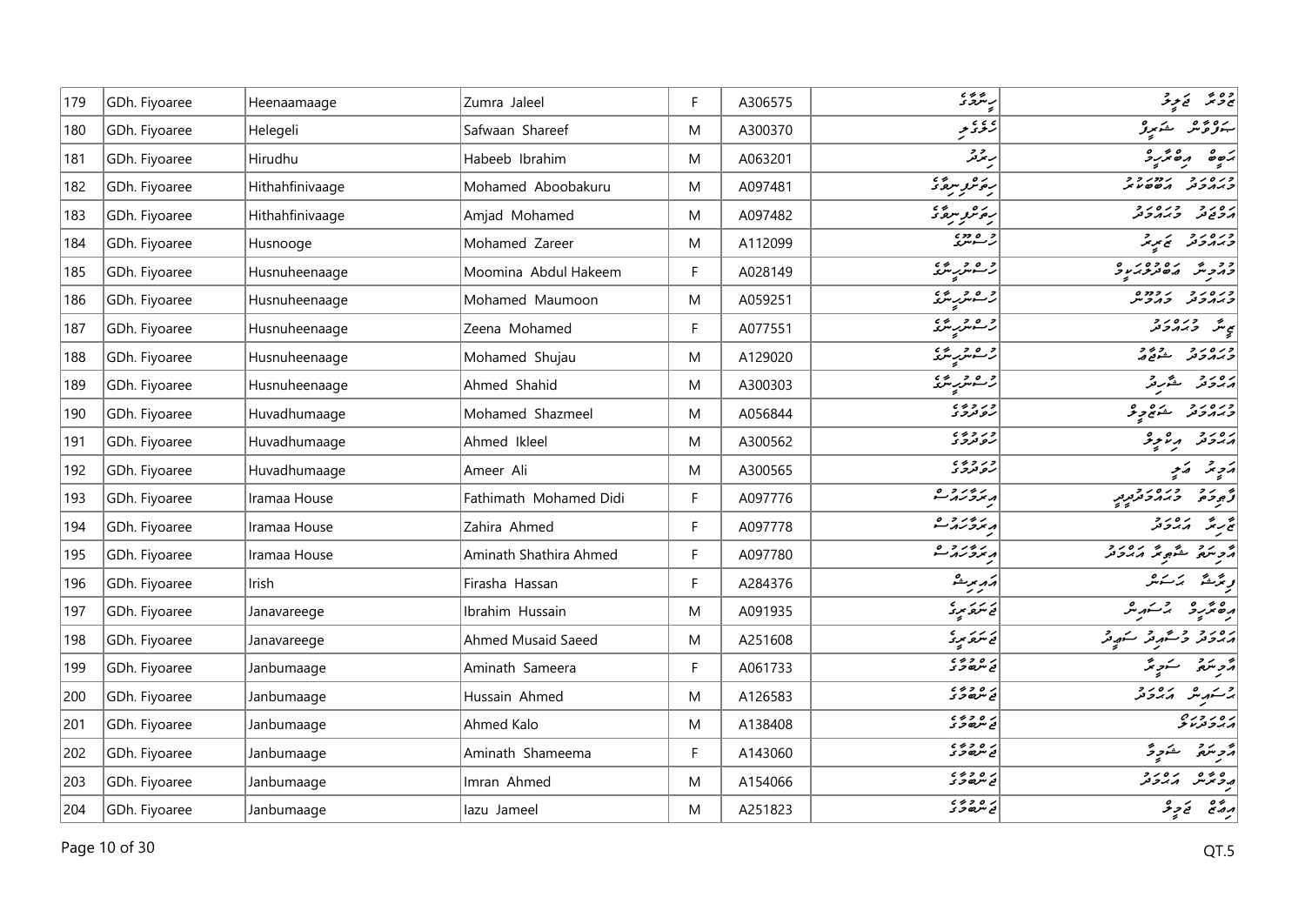| 205 | GDh. Fiyoaree | Janbumaage | Inaz Jameel            | M  | A251825 | ر ه و و »<br>تع سرچ تر ی                       | ويتبعج<br>تح تر بحر                                                                                                           |
|-----|---------------|------------|------------------------|----|---------|------------------------------------------------|-------------------------------------------------------------------------------------------------------------------------------|
| 206 | GDh. Fiyoaree | Janbumaage | Dheema Jameel          | F. | A300384 | ر ه د و و ،<br>تع سره تر د                     | مرگر<br>حوالا<br>تح تر بحر                                                                                                    |
| 207 | GDh. Fiyoaree | Janbumaage | Dheena Jameel          | F. | A300385 | ر ه د و و ،<br>تع سره تر د                     | ورېتر<br>ئو<br>تح تر بحر                                                                                                      |
| 208 | GDh. Fiyoaree | Janbumaage | Naufa Jameel           | F. | A300387 | ر ه و و »<br>تع سرچ تر د                       | سمەتى<br>تح تر بحر<br>مح                                                                                                      |
| 209 | GDh. Fiyoaree | Janbumaage | Nadhuha Ahmed          | F  | A350436 | ر ه و و »<br>تع سره تر د                       | ىر و پە<br>پرور و                                                                                                             |
| 210 | GDh. Fiyoaree | Janbumaage | Fathmath Shaheedha     | F  | A352210 | ر ه د و و ،<br>د سره تر د                      | و مر د<br>تر مور می<br>ے کے رنگر                                                                                              |
| 211 | GDh. Fiyoaree | Javvu      | Azumath Basheer        | F  | A148659 | ر ه و<br>قع مر و                               | ر در ده خور                                                                                                                   |
| 212 | GDh. Fiyoaree | Javvu      | Ibrahim Nadheem        | M  | A261282 | ر ه و<br>قع مرح                                | سرمرو<br>ىر ھەتتەر 2<br>ب                                                                                                     |
| 213 | GDh. Fiyoaree | Javvu      | Ishaaq Basheer         | M  | A300325 | پر ه و                                         | م سويرتز ھي ديگر                                                                                                              |
| 214 | GDh. Fiyoaree | Javvu      | Azheena Basheer        | F  | A300326 | ر ه و<br>قع مر و                               | رەپەر قىشىر                                                                                                                   |
| 215 | GDh. Fiyoaree | Javvu      | Niusha Basheer         | F. | A300327 | ر ه و<br>قع مر و                               |                                                                                                                               |
| 216 | GDh. Fiyoaree | Jeyba      | Aminath Hassan Didi    | F  | A097810 | ن ر<br>فع ت                                    | أأوسع أكم المستعملة                                                                                                           |
| 217 | GDh. Fiyoaree | Jeyba      | Mariyam Nazumeena      | F  | A097811 | ن ر<br>فع ت                                    | رەرە سەرىگە                                                                                                                   |
| 218 | GDh. Fiyoaree | Jeyba      | Khadheeja Haris        | F  | A300567 | ير<br>فع©                                      | زَمِيعٌ يُرْمِهْمُ                                                                                                            |
| 219 | GDh. Fiyoaree | Jeyba      | Ahmed Haris            | M  | A403587 | ير<br>فع©                                      | د ه د و سر محسن د الله د الله د الله د الله د الله د الله د الله د الله د الله د الله د الله د الله<br>  د بر و تعر           |
| 220 | GDh. Fiyoaree | Kaneezuge  | Mohamed Athif          | M  | A097588 | ا پر سرچ وي<br>په سرچ د                        | ە ئەجەم<br>و ر ه ر د<br>د بر پر <del>د</del> تر                                                                               |
| 221 | GDh. Fiyoaree | Kaneezuge  | Aminath Nasreena       | F  | A300066 | ر سرچ<br>موسی                                  | و مرد من مرکز مر                                                                                                              |
| 222 | GDh. Fiyoaree | Kaneezuge  | Fathimath Niusha       | F. | A300069 | ر<br>موسیع د                                   | ۇي <sub>و</sub> دۇ سە <sup>م</sup> ش                                                                                          |
| 223 | GDh. Fiyoaree | Karankaage | Fathimath Bareega      | F. | A033904 | ر ره ۶۵<br>ما بر مرکز                          | ۇ ب <sub>و</sub> ر د<br>ر<br>ھ <i>ابو</i> تھ                                                                                  |
| 224 | GDh. Fiyoaree | Karankaage | Aishath Nabaha Mohamed | F  | A300516 | ر ره و د ،<br>ما <del>ب</del> رمبر <i>دا</i> د | ه در در در در در در د                                                                                                         |
| 225 | GDh. Fiyoaree | Karankaage | Hussain Jiyaadh Ahmed  | M  | A300517 | ر ره و د ،<br>ما <del>م</del> رمترنا د         | ج کے مربی اور اس کا دور د                                                                                                     |
| 226 | GDh. Fiyoaree | Karankaage | Abdulla Nabeeh         | M  | A348590 | ر ره و د<br>ما بر مرما د                       | مَدْهُ مَرْسَلَهُ سَرَجِهِ                                                                                                    |
| 227 | GDh. Fiyoaree | Kekuri     | Asim Habeeb            | M  | A101044 | اءة                                            | وشبوحه<br>$\overset{\text{\normalsize{}}}{\text{\normalsize{}}\circ\overset{\text{\normalsize{}}}{\text{\normalsize{}}\circ}$ |
| 228 | GDh. Fiyoaree | Kekuri     | Azim Habeeb            | M  | A151425 | لقمقيمه                                        | $\frac{2}{\frac{2}{\pi}}$<br>وژخرچه                                                                                           |
| 229 | GDh. Fiyoaree | Kekuri     | Nazim Habeeb           | M  | A152782 | اءة                                            | ستمعر<br>$\overset{\circ}{\mathscr{E}}\overset{\circ}{\mathscr{E}}\overset{\circ}{\mathscr{A}}$                               |
| 230 | GDh. Fiyoaree | Kothange   | Mohamed Jihad          | M  | A104232 | برره ء<br>موسر                                 | ورەر د پەر                                                                                                                    |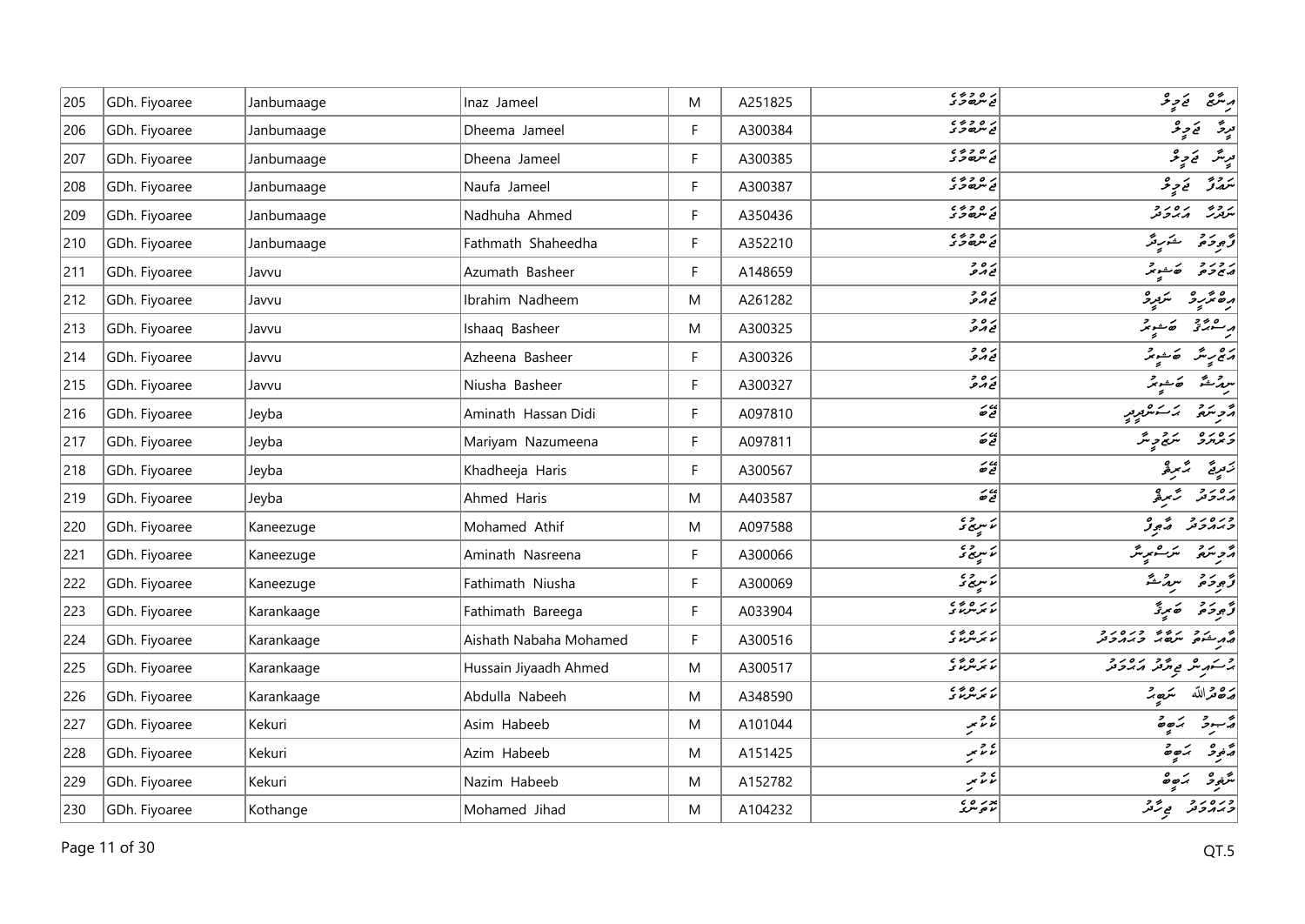| 231 | GDh. Fiyoaree | Kothange        | Mohamed Sharah         | M  | A120387 | برره د<br>ناموسر              | وره رو دره و                                                                                         |
|-----|---------------|-----------------|------------------------|----|---------|-------------------------------|------------------------------------------------------------------------------------------------------|
| 232 | GDh. Fiyoaree | Kothange        | Aishath Ahmed          | F  | A127918 | برر ه ،<br>پیموسر             | أحمد شدة المراد وراد                                                                                 |
| 233 | GDh. Fiyoaree | Kothange        | Mohamed Nihad          | M  | A152492 | پور ه ی                       | ورەر د سرگەر                                                                                         |
| 234 | GDh. Fiyoaree | Kudheenaage     | Aminath Nihaza Ali     | F  | A251602 | ءنبر يتمنحه                   | ومحر يتمتح سرمج وكالمح                                                                               |
| 235 | GDh. Fiyoaree | Kudheenaage     | Fathimath lufa Fathuhy | F  | A284374 | توپەتتى<br>  ئاسپەتتىكە       | ژُودَهُ مِمْرٌ زَهْبِ                                                                                |
| 236 | GDh. Fiyoaree | Kudhiluboage    | Zuhura Mohamed         | F  | A148993 | د وه و<br>  ما تورون د        | ووی وره رو                                                                                           |
| 237 | GDh. Fiyoaree | Lansimooge      | Aminath Habeeba        | F  | A097781 | ئەنگەر دەپ                    | ג'בְ יֹתֹם ג'קוֹם                                                                                    |
| 238 | GDh. Fiyoaree | Lansimooge      | Farhad Rasheed         | M  | A100426 | ئەنگەر يەدى<br>               | ۇ براز كەر بۇرىيەتى                                                                                  |
| 239 | GDh. Fiyoaree | Lansimooge      | Rifwaam Riyaaz         | M  | A325130 | ئۇنگرىسىزى                    | بروتر شه<br>بروءه                                                                                    |
| 240 | GDh. Fiyoaree | Light House     | Aminath Ali            | F  | A070266 | خەرقە ئەرم                    | أرمز<br>ەئەجە                                                                                        |
| 241 | GDh. Fiyoaree | Light House     | Ahmed Shimal           | M  | A157246 | خرم هو تروح                   | رەر د مەم<br>مەرىر سىرگى                                                                             |
| 242 | GDh. Fiyoaree | Light House     | Ashraf Ibrahim         | M  | A300391 | خەرچە ئەرمى                   | ر ه ه بره<br>در شو برو<br>رە ئەربى                                                                   |
| 243 | GDh. Fiyoaree | Likagasdhoshuge | Faseena Maseeh         | F  | A097487 | و د د ره پود د ،              | ۇسىر ئەسىر                                                                                           |
| 244 | GDh. Fiyoaree | Likagasdhoshuge | Fazuheena Maseeh       | F  | A302867 | ر ر صر و د<br>و د کارمرد      | ۇچ <sub>رىپى</sub> ر ئەسپە                                                                           |
| 245 | GDh. Fiyoaree | Lilyge          | Abdul Azeez            | M  | A000021 | موموتى<br>مرىچە               | ره وه رپه ه                                                                                          |
| 246 | GDh. Fiyoaree | Lilyge          | Aminath Nadha Nashid   | F  | A251758 | مومودگا<br>مرگیب              | أأو سَرَةٌ سَرَيْدٌ سَرَشوندٌ                                                                        |
| 247 | GDh. Fiyoaree | Lilyge          | Aishath Najuda Nashid  | F  | A372016 | مومود<br>مرب                  | ر<br>در شومی سرچ تر سرشوتر                                                                           |
| 248 | GDh. Fiyoaree | Maafolheyge     | Fathimath Shiyama      | F  | A035990 | ه بودن تا<br>تر تو لو ی       | وٌ و دَ وَ شَرْدَرَّ                                                                                 |
| 249 | GDh. Fiyoaree | Maagasdhoshuge  | Ifasha Zahir           | F. | A300349 | بر رحس و د د<br>تر که مستولوک | ورژ میش می بر                                                                                        |
| 250 | GDh. Fiyoaree | Maagasdhoshuge  | Mohamed Migdhadh Zahir | M  | A300350 | به رحم به و د<br>و ی سوتوری   | ورەرو دەنگەر ئەر                                                                                     |
| 251 | GDh. Fiyoaree | Maakoani        | Mohamed Muaz           | M  | A251842 | و مړ <sub>سم</sub>            | כנסני כביב<br><i>כג</i> וכני כובי                                                                    |
| 252 | GDh. Fiyoaree | Maakoani        | Shareena Ibrahim       | F  | A300617 | و پەسە<br>ج                   | شوبير رەتمرو                                                                                         |
| 253 | GDh. Fiyoaree | Maanel          | Shakeeba Ahmed         | F. | A097764 | ږ ه و<br>د سربر               | شەرە بەر دەر                                                                                         |
| 254 | GDh. Fiyoaree | Maanel          | Shammah Rashad         | M  | A251809 | پر ہ<br>تر سربڑ               | ے <i>مروڑ کرے و</i>                                                                                  |
| 255 | GDh. Fiyoaree | Maanel          | Fathimath Shadhuma     | F  | A300311 | ږ ه و<br>د سربر               | و محرم من المعامرة المحمدة المحمدة المحمدة المحمدة المحمدة المحمدة المحمدة المحمدة المحمدة المحمدة ا |
| 256 | GDh. Fiyoaree | Maanel          | Shazheena Rashad       | F  | A300312 | پر پر ه<br><del>ر</del> سربر  | شكەھ پەنگە ئە ئەشكەر                                                                                 |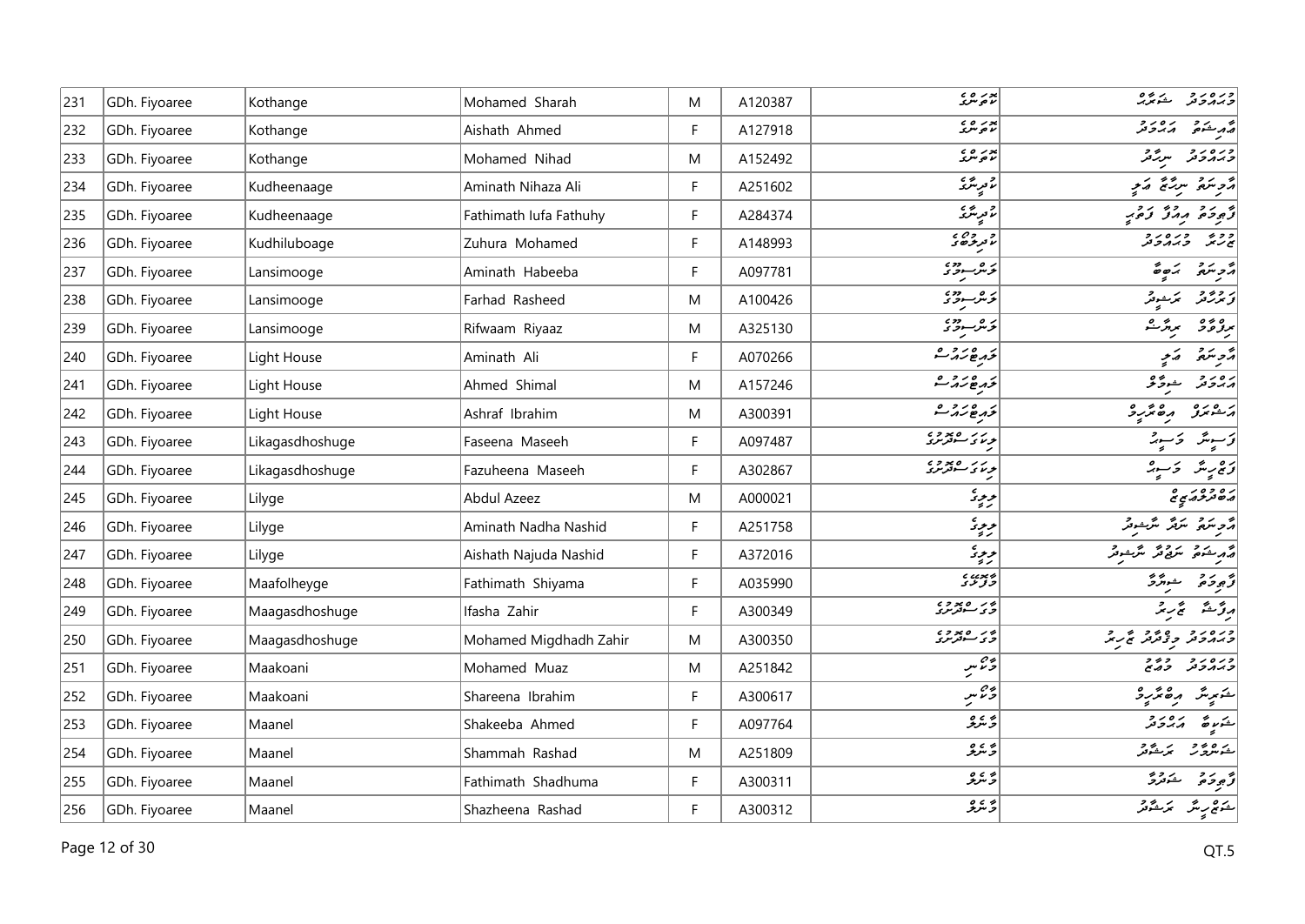| 257 | GDh. Fiyoaree | Maanel         | Shahneeza Rashad     | F           | A300313 | پر پر و<br>تر سر پر                | أخكر سريح الكرستكافر                                                                                                                                                                                                           |
|-----|---------------|----------------|----------------------|-------------|---------|------------------------------------|--------------------------------------------------------------------------------------------------------------------------------------------------------------------------------------------------------------------------------|
| 258 | GDh. Fiyoaree | Maanel         | Shaufa Rashad        | F           | A300314 | یږ ه<br>تر سربو                    | أختمائي المركبة والمحمد                                                                                                                                                                                                        |
| 259 | GDh. Fiyoaree | Maanel         | Shamaah Rashad       | M           | A332243 | پر <sub>ی ہ</sub><br>تر سربڑ       | ر در در در در در در در در در در این در استان در استان در استان در استان در استان در استان در استان در استان دا<br>مسئولات در استان در استان در استان در استان در استان در استان در استان در استان دار در استان در دار داد و در |
| 260 | GDh. Fiyoaree | Maathila       | Faruzana Mohamed     | F           | A132369 | ځېږمخه                             | و رە ر د<br>تر پروتر<br>ۇ برىئە ئىر                                                                                                                                                                                            |
| 261 | GDh. Fiyoaree | Maathila       | Ishag Mohamed        | M           | A300033 | قرموخه                             | و رە ر د<br><i>د بە</i> پەر<br>ەر سەبرىتى                                                                                                                                                                                      |
| 262 | GDh. Fiyoaree | Malamathi      | Adil Ibrahim         | M           | A045757 | وتزوّمو                            | ړ تر د موغه ده                                                                                                                                                                                                                 |
| 263 | GDh. Fiyoaree | Malamathi      | Faisal Ibrahim       | M           | A140391 | وكروم                              | زرېږ رەپرى                                                                                                                                                                                                                     |
| 264 | GDh. Fiyoaree | Manzaruge      | Mohamed Rasheed      | M           | A026927 | ر ۵ ر و ۷<br>تر نتریخ بوری         | ورەرو كەنبەتى                                                                                                                                                                                                                  |
| 265 | GDh. Fiyoaree | Manzaruge      | Ibrahim Shameem      | M           | A060317 | ر ۵ ر د ۷<br>ترس مرد               | رەپرىر شەرد                                                                                                                                                                                                                    |
| 266 | GDh. Fiyoaree | Manzaruge      | Shafeeg Abdulla      | M           | A097436 | ر ۵ ر و ۷<br>تر سرچ مرد            | شورِ حَمَّ صَدَّاللَّهُ                                                                                                                                                                                                        |
| 267 | GDh. Fiyoaree | Manzaruge      | Ashjau Abdulla       | M           | A299954 | ر ۵ پر ۶ پر<br>تر سرچ سری          | مُ شَوَمَ مُ صَحْرَاللّه                                                                                                                                                                                                       |
| 268 | GDh. Fiyoaree | Manzaruge      | Isham Abdulla        | M           | A299956 | ر ۵ ر و ۷<br>تر سرچ مرد            | مشوه مكافرالله                                                                                                                                                                                                                 |
| 269 | GDh. Fiyoaree | Marine Villa   | Saudath Ali          | F           | A097448 | ۇ <sub>مرى</sub> ش <sub>رى</sub> ر | مرور و مرکز                                                                                                                                                                                                                    |
| 270 | GDh. Fiyoaree | Marine Villa   | Shifzana Ali         | $\mathsf F$ | A097450 | ۇبرىئروڭر                          | شوژ تن کرم                                                                                                                                                                                                                     |
| 271 | GDh. Fiyoaree | Marine Villa   | Aminath Shiran       | F           | A299975 | ذً برىثرو دَّ                      |                                                                                                                                                                                                                                |
| 272 | GDh. Fiyoaree | Marvelous      | Fathimath Ireena     | F           | A097814 | ۇ ئەر ھ                            |                                                                                                                                                                                                                                |
| 273 | GDh. Fiyoaree | Meenaazu Villa | Azlif Abdulla        | M           | A062952 | ح پٽر جو گر                        | أمع وو متحقرالله                                                                                                                                                                                                               |
| 274 | GDh. Fiyoaree | Meenaazu Villa | Azmeel Abdulla       | M           | A299983 | حر متَرجٌ عرتَرَ                   | أصفح يحر المكافح وترالله                                                                                                                                                                                                       |
| 275 | GDh. Fiyoaree | Meenaazu Villa | Azleel Abdulla       | M           | A299985 | حر مُتَرجٌ عرفَتَه                 | أتهج وعجه الاتحاقة الله                                                                                                                                                                                                        |
| 276 | GDh. Fiyoaree | Meenaazu Villa | Mariyam Azmeena      | F           | A299987 | حە ئىتى ھەقتە                      |                                                                                                                                                                                                                                |
| 277 | GDh. Fiyoaree | Miaheli        | Ahmed Nazeed         | M           | A151042 | جەڭجە                              | پرور د سرچ تر                                                                                                                                                                                                                  |
| 278 | GDh. Fiyoaree | Miaheli        | Fathmath Neeza       | $\mathsf F$ | A300363 | جەڭرىجە                            | سريح<br>و محمد حرم<br>محمد حرم                                                                                                                                                                                                 |
| 279 | GDh. Fiyoaree | Mirusge        | Fathimath Rasheeda   | $\mathsf F$ | A099942 | د پر هې                            | قُرِّمِوحَةً مَرَسْوِمَّرَ                                                                                                                                                                                                     |
| 280 | GDh. Fiyoaree | Mirusge        | Aminath Waheeda      | F           | A112272 | ج پر صوبچ                          | أأدمره وكباند                                                                                                                                                                                                                  |
| 281 | GDh. Fiyoaree | Mirusge        | Nishana Moosa        | F           | A303285 | ج پر صوي                           | سرينگس وحرك                                                                                                                                                                                                                    |
| 282 | GDh. Fiyoaree | Miskiydhoshuge | Mohamed Yazeed Saeed | M           | A125058 | و مشروع و د و ،<br>مر مشر و فرمزد  | כנסגב ג'ב האביר.<br>בג'הכני ת'קבי האביר.                                                                                                                                                                                       |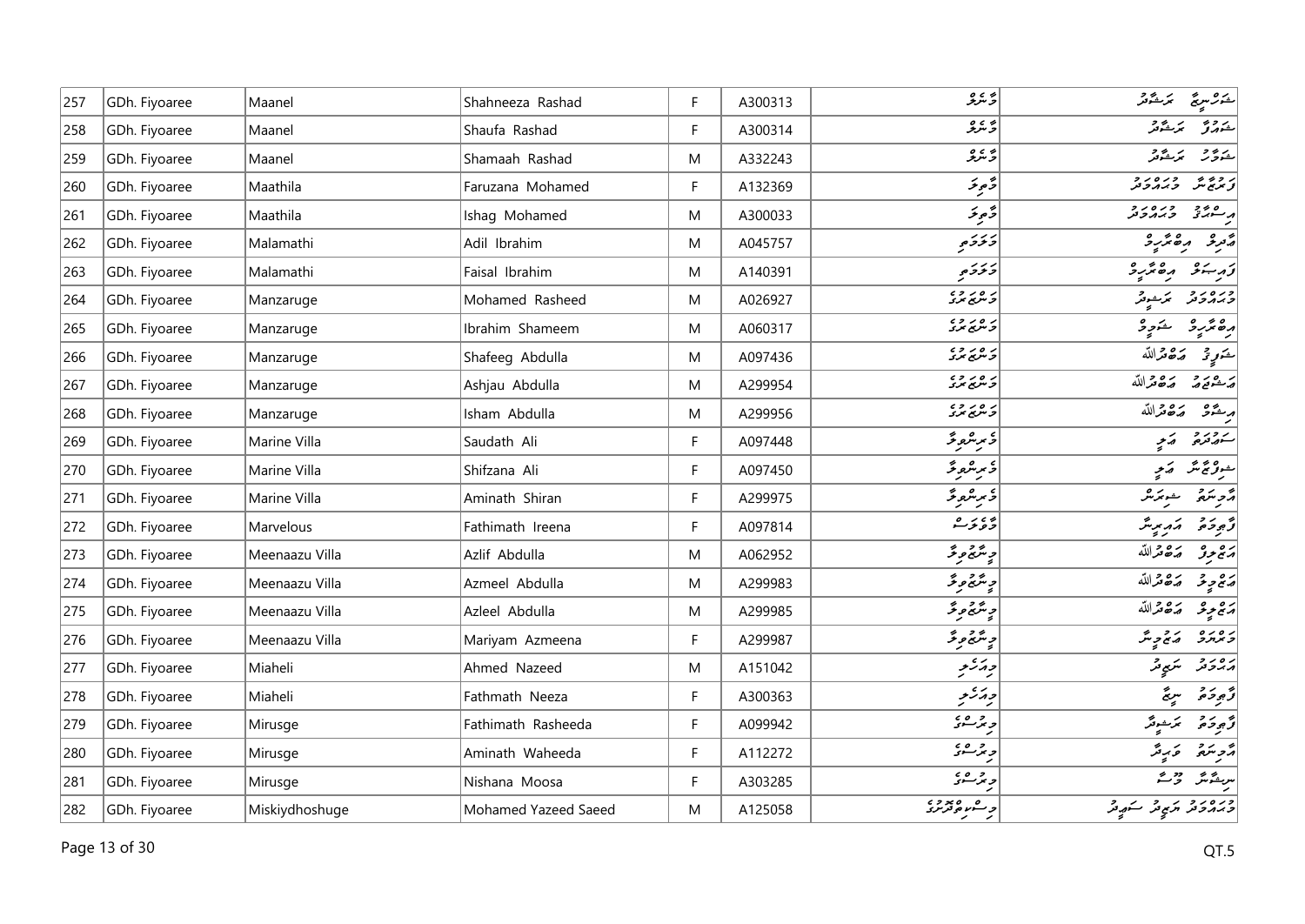| 283 | GDh. Fiyoaree | Miskiydhoshuge | Mohamed Saeed Ali        | M           | A163374 | د صوره ده ده<br>بر سوره تر پرې    | ورەرو سەرە كەنج                            |
|-----|---------------|----------------|--------------------------|-------------|---------|-----------------------------------|--------------------------------------------|
| 284 | GDh. Fiyoaree | Miskiydhoshuge | Fathmath Saeed           | $\mathsf F$ | A303358 | د صوره ده د د ،                   | تزجوخا متماياته                            |
| 285 | GDh. Fiyoaree | Miskiydhoshuge | Aishath Saeed            | F           | A303359 | د صره ورو و د<br>سره مرهو تعریبری | وكرمشكم التسكير                            |
| 286 | GDh. Fiyoaree | Miskiydhoshuge | Samir Saeed              | M           | A303360 | د مه ه پر د ،<br>بر سور تر تر د   | شور شهر                                    |
| 287 | GDh. Fiyoaree | Miskiydhoshuge | Samaha Saeed             | F           | A303361 | د مهم ه پر د ،<br>بر سوم تر پر د  | سەدىر سەمدىر                               |
| 288 | GDh. Fiyoaree | Moon Light     | Aminath Shaha Moosa      | F           | A251851 | ومشرقهم                           | مەمەم ئەرمى ھاك                            |
| 289 | GDh. Fiyoaree | Mugurige       | Mohamed Shakir           | M           | A106632 | و و<br>تر <sub>که مح</sub> رد     | ورەرو شەر                                  |
| 290 | GDh. Fiyoaree | Mugurige       | Zaeema Shakir            | F           | A251737 | و و<br>تر ی مورگی<br>مر           | ىم ئەڭ سەر بىر                             |
| 291 | GDh. Fiyoaree | Mugurige       | Favaaz Shakir            | M           | A251741 | و و<br>حری مور                    | رەە شەرىر                                  |
| 292 | GDh. Fiyoaree | Mugurige       | Shivaz Mohamed           | M           | A251743 | و و<br>تر <sub>ک</sub> مور        | و ر ه ر د<br>تر پر ژ تر<br>  شوحٌ مح       |
| 293 | GDh. Fiyoaree | Mugurige       | Mariyam Saeedha          | F           | A300258 | و و<br>تر <sub>که مح</sub> رد     | د ه د ه کشور محمد تر                       |
| 294 | GDh. Fiyoaree | Mugurige       | Fathmath Fiyadha         | F           | A300259 | و و<br>حری مور                    | وٌوِدَهُ وِرَّدَّ                          |
| 295 | GDh. Fiyoaree | Mugurige       | Aminath Zaeefa Shakir    | F           | A300261 | و و<br>تر <sub>کا مح</sub> رد     | أروسكم لا المحمد والمحمد المحمد            |
| 296 | GDh. Fiyoaree | Naadhiyaage    | Mohamed Ali Didi         | M           | A300020 | مرهبر پر<br>مرکز                  | ورەرو كې دىرىر<br><i>دى</i> رمەدىر كەنزىرى |
| 297 | GDh. Fiyoaree | Naares         | Hammaadh Naseem Ali      | M           | A299938 | متزبر عه                          | بروود لترجو كامي                           |
| 298 | GDh. Fiyoaree | Naares         | Hassaan Naseem           | M           | A299942 | پڑ پر ہ                           |                                            |
| 299 | GDh. Fiyoaree | Nedhunge       | Fathimath Rizuma Rasheed | F           | A363222 | ے و ہ ۽<br>سربرسر                 | توجوخوا المرجوح المرسومر                   |
| 300 | GDh. Fiyoaree | Nelshan Villa  | Ahmed Areesh             | M           | A128157 | ىئ <sub>ە</sub> ئۇيسە ئەھرىگە     | أرور وكالمحمد                              |
| 301 | GDh. Fiyoaree | Nelshan Villa  | Khadeeja Areesha         | F           | A300684 | ، <sub>ۋرىش</sub> ە ئەرگە         | أرتوقح الأموسة                             |
| 302 | GDh. Fiyoaree | Nelun          | Mohamed Mukhuthar        | M           | A010444 | ړ د ه<br>سربر سر                  | ورەر دەپ دە<br>جەمەدىر جەمىر               |
| 303 | GDh. Fiyoaree | Nelun          | Hafsa Abdulla            | $\mathsf F$ | A102761 | برو مر                            | بروج مكافرالله                             |
| 304 | GDh. Fiyoaree | Nelun          | Azeema Abdulla           | F           | A143089 | ړ د ه<br>سربر سر                  | <i>چيوڅ چ</i> ګه قمرالله                   |
| 305 | GDh. Fiyoaree | Nelun          | Mohamed Samah Muhuthar   | M           | A251679 | ړ د ه<br>سربر سر                  | 2010 100 1000<br>2010 300 1000             |
| 306 | GDh. Fiyoaree | Nelun          | Aminath Aboobakuru       | F           | A299602 | ړ د ه<br>سربر سر                  |                                            |
| 307 | GDh. Fiyoaree | Nelun          | Mohamed Nazim            | M           | A299606 | ړ د ه<br>سربر سر                  | ورەرو ئېرە                                 |
| 308 | GDh. Fiyoaree | Nelun          | Mohamed Samaan Mukhuthar | M           | A325277 | ړ د ه<br>سربر سر                  | ورەر دەر رەپە دەپ د<br>جەمەدىر سىۋەش جانبى |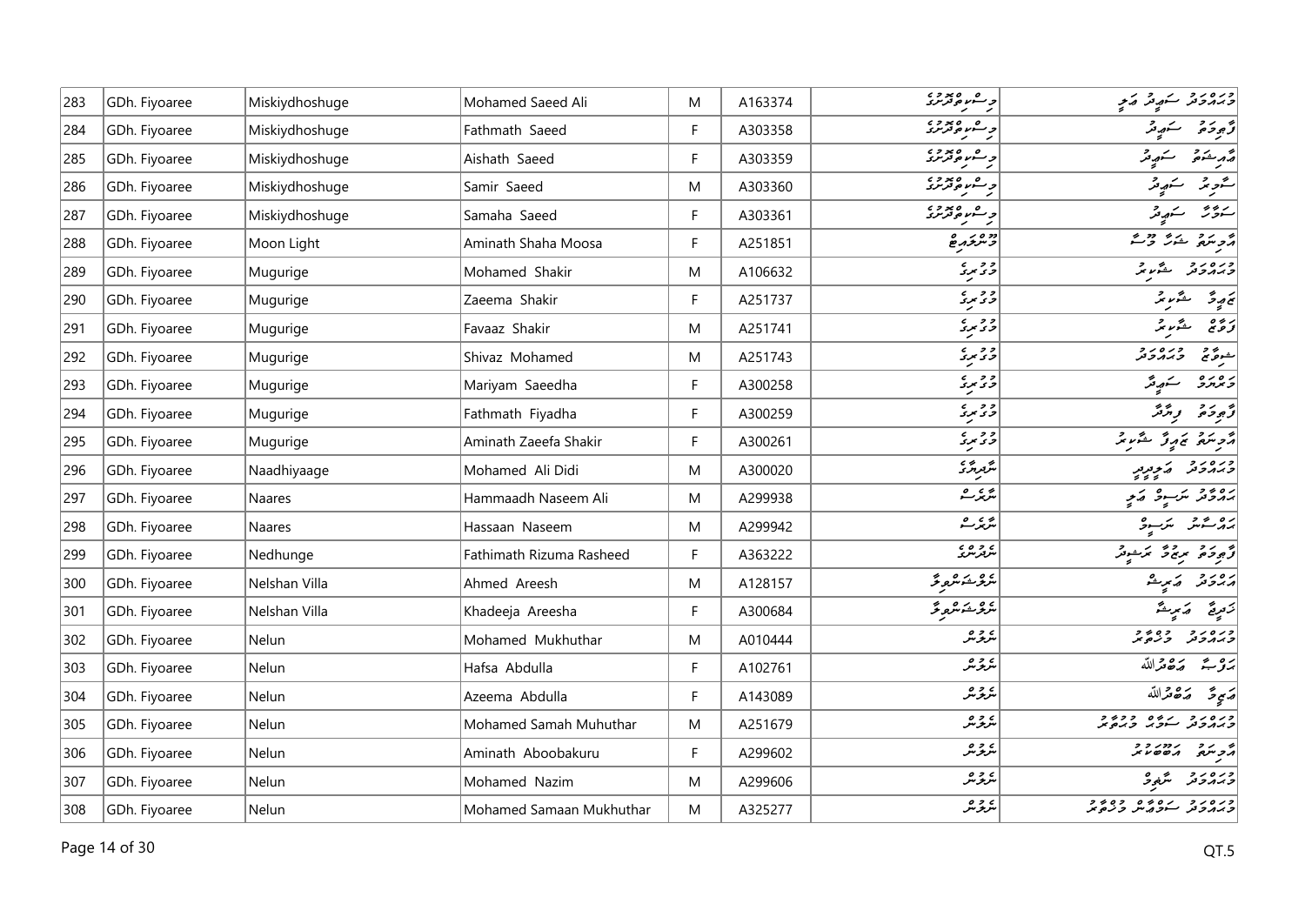| 309 | GDh. Fiyoaree | Nooranmaage     | Ahmed Fazheel            | M  | A097468 | دد بر ۵ پر پر<br>سرپرسرچری | دەرو زېږي                                             |
|-----|---------------|-----------------|--------------------------|----|---------|----------------------------|-------------------------------------------------------|
| 310 | GDh. Fiyoaree | Nooranmaage     | Nabaahath Mohamed        | F. | A251747 | دور ه د ،<br>سرپرسرچ ی     | و ره ر د<br><i>د ب</i> رگرمر<br>سرەر د                |
| 311 | GDh. Fiyoaree | Nooranmaage     | Nazahath Mohamed         | F. | A251749 | دد بر ۵ پر پر<br>سرپرسرچر  | و ره ر و<br><i>و پر</i> و تر<br>ىر پەر ج              |
| 312 | GDh. Fiyoaree | Norate Villa    | Hussain Mohamed Didi     | M  | A077023 | ەيرە ھ <sub>ىرى</sub> مەر  |                                                       |
| 313 | GDh. Fiyoaree | Norate Villa    | Ibrahim Mohamed Didi     | M  | A086445 | ترتزع وقر                  | ره پره دره درور<br>د هنگرد د پروتربر                  |
| 314 | GDh. Fiyoaree | Norate Villa    | Ali Mohamed Didi         | M  | A097424 | ترتزء وقر                  | ر د د د د د و د د د د د د د د                         |
| 315 | GDh. Fiyoaree | Norate Villa    | Mariyam Mohamed Didi     | F  | A299937 | ج پره ه<br>سر پره هو مح    | נפנם כנסנדק<br>במחב במחבתתת                           |
| 316 | GDh. Fiyoaree | Orchidmaage     | Salma Moosa              | F  | A036707 |                            | ديو مشر<br>سەۋىۋ                                      |
| 317 | GDh. Fiyoaree | Orchidmaage     | Mariyam Azeeza           | F. | A038360 |                            | ويوبره<br>رښې پخ                                      |
| 318 | GDh. Fiyoaree | Orchidmaage     | Ahmed Shareef            | M  | A071106 | ەر مەن<br>مەنبە جەنبى      | أرەر دىمبرو                                           |
| 319 | GDh. Fiyoaree | Orchidmaage     | Mohamed Dhifran Azeez    | M  | A334497 |                            | ورەرو پروټر كەي ق                                     |
| 320 | GDh. Fiyoaree | Orchidmaage     | Ahmed Dhiham Abdul Azeez | M  | A334498 | ه موء پر<br>مرد تر         | גם גב תגים גם כפגם<br>הגבת תגים השתיכה <sub>ב</sub> א |
| 321 | GDh. Fiyoaree | Orchidmaage     | Aminath Jumaana Shareef  | F. | A369988 |                            | أأوسم في والأراث والمحمد و                            |
| 322 | GDh. Fiyoaree | Orchidmaage     | Ismail Mifzal Mohamed    | M  | A388529 | ه<br>د سره د د             | بر شو <i>ځې</i> د ورځ د دره د د                       |
| 323 | GDh. Fiyoaree | Ranfaru         | Mohamed Irushadu         | M  | A047391 | ىر ھەر ج                   | ورەرو مەشھىر                                          |
| 324 | GDh. Fiyoaree | <b>Red Fish</b> | Mariyam Ahmed            | F. | A097511 | ره و مشر<br>مرو و مشر      | נסנס נסנד.<br>בינו <i>נב הג</i> בע                    |
| 325 | GDh. Fiyoaree | Red Fish        | Nasrulla Ahmed           | M  | A340299 | <sup>ي و</sup> پوځه        | يترجيحه الله وبروتر                                   |
| 326 | GDh. Fiyoaree | Reyalivaage     | Ahmed Maushoog           | M  | A097527 | <br>  تر تر تر تر د        |                                                       |
| 327 | GDh. Fiyoaree | Rihidhoadhi     | Shameem Mohamed Ismail   | M  | A012271 | برردگرد<br>برروگرد         | خود ورورو رحوړو                                       |
| 328 | GDh. Fiyoaree | Rihidhoadhi     | Fareesha Mohamed         | F  | A127888 | برردگرد<br>برروگرد         | تر پرېشته د د ده د د                                  |
| 329 | GDh. Fiyoaree | Rihidhoadhi     | Ahmed Ameen Mohamed      | M  | A148382 | بربر چر<br>بربر چرب        | גם גב גביל בגם גב<br>גגבת גבית בגגבת                  |
| 330 | GDh. Fiyoaree | Rihidhoadhi     | Ahmed Azuhaan            | M  | A251815 | برردگرمر                   | גפגב גם כבר.<br>הגבע הבלייל                           |
| 331 | GDh. Fiyoaree | Roashaneege     | Hussain Ali Didi         | M  | A011132 | ر<br>ترڪس <sub>ي</sub> ر   | بر کے مرکز کے مرکز کر                                 |
| 332 | GDh. Fiyoaree | Rose House      | Abdulla Didi             | M  | A068372 | ەر مەر جەم<br>مەسىرى مەر   | بَرْھ قَرْاللَّهُ مِرْمِرِ                            |
| 333 | GDh. Fiyoaree | Rose House      | Ali Didi                 | M  | A259915 | ە يەر دەپ                  | ەكەمەتەر<br>ئەنە ئ                                    |
| 334 | GDh. Fiyoaree | Rose Mead       | Fathimath Rasheeda       | F  | A097520 | ەرە ج<br>ئىرىنى جەنج       | و و د د کردونگر                                       |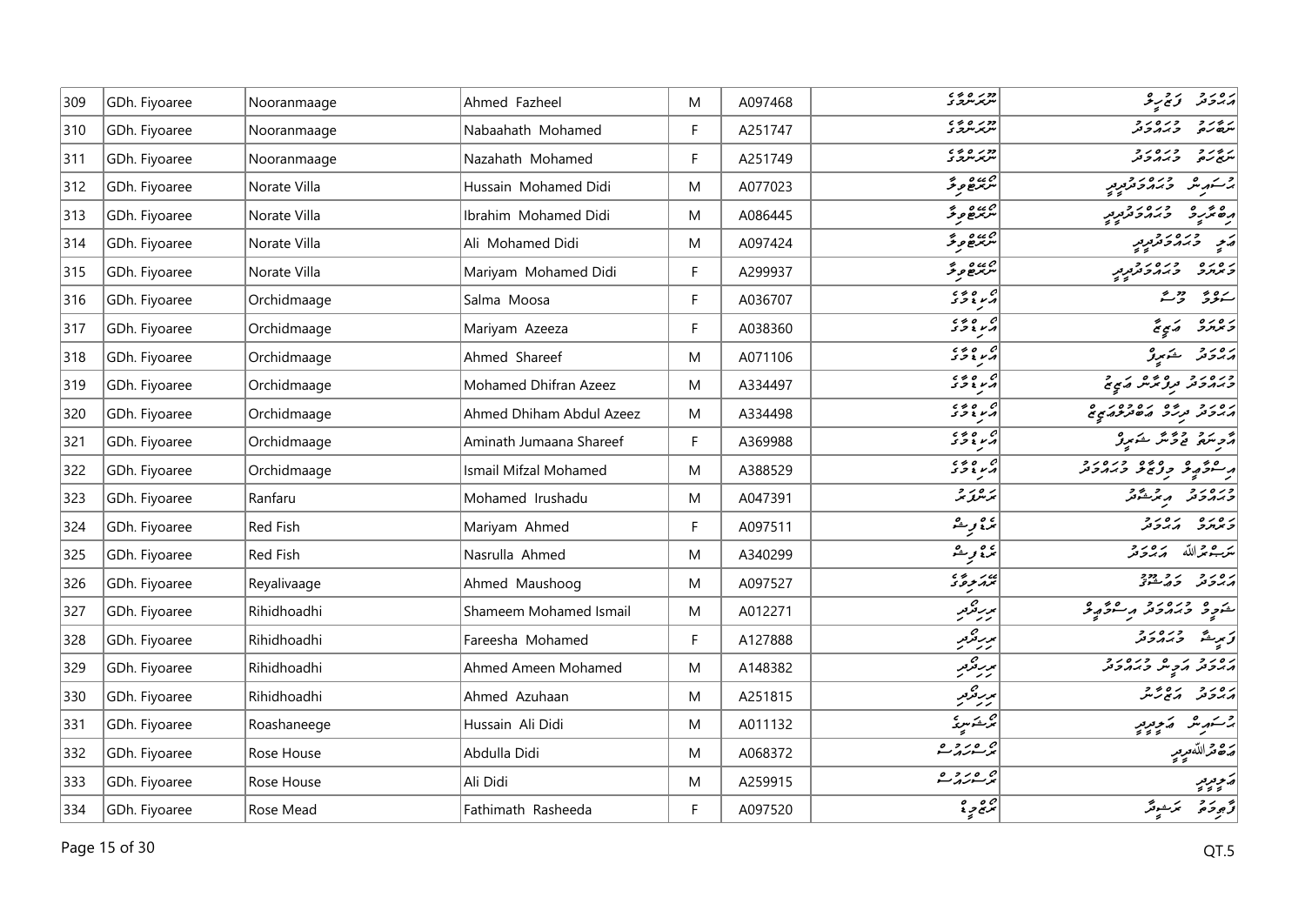| 335 | GDh. Fiyoaree | Rose Mead       | Gusayyu Ahmed              | M  | A161783 | 0 ه.<br>  مربع ح <sub>و</sub> ي | و بره و بره برو<br>تح <b>ب در بر</b> برگرفتر    |
|-----|---------------|-----------------|----------------------------|----|---------|---------------------------------|-------------------------------------------------|
| 336 | GDh. Fiyoaree | Rose Mead       | Fathimath Unaifath Ahmed   | F. | A251819 | ترج ح في                        | وتجودة متمروة مددور                             |
| 337 | GDh. Fiyoaree | Rose Mead       | Uzaifa Ahmed               | F  | A356417 | 0 ه.<br>  مربع ح <sub>و</sub> ي | أربح مرق أمرار والمحمد                          |
| 338 | GDh. Fiyoaree | Saayaa          | Mohamed Shain Yoonus       | M  | A251731 | سەدىر                           | ورەرو شەرەر دورە                                |
| 339 | GDh. Fiyoaree | Saayaa          | <b>Yaif Younus</b>         | M  | A269476 | سەدىر                           | و در در در در در                                |
| 340 | GDh. Fiyoaree | Saimaage        | Mohamed Shifaq             | M  | A300706 | ستهروء                          | ورەرو ئىدۇر.<br><i>جەم</i> ەدىر ئىدۇرى          |
| 341 | GDh. Fiyoaree | <b>Saires</b>   | Mohamed Saeed              | M  | A057698 | سئەرىئەت                        | ورەرو سەرو                                      |
| 342 | GDh. Fiyoaree | <b>Saires</b>   | Ahmed Saeed                | M  | A075684 | سئەرىئەت                        | برەر دېم سكھيىتر                                |
| 343 | GDh. Fiyoaree | <b>Saires</b>   | Fathimath Abdulla          | F  | A097682 | سئەرىئەت                        | ومحدد صدالله                                    |
| 344 | GDh. Fiyoaree | <b>Saires</b>   | Aminath Saeeda             | F  | A114674 | سنهر بڑے                        | ړ ځې سرچ<br>سە پە قە                            |
| 345 | GDh. Fiyoaree | <b>Saires</b>   | Mariyam Saeedha            | F. | A303353 | سئەرىئەت                        | ر ه ر ه<br><del>د</del> بربرگر<br>ستهرقر        |
| 346 | GDh. Fiyoaree | <b>Saires</b>   | Hussain Saeed              | M  | A303355 | سكوبرغرث                        | چرىكى سكەپەتر                                   |
| 347 | GDh. Fiyoaree | <b>Saires</b>   | Ibrahim Saeedh             | M  | A303356 | سىدىرىشە                        | دە ئەرد<br>ستهرتر                               |
| 348 | GDh. Fiyoaree | <b>Saires</b>   | Moosa Saeed                | M  | A303357 | سكوبرغرث                        | دو من مدرد.<br>در سنده من                       |
| 349 | GDh. Fiyoaree | Saljamge        | Fathmath Hidaya Hassan     | F  | A251861 | ر ە ر ە ،<br>سىۋى ۋ د           | وٌوِدَهُ رِقَرَةٌ يَا يَا الله                  |
| 350 | GDh. Fiyoaree | Saljamge        | Aminath Hazima Hassan      | F  | A389119 | ر ۱۵ د ۵ د<br>ستونونو تر د      | مەدىكە ئىب ئەسكىر                               |
| 351 | GDh. Fiyoaree | Sandle Wood     | Sinan Ali                  | M  | A087261 | ر په د وروه<br>سرمندو مرو د     | سيترش كذبر                                      |
| 352 | GDh. Fiyoaree | Sandle Wood     | Mohamed Jinan Ali Rasheed  | M  | A300723 | ر په د وده و                    | ورەرو پەش كەچكەشەتر                             |
| 353 | GDh. Fiyoaree | Sandle Wood     | Aminath Jinaha Ali Rasheed | F  | A300725 | ر ه ر ه دده<br>سه مرو د         | أزويتم وبالله أوير كالموجود                     |
| 354 | GDh. Fiyoaree | Saushan         | Salih Ahmed                | M  | A045405 | سەر ئەيە ئىر                    | بجور ممددتر                                     |
| 355 | GDh. Fiyoaree | Saushan         | Fathimath Nafeesa          | F  | A097807 | سەر ئەيشە ئىر                   | ڙوڌو سَرِ ٿ                                     |
| 356 | GDh. Fiyoaree | Saushan         | Shafzad Salih              | M  | A097809 | سەر ئەيشە ئىر                   | خۇمى بەر                                        |
| 357 | GDh. Fiyoaree | Saushan         | Mohamed Shifaan            | M  | A300559 | سەر ئەيشە ئىر                   | ورەرو جۇنگر                                     |
| 358 | GDh. Fiyoaree | Saushan         | Mariyam Shimana Salih      | F. | A300561 | سەر ئەيشىر                      | دەرە ھەۋىگە جۇر                                 |
| 359 | GDh. Fiyoaree | School Dhoshuge | Mohamed Rasheed            | M  | A091070 | ه دده بر د ،<br>۱۰۰۰ نوترىرى    | - مصر <del>ور م</del> رشونر<br>د <i>بره د</i> ر |
| 360 | GDh. Fiyoaree | Semaa           | Haleema Hassan Didi        | F. | A097510 | ئەچ                             | ر<br>دېږد د کاموړنې                             |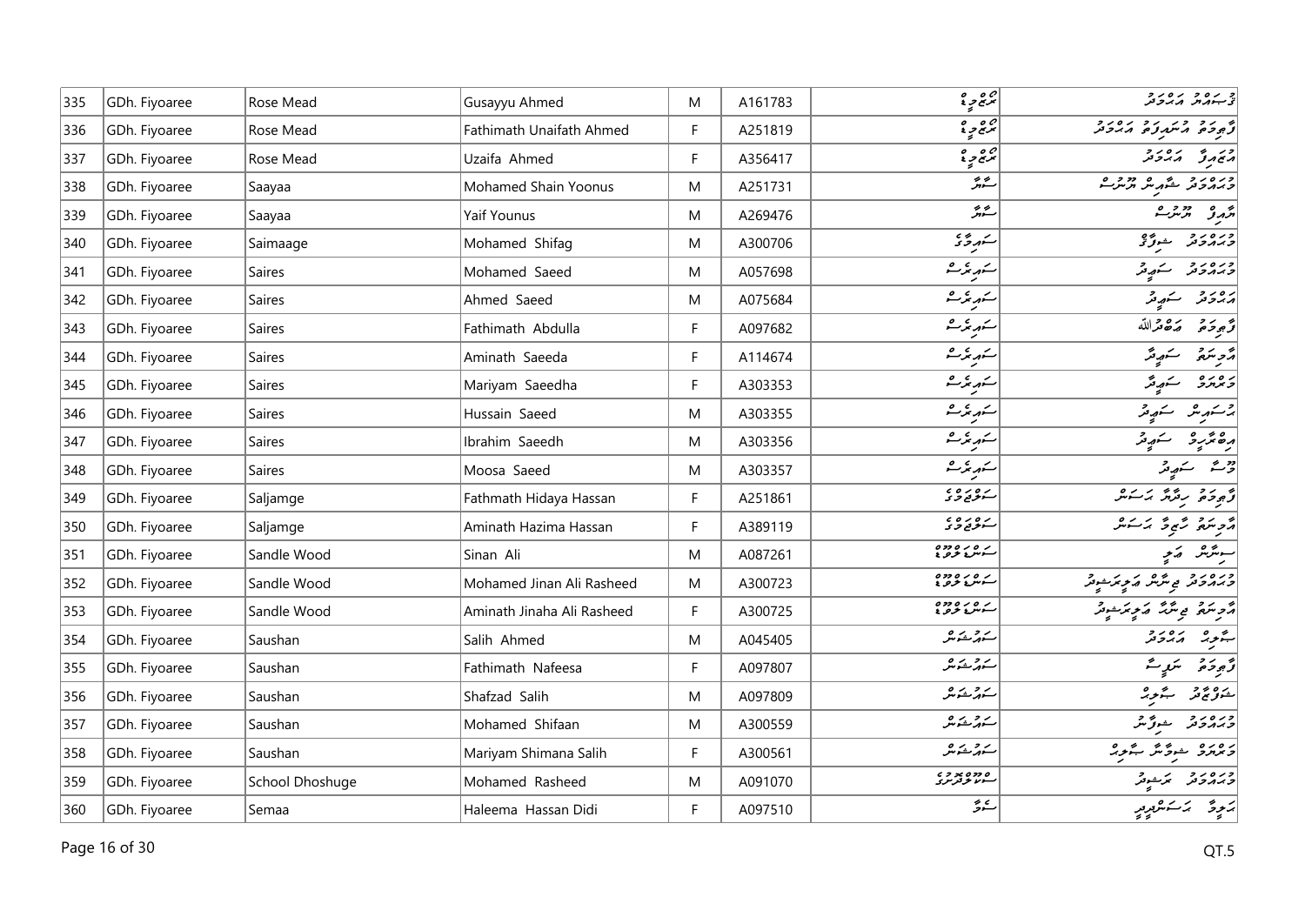| 361 | GDh. Fiyoaree | Shadhee Villa  | Fathmath Nabaha          | F         | A085603 | ىشەرە ئۇ<br>مەسىم                               | توجدة للمقار                                                                                                                           |
|-----|---------------|----------------|--------------------------|-----------|---------|-------------------------------------------------|----------------------------------------------------------------------------------------------------------------------------------------|
| 362 | GDh. Fiyoaree | Shadhee Villa  | Mohamed Jailam           | M         | A303309 | ے ور <sub>وگر</sub>                             | ورەرو يەردۇ                                                                                                                            |
| 363 | GDh. Fiyoaree | Sosunge        | Mohamed Moosa Didi       | M         | A303224 | جەيئە                                           |                                                                                                                                        |
| 364 | GDh. Fiyoaree | Sosunge        | Adhalath Rasheed         | F         | A303226 | <u>شر ئەيرى</u>                                 | ر ور د بر در د کرد .<br>مرکز د بر بر بر بر بر ا                                                                                        |
| 365 | GDh. Fiyoaree | Sun Flower     | Mohamed Thahuseen Hassan | M         | A284377 | ر پە دە بەر<br>سەسرى <sub>ق</sub> ە ئوغۇنىر     | ورەر و رەسپىر برسىر                                                                                                                    |
| 366 | GDh. Fiyoaree | Sweet Dream    | Mohamed Musthafa         | M         | A000020 | <u>شوء ۽</u> مرد                                | وره رو و و ره<br><i>و بر</i> رو د سبونۍ                                                                                                |
| 367 | GDh. Fiyoaree | Sweet Dream    | Nuha Musthafa            | F         | A251601 | <u> م</u> وه و و مرد<br>سوه و مرد               | رو و دره<br>سرگ و جوړونو                                                                                                               |
| 368 | GDh. Fiyoaree | Sweet Dream    | Mais Musthafa            | ${\sf M}$ | A269483 | م و و و و پر د<br>مشروع و مړ                    | وره ومده                                                                                                                               |
| 369 | GDh. Fiyoaree | Sweet Dream    | Aminath Zimna Musthafa   | F         | A299537 | م و و و و پر د<br>مشروع و مړ                    | ړ د سره بالامر د د ورو                                                                                                                 |
| 370 | GDh. Fiyoaree | Sweet Dream    | Muna Musthafa            | F         | A299541 | <u>ش<sub>ور</sub>ه ۽ مرڙ</u>                    | ويتر ومبرو                                                                                                                             |
| 371 | GDh. Fiyoaree | Theveli        | Abida Ali                | F.        | A097465 | هوغرمبر                                         | ړُهنَّر کړم                                                                                                                            |
| 372 | GDh. Fiyoaree | Thibroazuge    | Naufa Ali                | F         | A299872 | $rac{1}{25500}$                                 | أتتمدس أيمنح                                                                                                                           |
| 373 | GDh. Fiyoaree | Thoraage       | Ahmed Rasheed            | M         | A071472 | پر پر پر<br>حو پمر پر                           | رەرد كرشونر                                                                                                                            |
| 374 | GDh. Fiyoaree | Udhares        | Khadeeja Ahmed           | F         | A035913 | د ر ، م<br>مرمر سه                              | كزمريح كمكرومر                                                                                                                         |
| 375 | GDh. Fiyoaree | <b>Udhares</b> | Shakeel Ahmed            | M         | A071609 | ە ئەرىئە ھ                                      | جنړی په ډېر د                                                                                                                          |
| 376 | GDh. Fiyoaree | <b>Udhares</b> | Abdul Azeez Ahmed        | M         | A078991 | د ر بر م<br>مرمر سه                             |                                                                                                                                        |
| 377 | GDh. Fiyoaree | <b>Udhares</b> | Shaheed Ahmed            | M         | A091085 | ەزىر ئە                                         | شەرپىق كەمرىر                                                                                                                          |
| 378 | GDh. Fiyoaree | Vaarey Villa   | Abdul Muhaimin           | M         | A332539 | جۇ ئېچىدىگە                                     | ره وه در<br>د ه ترود ر د د ش                                                                                                           |
| 379 | GDh. Fiyoaree | Vaijeheyge     | Hussain Rasheed          | M         | A076660 | ر<br>تو در ج ر د                                | چرىكىرىش كېرىشوقر                                                                                                                      |
| 380 | GDh. Fiyoaree | Vaijeheyge     | Ibrahim Labeeb           | M         | A097765 | ر<br>  تو در ج ر <sub>ک</sub>                   | ەرھ ئ <sup>ۆ</sup> ر ۋ<br>$\overset{\scriptscriptstyle\mathsf{--}}{\mathsf{--}}\overset{\scriptscriptstyle\mathsf{--}}{\mathsf{--}}\,$ |
| 381 | GDh. Fiyoaree | Vaijeheyge     | Ahmed Thalhath           | M         | A251816 | ر<br>  تو مربع رئ                               | ره رح ده رح<br>مهرونر بونوبرج                                                                                                          |
| 382 | GDh. Fiyoaree | Veenus Aage    | Khadeeja Ali             | F         | A113222 | <sub>حو</sub> مترے پر ج                         | رَسِرِيَّ - رَسِيِّ                                                                                                                    |
| 383 | GDh. Fiyoaree | Veenus Aage    | Ahmed Yameen             | M         | A119581 | <sub>حو</sub> مئرے پر ج                         | ر ه ر د<br>م.رو تر<br>ەگە چە ئىگە                                                                                                      |
| 384 | GDh. Fiyoaree | Veenus Aage    | Yaaniya Saleem           | F         | A151836 | <br> موسر مصری                                  | أثر سرير<br>سەرد                                                                                                                       |
| 385 | GDh. Fiyoaree | Veenus Aage    | Fathimath Yumna          | F.        | A151844 | موسكر مركز و تاريخ<br>  محمد السكر مركز و تاريخ | يرو پڙ<br>و مرد<br>ترجو حرم                                                                                                            |
| 386 | GDh. Fiyoaree | Veenus Aage    | Yaafiya Saleem           | F         | A300529 | <br>  موسكر مركز كاركا                          | أثروثر سكورة                                                                                                                           |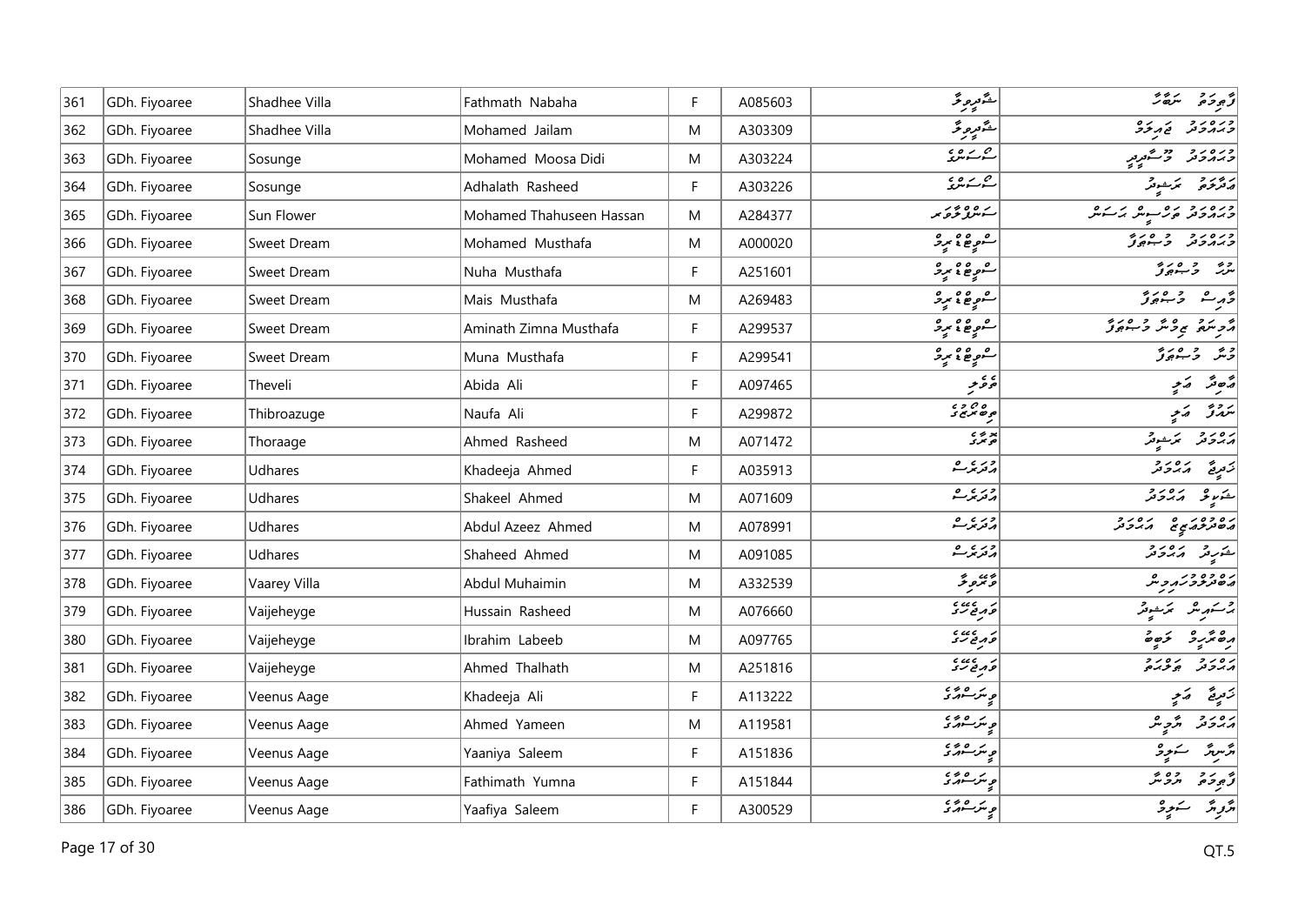| 387 | GDh. Fiyoaree | Veenus Aage    | Yusra Saleem           | F           | A300530 | لمويتز هومي                   | أرمشتم سكود                                            |  |  |
|-----|---------------|----------------|------------------------|-------------|---------|-------------------------------|--------------------------------------------------------|--|--|
| 388 | GDh. Fiyoaree | Veevaru        | Iyaash Adham           | M           | A376713 | حە ئەتمە                      | أروش كروره                                             |  |  |
| 389 | GDh. Fiyoaree | Venus          | Aminath Azra           | F           | A034304 | <sub>حي</sub> سَر ٿ           | أوجا سره والمحمد والمرتكز                              |  |  |
| 390 | GDh. Fiyoaree | Venus          | Mohamed Jamsheed       | M           | A061156 | <sub>حو</sub> يئر ٿ           | ورەرو رەپىدۇ.<br><i>وبەم</i> وتر ق <sub>ە</sub> ۋىشىتر |  |  |
| 391 | GDh. Fiyoaree | Vidhuvaru      | Aminath Waheeda        | $\mathsf F$ | A097447 | اروژوَنْز                     | أزويتكم وكالميقر                                       |  |  |
| 392 | GDh. Fiyoaree | <b>Vilares</b> | Mohamed Afaz           | M           | A284381 | <sub>ح</sub> و تر م           | כנסנכ נבס                                              |  |  |
| 393 | GDh. Fiyoaree | Vinagandu      | Mohamed Rasheed        | M           | A011774 | ە ئىرىم ئىر                   | و ره ر د<br><i>و پر</i> پر تر<br>بحرشوقر               |  |  |
| 394 | GDh. Fiyoaree | Vinagandu      | Mohamed Saleem         | M           | A097400 | ە ئىرىم ئىر                   | ورەرو سەرو                                             |  |  |
| 395 | GDh. Fiyoaree | Vinagandu      | Aminath Saleem         | F           | A097401 | ء مئرئہ میں ج                 | ړې تر په کامو د                                        |  |  |
| 396 | GDh. Fiyoaree | Vinagandu      | Aishath Saleem         | F           | A097402 | ء مئرئہ میں ج                 | وكروشكا والمتحر                                        |  |  |
| 397 | GDh. Fiyoaree | Vinagandu      | Fathimath Saleem       | F           | A097404 | ە ئىرىم ئىر                   | ۇپ <sub>و</sub> دۇ سۇرۇ                                |  |  |
| 398 | GDh. Fiyoaree | Vinagandu      | Udhuma Hassan          | $\mathsf F$ | A251607 | ويئمة مبدقح                   | د دي پر <i>سک</i> ير                                   |  |  |
| 399 | GDh. Fiyoaree | Zameen         | Fathimath Shiman Nafiz | F           | A300730 | ئىچە ئىگە                     | قەم ئەخىرىش ئىرقى                                      |  |  |
|     | GDh. Nadellaa |                |                        |             |         |                               |                                                        |  |  |
| 400 | GDh. Nadellaa | Aasaaruge      | Ahmed Fazeel Rasheed   | M           | A100754 | پر مەرى<br>مەسىمىرى           | ره رو ر ب و بر به د                                    |  |  |
| 401 | GDh. Nadellaa | Abugasdhoshuge | Niuma Moosa            | E           | A297203 | ر و ر ه پو و ،<br>مصی سوتر در | $23 - 32$                                              |  |  |
| 402 | GDh. Nadellaa | Alhivilla ge   | Abdulla Firash Ibrahim | M           | A297132 | <br> ړیره پژی                 | أرەقراللە ويترىشە مەھىمرىيەد                           |  |  |
| 403 | GDh. Nadellaa | Amaazu         | Ibrahim Niyaz          | M           | A083007 | ر د د<br>د د ج                | وەترىر سرزى                                            |  |  |
| 404 | GDh. Nadellaa | Araishaa       | Asifa Ibrahim          | $\mathsf F$ | A111071 | وَ بَرَمَرِ مَنَّهُ           |                                                        |  |  |
| 405 | GDh. Nadellaa | Araishaa       | Shifzan Ahmed          | M           | A148798 | أرئبه برشة                    | ە ئەرەر بەرەر<br>سوق ئەس كەبەر قىر                     |  |  |
| 406 | GDh. Nadellaa | Araishaa       | Shaffaaf Ahmed         | M           | A297951 | وَ بَرَوِيةً                  | ره ده ده دورو<br>شوروز در در                           |  |  |
| 407 | GDh. Nadellaa | Asia           | Mohamed Ali            | M           | A112308 | ي<br>مر سودگر                 | ورەر دىر                                               |  |  |
| 408 | GDh. Nadellaa | Asia           | Razeena Ali            | $\mathsf F$ | A112740 | ەئە سەدىگە<br>س               | برېم پر مړي                                            |  |  |
| 409 | GDh. Nadellaa | Asia           | Thasleem Ali           | M           | A261321 | ار<br>استراتشر                | ىر شوچ <sup>ە</sup><br>م<br>$\frac{1}{2}$              |  |  |
| 410 | GDh. Nadellaa | Athamaage      | Ibrahim Nafiz          | M           | A101710 | ر ر » ><br>پره د د            | ەھترىر ئىرۇ                                            |  |  |
| 411 | GDh. Nadellaa | Baazeege       | Ahmed Abdul Gafoor     | M           | A045707 | په مخ د                       | , סגב גם כסגמב<br>ג.ג.כ. ב. סיניבו. צ. א               |  |  |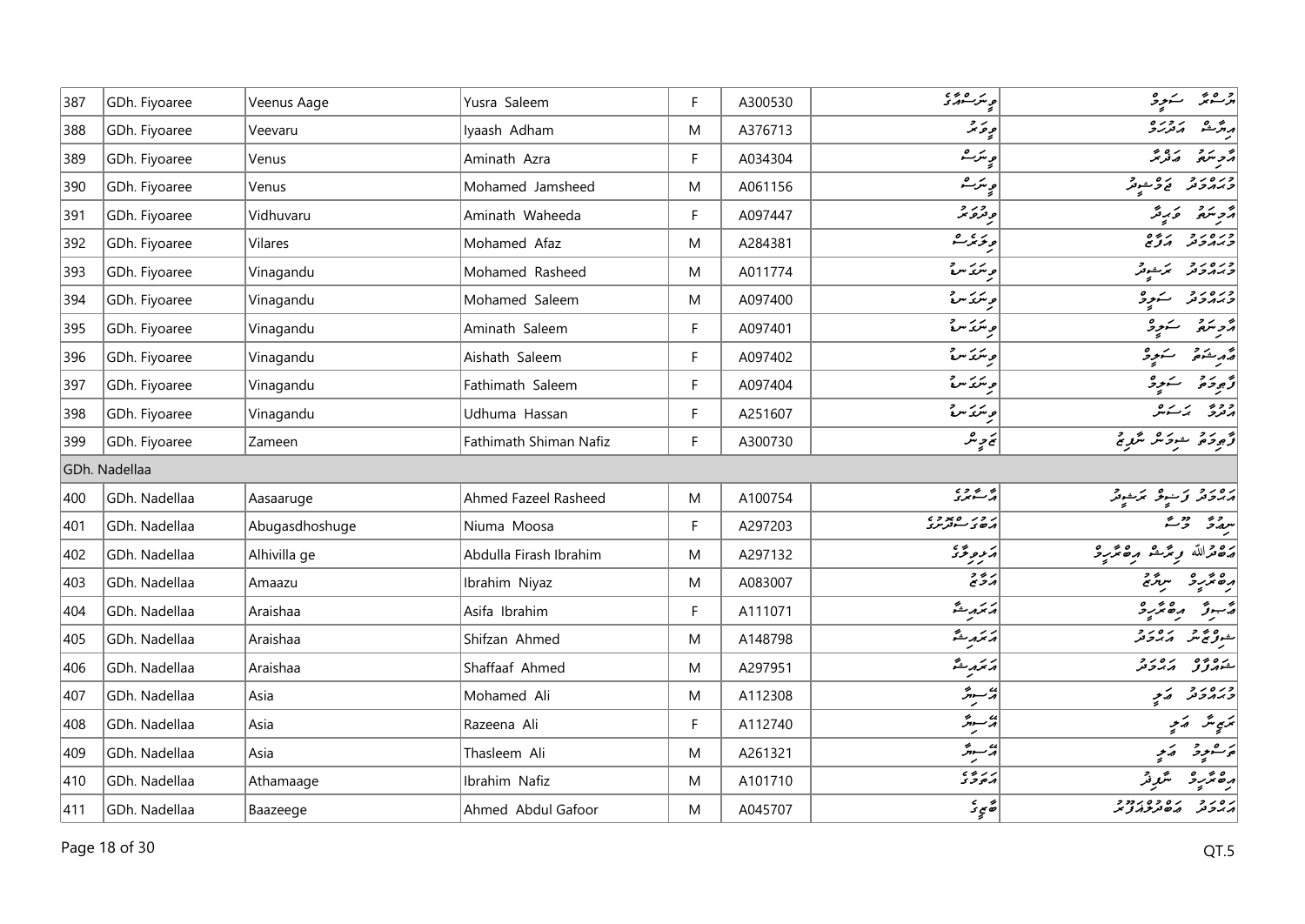| 412 | GDh. Nadellaa | Baazeege           | Adnan Buruhaan         | M           | A100148 | پر م<br>حصي تر                       | روم وومو                                               |
|-----|---------------|--------------------|------------------------|-------------|---------|--------------------------------------|--------------------------------------------------------|
| 413 | GDh. Nadellaa | Baazeege           | Aishath Asma           | F           | A100149 | ر<br>مهم پر                          | أقدم شئوهي أتراشق                                      |
| 414 | GDh. Nadellaa | Baazeege           | Mariyam Mohamed        | F           | A100150 | پر م<br>حصي تر                       | ر ه ر ه<br><del>ر</del> بربرگ<br>و ره ر و<br>تر پر ژنر |
| 415 | GDh. Nadellaa | Baazeege           | Aminath Harisa         | F           | A131824 | پچ <sub>م</sub> چ<br>م               | مُرْجِعَةٍ مُسْتَمِيَّةٌ                               |
| 416 | GDh. Nadellaa | Beach Villa        | Ashiyath Hassan        | F.          | A052959 | <br> حوګومو محر                      | ۇھومۇم كەسكە                                           |
| 417 | GDh. Nadellaa | <b>Beach Villa</b> | Mazufa Muhaimin        | F           | A251023 | په نؤ <sub>و قر</sub>                | دوو وتهروند                                            |
| 418 | GDh. Nadellaa | Binbimaage         | lyash Ilyas            | M           | A251008 | ه شهر د ،<br>د شهر د                 | أروش وعرفت                                             |
| 419 | GDh. Nadellaa | Binmatheege        | Shaayadh Shahid        | M           | A324076 | ه مر <sub>کز مو</sub> ر              | شەرىر سەرىر                                            |
| 420 | GDh. Nadellaa | <b>Blue Lake</b>   | Ahmed Saddam           | M           | A112351 | ہ دوری ہ<br>ت <i>ھ م</i> حرم         | پر و پر و<br>سە ئەرەر ئەرە                             |
| 421 | GDh. Nadellaa | <b>Blue Life</b>   | Fathmath Mafaza        | F           | A297608 | و دوبر و<br><i>مو</i> خ مرتز         | أزّودَه دَرْءَ                                         |
| 422 | GDh. Nadellaa | Carnation ge       | Ahmed Rasheed          | M           | A087806 | ر<br>ما برنتوشه مرو <sup>ج</sup>     | رەرە بەيدۇ.                                            |
| 423 | GDh. Nadellaa | Carnation ge       | Mauza Muhaimin         | F           | A297466 | ر<br>ما برنتوشه مرو <sup>ج</sup>     | ووج وتهروند                                            |
| 424 | GDh. Nadellaa | Chaman             | Mohamed Aswad          | M           | A100684 | ىئەر ھ                               | ورەرو رەرو<br><i>دىد</i> ەردى <sub>ر م</sub> ەسوىر     |
| 425 | GDh. Nadellaa | Chaman             | Ahmed Aswad            | M           | A128115 | ىر ئەر                               | رەرد رەرد                                              |
| 426 | GDh. Nadellaa | Chaman             | Azleena Ibrahim        | F           | A128116 | ىئە ئەشر                             | ى ئېرىپ مەھمىر ئ                                       |
| 427 | GDh. Nadellaa | Chaman             | Fathmath Ahmed         | F.          | A297738 | ىمەر ھ                               | و محمد مدم در د                                        |
| 428 | GDh. Nadellaa | Chaman             | Ajfa Ibrahim           | F.          | A297739 | ىئەر ھ                               | $5 - 50 - 52 - 7$                                      |
| 429 | GDh. Nadellaa | Dhethadimaage      | Mohamed Ahsan Nizar    | M           | A251007 | ع پر ويځ ته <sup>ج</sup>             | ورەرو روسە ئەس سرچ                                     |
| 430 | GDh. Nadellaa | Effection          | Aqsam Shihaab          | M           | A251011 | ە ئە 2 شەكىر                         | ره وه شرگره                                            |
| 431 | GDh. Nadellaa | Ever Blue          | Aminath Shirana        | F           | A297878 | ے رکھے تو دو<br>مرک <i>و تیرہ</i> مو | ۇ ئەسكە ئىستىر                                         |
| 432 | GDh. Nadellaa | Ever Blue          | Hussain Azim           | M           | A297881 | ג גם בדב<br>גם יגוס צ                | جاسكور محمح ومحمح                                      |
| 433 | GDh. Nadellaa | Evertan            | Fathmath Samha Ahmed   | F           | A250943 | ى ئەسىنى شە                          | و د د ده و ده د د                                      |
| 434 | GDh. Nadellaa | Faalsaage          | Maaz Mohamed           | M           | A297251 | ۇ ۋرىپى                              | وه وره رو<br>دی <i>د</i> به دنر                        |
| 435 | GDh. Nadellaa | Fahaage            | Khadeeja Ibrahim       | $\mathsf F$ | A098920 | ۇرمى                                 | ەر ھەترىر 3<br>ر<br>ئرَىرِيٍّ<br>ئ                     |
| 436 | GDh. Nadellaa | Fahaage            | Aishath Ibrahim        | F           | A098922 | ر بر د<br>تر گ                       | 5,50,<br>ر<br>د گرم شومی                               |
| 437 | GDh. Nadellaa | Fahaage            | Mohamed Mauroof Hassan | M           | A114542 | ترجيح                                | وره رو د دوده در کرد.<br>د بربروتر و پرتو ایر کرد      |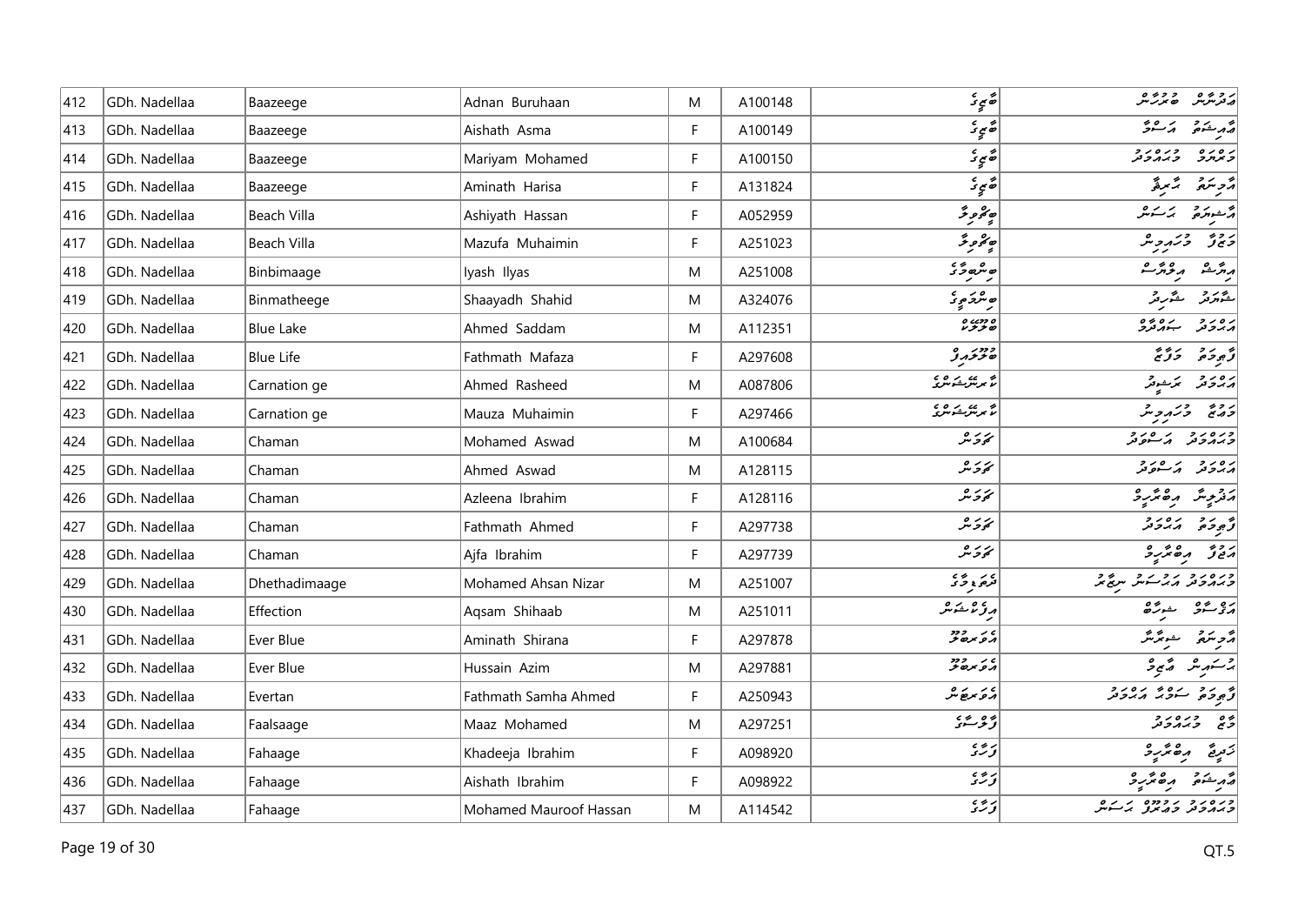| 438 | GDh. Nadellaa | Fairy            | Saeed Hussain             | M           | A084521 | ۇ ئەسپە                            | سىھەقىر برقسىتىر                                     |
|-----|---------------|------------------|---------------------------|-------------|---------|------------------------------------|------------------------------------------------------|
| 439 | GDh. Nadellaa | Fairy            | Ahmed Safhaan             | M           | A251169 | ې پر <sub>سپ</sub>                 | رەرد رەپرى<br>مەدىر سۆرىمىر                          |
| 440 | GDh. Nadellaa | Farimaage        | Fathimath Ibrahim         | F           | A150751 | وَبردًى                            |                                                      |
| 441 | GDh. Nadellaa | Farivaa          | Fareesha Faroog           | F           | A297947 | توسورةً                            | پر دو د<br>تو تنریخ<br> وَ مَرِيشٌ                   |
| 442 | GDh. Nadellaa | Farudhaage       | Ahmed Waheed              | M           | A081909 | ر و پر د<br>تو مرتور               | دەر د ئەر                                            |
| 443 | GDh. Nadellaa | Farudhaage       | Mariyam Waheeda           | F           | A297245 | ر و ر د<br>و برترد                 | د ۱۵ د به تر                                         |
| 444 | GDh. Nadellaa | Farudhaage       | Ali Waheed                | ${\sf M}$   | A297246 | ر و پر ،<br>تو برترد               | أة مح تم تحديثر                                      |
| 445 | GDh. Nadellaa | Feerozuge        | Hussain Jaushaadhu Jaufar | ${\sf M}$   | A250991 | د ۶ و ۽<br>پيمبر                   | و کے مربع اور اس کا دور و۔<br>ایر کے مرکز کے مرکز مر |
| 446 | GDh. Nadellaa | Fehivilaage      | Fathimath Muneera         | $\mathsf F$ | A068914 | ې روڅۍ<br>د روڅ                    | ۇيودۇ دېپىر                                          |
| 447 | GDh. Nadellaa | Fehivilaage      | Aishath Shaheema          | F           | A112535 | ې ر <sub>ی</sub> ونځۍ              | و مشكر مشركة<br>مراجعة مشركة                         |
| 448 | GDh. Nadellaa | Fehivilaage      | Shaba Ibrahim             | F           | A250945 | ۇروڭۇ                              | $rac{1}{2}$                                          |
| 449 | GDh. Nadellaa | Fehivilaage      | Shabin Ibrahim            | ${\sf M}$   | A297069 | ۇروڭۇ                              | شوه رەترى                                            |
| 450 | GDh. Nadellaa | Femoaraage       | Ahmeema Hussain           | $\mathsf F$ | A147860 | ه ۶ بره و<br>تو <del>و</del> بو د  | أروح بالمناسبة                                       |
| 451 | GDh. Nadellaa | Finihiyaage      | Ahmed Imaz                | ${\sf M}$   | A112470 | و سربر پر <sup>ی</sup><br>بر بر بر | أرور وتحمي                                           |
| 452 | GDh. Nadellaa | <b>Five Rose</b> | Ali Sageef Ibrahim        | M           | A251065 | تەرەبىر                            | أوسم سور وه وره و                                    |
| 453 | GDh. Nadellaa | Fusthulhaage     | Hafeeza                   | F           | A131116 | د د ه د د ،<br>توسیونوی            | أبرتوة                                               |
| 454 | GDh. Nadellaa | Fusthulhaage     | Aishath Shima             | F           | A297355 | د ۱۵ د د د<br>تو سومونو د          | وگهرڪو ڪوڱر<br>م                                     |
| 455 | GDh. Nadellaa | Gahaakoalhi      | Hassan Maazih             | M           | A251140 | ئەرمىمىسى                          | يَاسَدُ دَّمِيدُ                                     |
| 456 | GDh. Nadellaa | Gahaakoalhi      | Hussain Mauz Abdulla      | M           | A297726 | بروجور                             | أحر محمد مع الله الله الله                           |
| 457 | GDh. Nadellaa | Gulzaaruge       | Ahmed Waseem              | M           | A045983 | و ه پر و ،<br>د نومځ مود           | دەرو كەسوۋ                                           |
| 458 | GDh. Nadellaa | Harulaage        | Imran Ibrahim             | ${\sf M}$   | A111996 | ر و د ،<br>ربوتوی                  |                                                      |
| 459 | GDh. Nadellaa | Hithaffinivaage  | Ikram Rasheed             | ${\sf M}$   | A112750 | ىرە ئىروپىر <i>ۇ</i> ئ             | أراء يوه متحر يتوفر                                  |
| 460 | GDh. Nadellaa | Hithaffinivaage  | Sausan Rasheed            | ${\sf M}$   | A297703 | ىرە ئىروپىرى<br>ب                  | استهر ستكس الترسفية فلر                              |
| 461 | GDh. Nadellaa | Huvadhumaage     | Aminath Ali Didi          | $\mathsf F$ | A112532 | و ر و » ،<br>ره ترو د              | أأروبتهم الأوفرقر                                    |
| 462 | GDh. Nadellaa | Huvadhumaage     | Jazlee Mohamed            | F           | A160381 | و ر و د »<br>ر ه مرو د             | ر و دره دره<br>  د در در در                          |
| 463 | GDh. Nadellaa | Irin             | Mohamed Rasheed           | ${\sf M}$   | A049865 | لەم بىرىگە                         | ورەرو كەنبەتى                                        |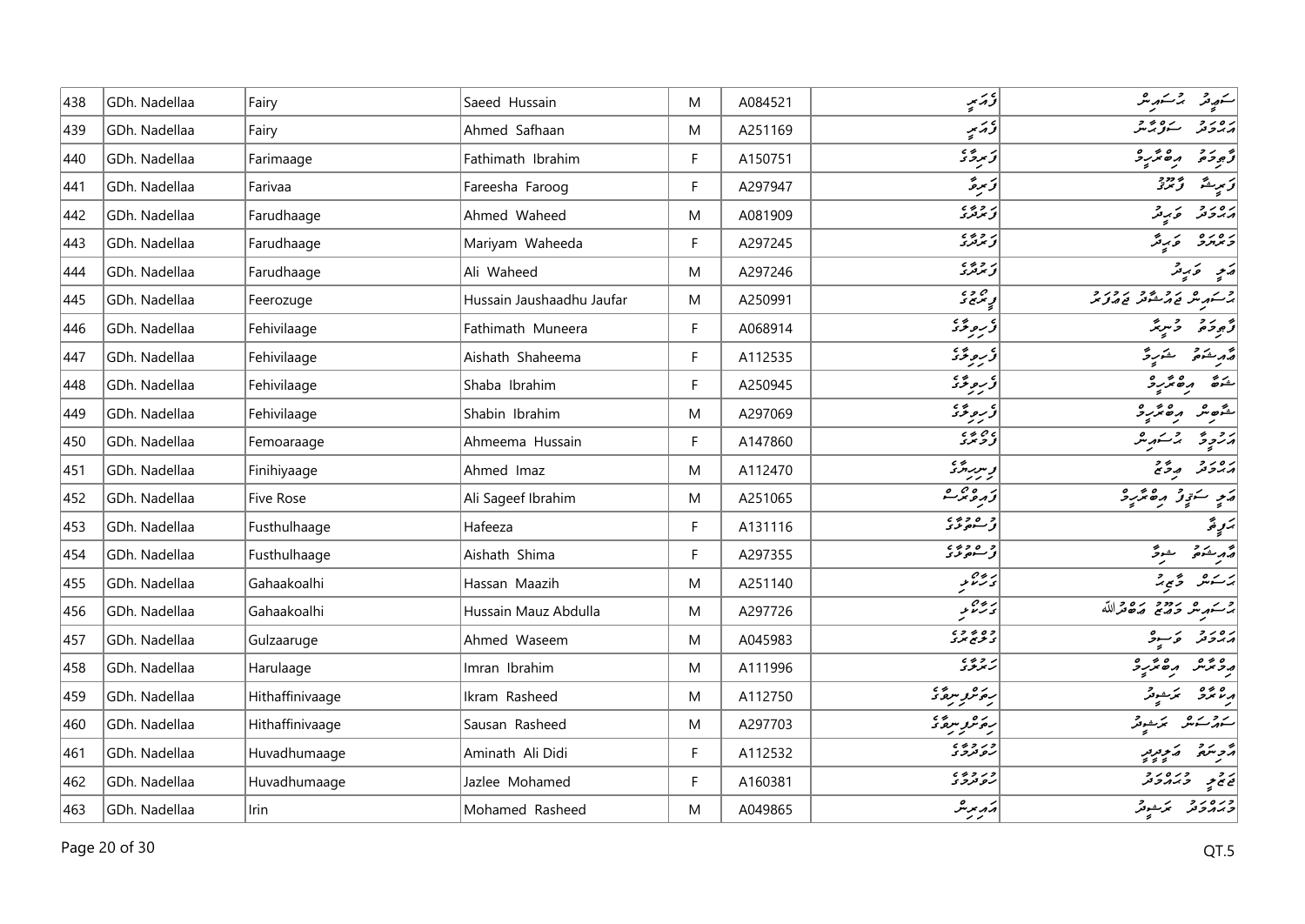| 464 | GDh. Nadellaa | Irin            | Aminath Ninasha Rasheed | F. | A297837 | أرمر برير                         | <i>ڋڋۺۿ</i> ٙ؊ۺڗۿڎٞ؊ۣڂۄڎ                                                     |
|-----|---------------|-----------------|-------------------------|----|---------|-----------------------------------|------------------------------------------------------------------------------|
| 465 | GDh. Nadellaa | Irish           | Aishath Shiufa Saadiq   | F  | A297309 | <br> مەمرىشە                      | و<br>درخوم خودگر جوري                                                        |
| 466 | GDh. Nadellaa | Ithaa           | Ishaaq Ahmed            | M  | A297444 | ارځ                               | ما عربيج مدروس                                                               |
| 467 | GDh. Nadellaa | Janbumaage      | Hassan Mohamed          | M  | A297634 | ر ه و و »<br>مح سرحه و د          | يركبش وره رو                                                                 |
| 468 | GDh. Nadellaa | Kaamraam        | Ahmed Rasheed           | M  | A060804 | ء ہ ء و<br>تڏ <del>ت</del> ر      | أبره رو برشوش                                                                |
| 469 | GDh. Nadellaa | Kulhlhavahge    | Fazeela Ahmed           | F  | A080762 | وه ر ر ه ،<br>ماړ نوار د          | أقاسوق أمارون                                                                |
| 470 | GDh. Nadellaa | Kulhlhavahge    | Aishath Zeena           | F  | A132519 | د ه د ر ه ،<br>ماړ نوار د         | ۇرمىنى ئېر                                                                   |
| 471 | GDh. Nadellaa | Like House      | Aminath Shirana         | F  | A251155 | الخدع ترقيقه                      | ە ئەر ئىش ئىستىلىشى<br>مەسىر                                                 |
| 472 | GDh. Nadellaa | Luna View       | Abdulla Nazeeh          | M  | A297525 | وحشره                             | سَرِيٍّ<br><mark>بر25</mark> الله                                            |
| 473 | GDh. Nadellaa | Maajehige       | Hussain Ali             | M  | A112718 | ی ء<br>5 فع سر د                  | بر سکه شهر اندانی                                                            |
| 474 | GDh. Nadellaa | Maluvilaa       | Mohamed Naseem          | M  | A074038 | د نوروٌ                           | כנסגב ת-פ                                                                    |
| 475 | GDh. Nadellaa | Mirihimaage     | Fathmath Sherin Shahid  | F  | A251020 | $\frac{1}{55}$                    | وتجودة كالمرشر كالرقر                                                        |
| 476 | GDh. Nadellaa | Miuzikeege      | Aminath Zuhair          | F  | A094246 | لىر قرىم بو ئى<br>  تر قرىم بو ئى | أوسكو وزرقه                                                                  |
| 477 | GDh. Nadellaa | Miuzikeege      | Hussain Alif Rasheed    | M  | A251000 | حەدثىي بىرى<br>س                  | برستهرش كمروفي المرجوش                                                       |
| 478 | GDh. Nadellaa | Miuzikeege      | Fathimath Lubuna        | F  | A297337 | حەدثى بىرى<br>بىر                 | أوجده وديد                                                                   |
| 479 | GDh. Nadellaa | Miuzikeege      | Hawwa Asraaru           | F  | A297340 | حەدثىم بوڭ<br>س                   | رە ئەرەپر                                                                    |
| 480 | GDh. Nadellaa | Morning Villa   | Hamdoon Rasheed         | M  | A297539 | وسرىثىدە قر                       | پر وجو حر سر سر مرکز<br>  پر <del>ج</del> ر تر مرکز مرکز مرکز مرکز مرکز مرکز |
| 481 | GDh. Nadellaa | Mugurige        | Yumna Ibrahim           | F. | A084908 | و و<br>تر <sub>کم</sub> موری      | תכית תסתיק                                                                   |
| 482 | GDh. Nadellaa | Mugurige        | Yasir Ibrahim           | M  | A128347 | و و<br>تر ی مورگ                  | دە ئەرچ<br>ېژىسى <i>رى</i> ر                                                 |
| 483 | GDh. Nadellaa | Nivaage         | Ibrahim Najeeb          | M  | A072607 | سرچری                             | رە ئرىر ئىستىم ئى                                                            |
| 484 | GDh. Nadellaa | Orchid Villa    | Moosa Anwar             | M  | A053976 | ەر بەر ئەرگە<br>مەسىم ئەرگە       | ارح مدرور                                                                    |
| 485 | GDh. Nadellaa | Orchid Villa    | Mariyam Shazeema        | F  | A297852 | ەر بەر قىرىگە<br>مەسىم قىرىگە     | د ۱۳ د ۲۰۰۰ متموی د                                                          |
| 486 | GDh. Nadellaa | Rabee ee Manzil | Majidha Hassan          | F  | A297966 | ى<br>مەمۇر كەنبى                  | لتحصي تركت مركبه                                                             |
| 487 | GDh. Nadellaa | Rabeeuge        | Sahira Hussain          | F  | A251004 | برەم                              | ستهایم الاستهایش                                                             |
| 488 | GDh. Nadellaa | Rabeeuge        | Saddam Hussain          | M  | A297346 | پر چه د د                         | بدە دور برگتمبر ش                                                            |
| 489 | GDh. Nadellaa | Raiyvilaage     | Azeema Ali              | F. | A069027 | ره په په<br>مر <sub>گ</sub> ورگری | ړې ځه کړې                                                                    |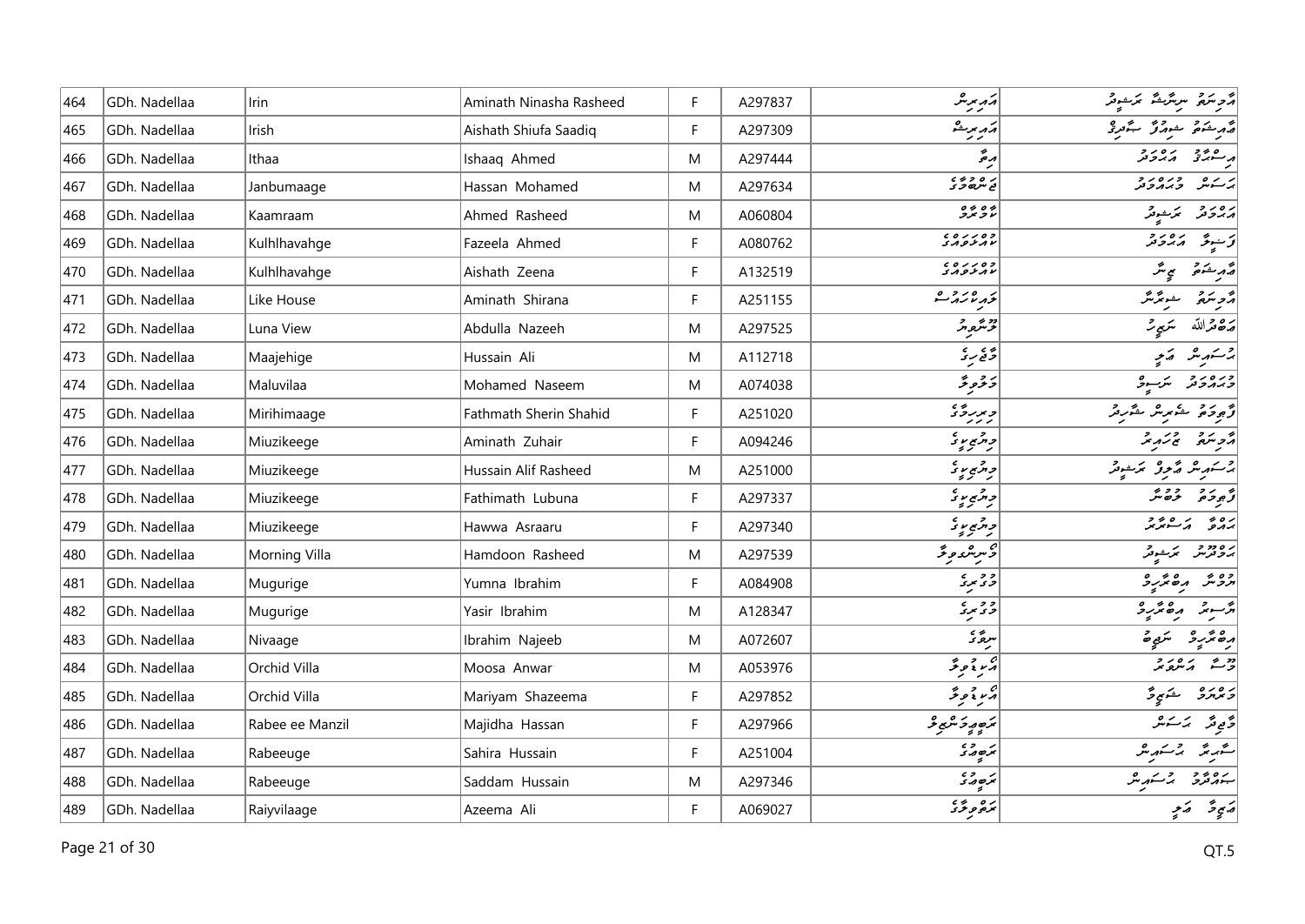| 490 | GDh. Nadellaa | Raiyvilaage    | Nazuhath Ali           | F. | A076077 | ر ه<br>برگوموڅر                 | ىر 3 بر 3<br>سرچ بر م<br>ەتىر                          |
|-----|---------------|----------------|------------------------|----|---------|---------------------------------|--------------------------------------------------------|
| 491 | GDh. Nadellaa | Ranbusthaanuge | Mariyam Ali            | F  | A297270 | ر و و و ه و و ،<br>برمره سوه مر | ر ه ر ه<br>د بربرو                                     |
| 492 | GDh. Nadellaa | Rosemaage      | Haleema Moosa          | F. | A094744 | ە رەپە ،<br>ئىرىسىۋې            | پر پورتخ<br> <br>ديو مشر                               |
| 493 | GDh. Nadellaa | Rozaree        | Ibrahim Aalim          | M  | A297929 | ص<br>تنزیح سپه                  | دەندىر<br>رٌورٌ                                        |
| 494 | GDh. Nadellaa | Rozaree        | Abdulla Iyaadh         | Μ  | A297931 | ص پر<br>مربح میں                | مَصْعَراللَّه<br>پر بر د<br>مرکز                       |
| 495 | GDh. Nadellaa | Sabaah         | Aminath Arumeesha      | F  | A096175 | بەھ                             | و المعرفي المسترد المحمد المحمد المستر                 |
| 496 | GDh. Nadellaa | Sabaah         | Aishath Nashraa        | F  | A251144 | بەھ                             | ۇرمىشى سىشىر                                           |
| 497 | GDh. Nadellaa | Sabaah         | Ismail Fathuhulla      | M  | A297792 | بە ئەھ                          | و حوَّوع و وَوَيْراللَّهُ<br>وَسَوَّوعُ وَوَيْراللَّهُ |
| 498 | GDh. Nadellaa | Seagullge      | Aminath Shiyana        | F. | A112641 | ر ده ه<br>په ترو                |                                                        |
| 499 | GDh. Nadellaa | Seenuge        | Khadeeja Hassan        | F  | A086310 | سويىي                           | تزمريح الكاشر                                          |
| 500 | GDh. Nadellaa | Seesange       | Mohamed Azleen         | M  | A140774 | اسەسىۋە                         | ورەرو رەپ                                              |
| 501 | GDh. Nadellaa | Seesange       | Ahmed Azim             | M  | A272478 | اب مەنىۋى<br>پە                 | دەر د گەنج ۋ                                           |
| 502 | GDh. Nadellaa | Shabunam       | Azra Ali               | F  | A095425 | شەھ ئىرو                        | ړه پژ پرې                                              |
| 503 | GDh. Nadellaa | Shabunam       | Shareef Mohamed        | Μ  | A114564 | شەھ سرو                         | شمېرو د دره د د                                        |
| 504 | GDh. Nadellaa | Shabunam       | Ahmed Shaan Shareef    | M  | A297419 | شەھ ئىرو                        | أرور و الشره المستمرو                                  |
| 505 | GDh. Nadellaa | Shabunam       | Shaana Shareef         | F  | A297424 | شەھ ئىرو                        | شَدَّسَ شَهْرِتْر                                      |
| 506 | GDh. Nadellaa | Shabunameege   | Mariyam Ali            | F  | A044176 | ے ک <i>ے سرح کی</i>             | د ۱۶ د کام په                                          |
| 507 | GDh. Nadellaa | Shabunameege   | Mohamed Imau           | M  | A251013 | ے ک <i>ے سرح کی</i>             | כנסני בי                                               |
| 508 | GDh. Nadellaa | Shabunameege   | Azumullah Ali          | M  | A297423 | شەھ ئىزىر ئ                     | بروح الله كدمي                                         |
| 509 | GDh. Nadellaa | Sindhubaadhuge | Mohamed Giyaas Ibrahim | Μ  | A297113 | ه ۶۶۶ و د<br>سومبرالرحافزی      |                                                        |
| 510 | GDh. Nadellaa | Suvaasaage     | Aishath Hassan         | F  | A100771 | <u>حرچ شوي</u>                  | مەر شىم ئەسكىس                                         |
| 511 | GDh. Nadellaa | Thoathaage     | HUSSAIN NAZEEH         | M  | A114223 | ج ءِ ج<br>حوص ت                 | 2 سەر شىر سىر كىيە                                     |
| 512 | GDh. Nadellaa | Thoathaage     | Ibrahim Nazeeh         | Μ  | A114224 | ج ءِ ج<br>حوصي                  | رەئزىر ئىي                                             |
| 513 | GDh. Nadellaa | Vaadheege      | Abbas Ibrahim          | M  | A053141 | ءِ مريح<br> حوسي ت              | 25.20<br>5,50,                                         |
| 514 | GDh. Nadellaa | Vaadheege      | Ayyoob Abbas           | Μ  | A297020 | ۇ<br>ق <sub>ى</sub> مېرى        | 250/2<br>ر ه دو و<br>مرمره                             |
| 515 | GDh. Nadellaa | Vaththeenige   | Nashid Ibrahim         | Μ  | A043040 | ۇرموسرچ                         | ترشونر برەترىرد                                        |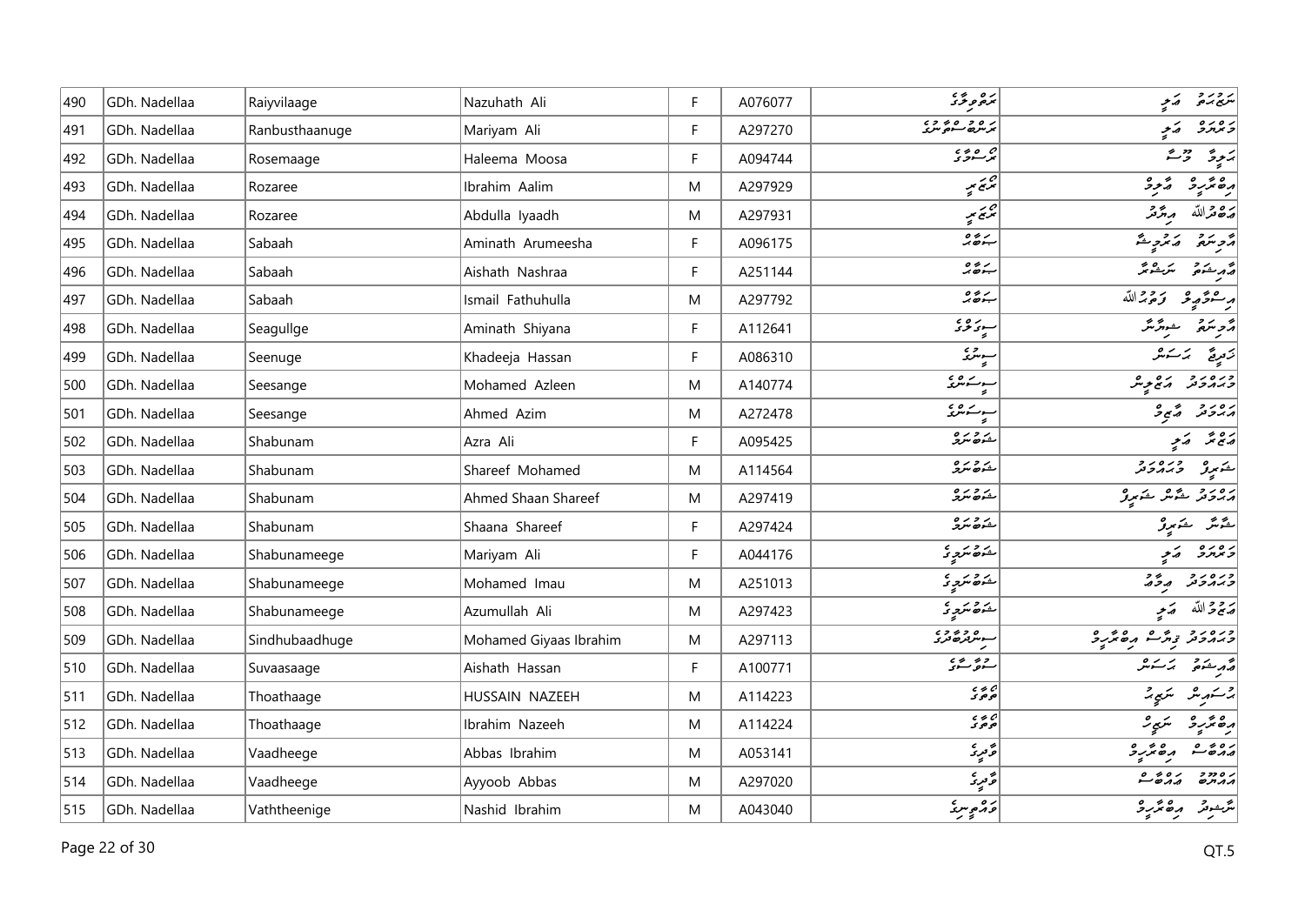| 516 | GDh. Nadellaa | Vaththeenige        | Minhaj Ibrahim       | M | A101764 | ءَ ۾ هو سرءُ                    | د مگرگرفتخ<br>フンメめハ                               |
|-----|---------------|---------------------|----------------------|---|---------|---------------------------------|---------------------------------------------------|
| 517 | GDh. Nadellaa | Vaththeenige        | Aminath Shifaza      |   | A101765 | عَهْرُهِ سِرْءٌ                 | شەۋگى<br>ړٌ د سَرچ                                |
| 518 | GDh. Nadellaa | Vaththeenige        | Aminath Neema        |   | A297316 | ئۇرگە يەسىد                     | پر د سرچ<br>سرچ                                   |
| 519 | GDh. Nadellaa | Violet Villa        | Arif Ahmed           | M | A112539 | وَمركزهورتَر                    | په یو په کرد و                                    |
| 520 | GDh. Nadellaa | Violet Villa        | Fathmath Laisha Arif |   | A250949 | ءَ ہر ځه عو ځه                  | أزّوده دَرِثٌ مُبرِرْ                             |
| 521 | GDh. Nadellaa | Violet Villa        | Mohamed Aisham       | M | A250950 | ئەمرىقى بەگە                    | $S_{\mu\nu}$ $\sim$                               |
| 522 | GDh. Nadellaa | <b>White Face</b>   | Hawwa Ali            |   | A112644 | ئەرەۋىشە                        | برە ئەپ                                           |
| 523 | GDh. Nadellaa | White Face          | Mohamed Simah        | M | A250976 | ئەرەپى م                        | و ره ر و<br>د <i>ر د</i> د ر<br>سەۋر              |
| 524 | GDh. Nadellaa | <b>Winter House</b> | Mohamed Faruhaad     | M | A297643 | <sub>ع</sub> ريخ <i>برنيد ش</i> | و ره ر د<br>د بر رو تر<br>ى ئەرەپ<br>قى ئىرىر قىر |
| 525 | GDh. Nadellaa | Ziuriku House       | Nashida Mohamed      |   | A083003 | پر <i>مرکز مرکز گ</i>           | سُرُشہورَ<br>و رە ر د<br><i>د ب</i> رگرىز         |
| 526 | GDh. Nadellaa | Ziuriku House       | Sama Mohamed         |   | A357316 | ہے ہر حرم سر پر شہ              | سەۋ<br>ورەر د<br><i>دى</i> رمەتر                  |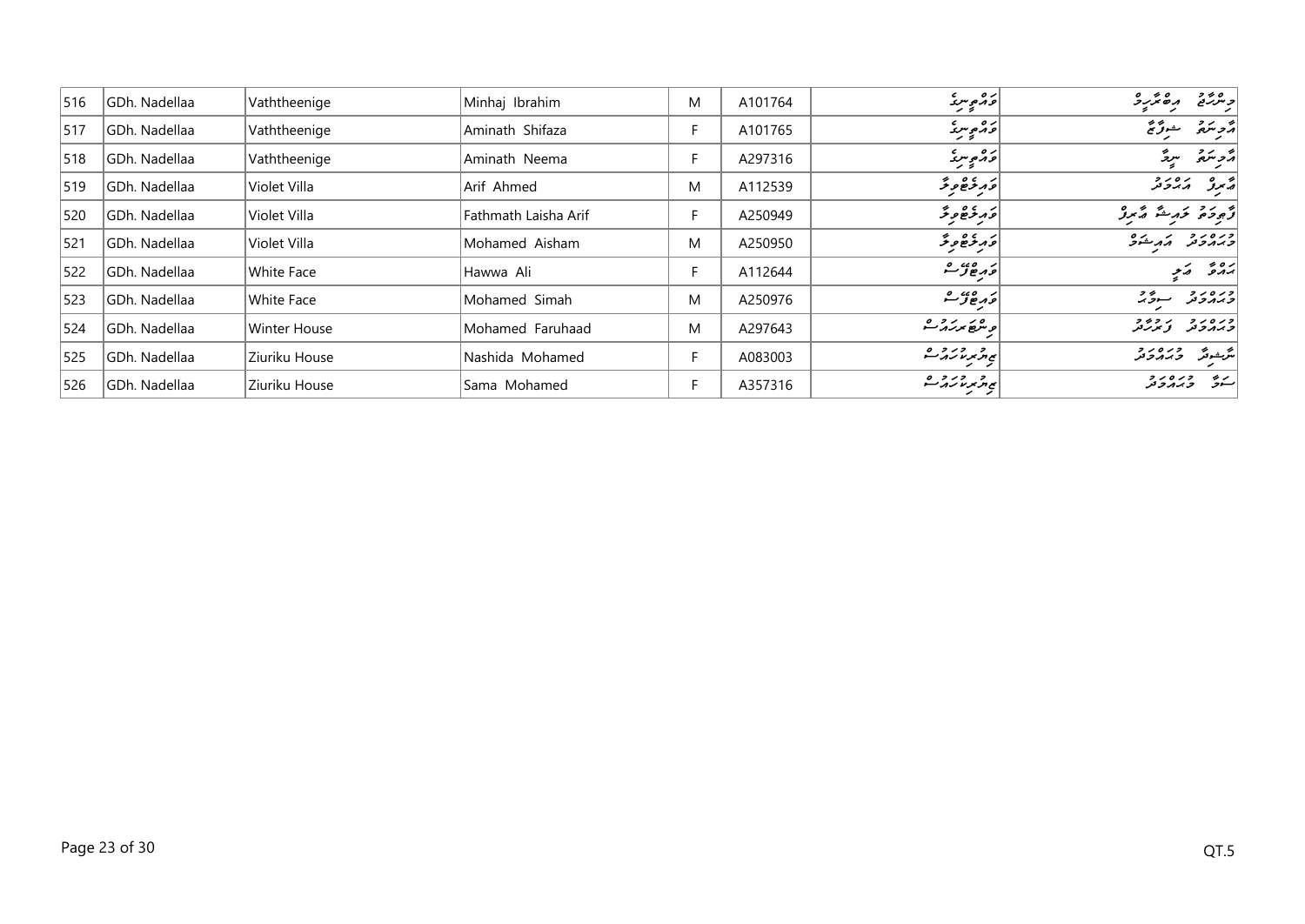## *w7qAn8m? sCw7mRo>u; wEw7mRw;sBo<*

| ' مرمر | 'يئرىثر: |
|--------|----------|
|        |          |
|        |          |
|        |          |

## *w7q9r@w7m> sCw7qHtFoFw7s; mAm=q7 w7qHtFoFw7s;*

| ىر تە | $\mathcal{O} \times$<br>$\sim$ | $\sim$<br>. . | لترنثر |
|-------|--------------------------------|---------------|--------|
|       |                                |               |        |
|       |                                |               |        |
|       |                                |               |        |

| انترنثر: | $^{\circ}$ | يبرهر | $^{\circ}$<br>سرسر |
|----------|------------|-------|--------------------|
|          |            |       |                    |
|          |            |       |                    |
|          |            |       |                    |

| ىرتىر: | 。<br>سر سر | .,<br>مرسر |
|--------|------------|------------|
|        |            |            |
|        |            |            |
|        |            |            |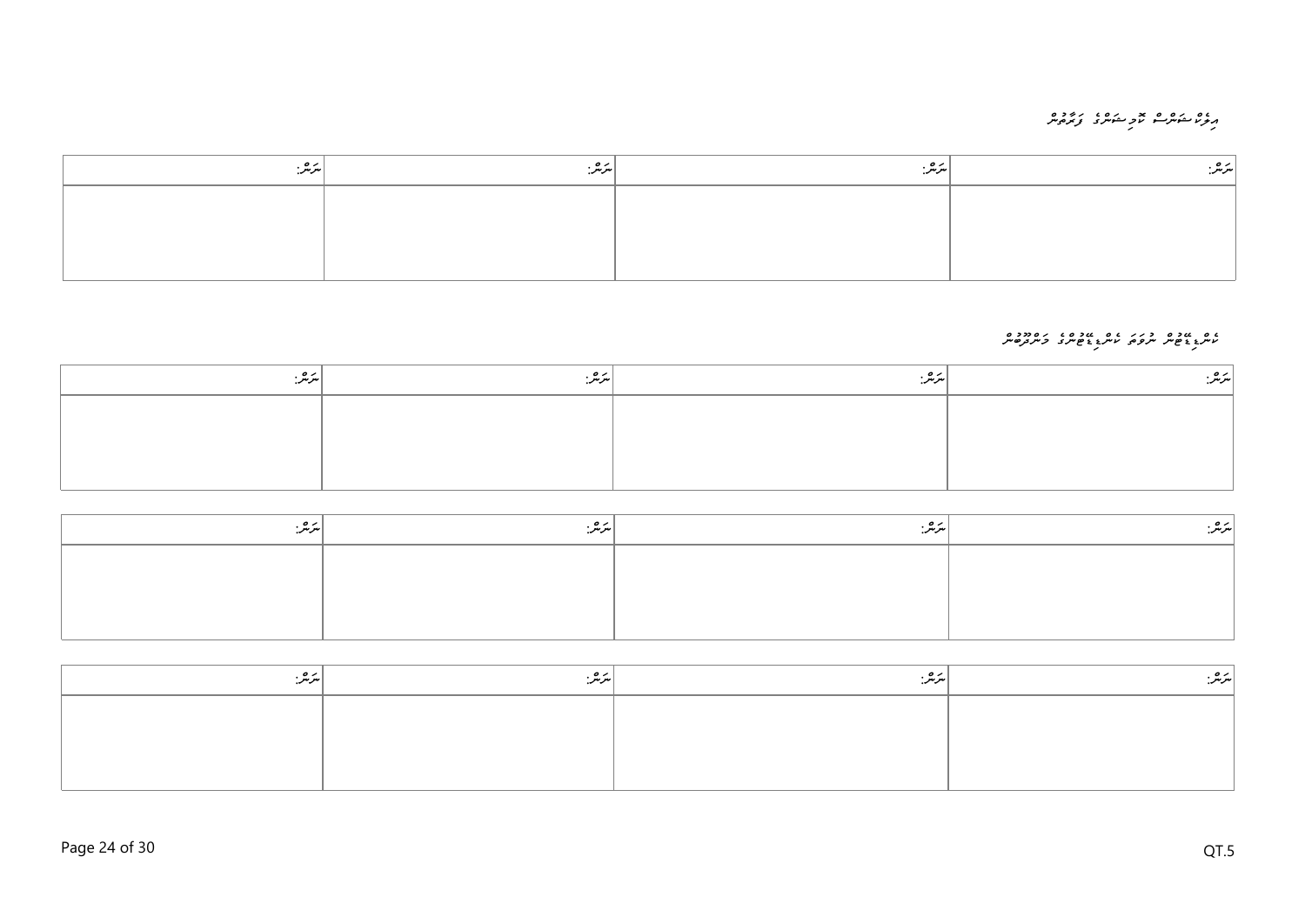| يره. | ο. | ا ير ه |  |
|------|----|--------|--|
|      |    |        |  |
|      |    |        |  |
|      |    |        |  |

| <sup>.</sup> سرسر. |  |
|--------------------|--|
|                    |  |
|                    |  |
|                    |  |

| ىئرىتر. | $\sim$ | ا بر هه. | لىرىش |
|---------|--------|----------|-------|
|         |        |          |       |
|         |        |          |       |
|         |        |          |       |

| 。<br>مرس. | $\overline{\phantom{a}}$<br>مر سر | يتريثر |
|-----------|-----------------------------------|--------|
|           |                                   |        |
|           |                                   |        |
|           |                                   |        |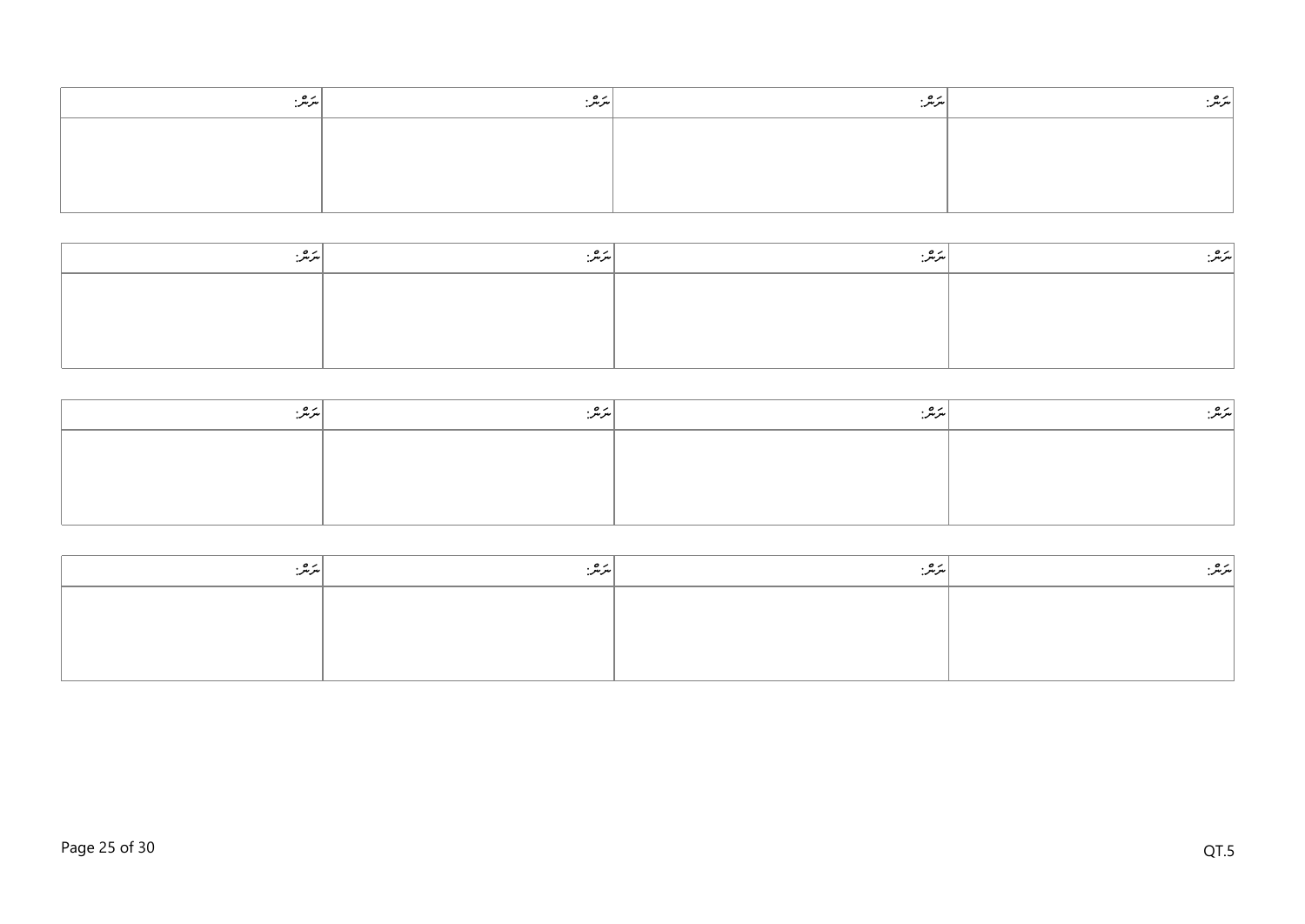| ير هو . | $\overline{\phantom{a}}$ | يرمر | اير هنه. |
|---------|--------------------------|------|----------|
|         |                          |      |          |
|         |                          |      |          |
|         |                          |      |          |

| ىر تىر: | $\circ$ $\sim$<br>" سرسر . | يبرحه | o . |
|---------|----------------------------|-------|-----|
|         |                            |       |     |
|         |                            |       |     |
|         |                            |       |     |

| الترنثر: | ' مرتكز: | الترنثر: | .,<br>سرسر. |
|----------|----------|----------|-------------|
|          |          |          |             |
|          |          |          |             |
|          |          |          |             |

|  | . ه |
|--|-----|
|  |     |
|  |     |
|  |     |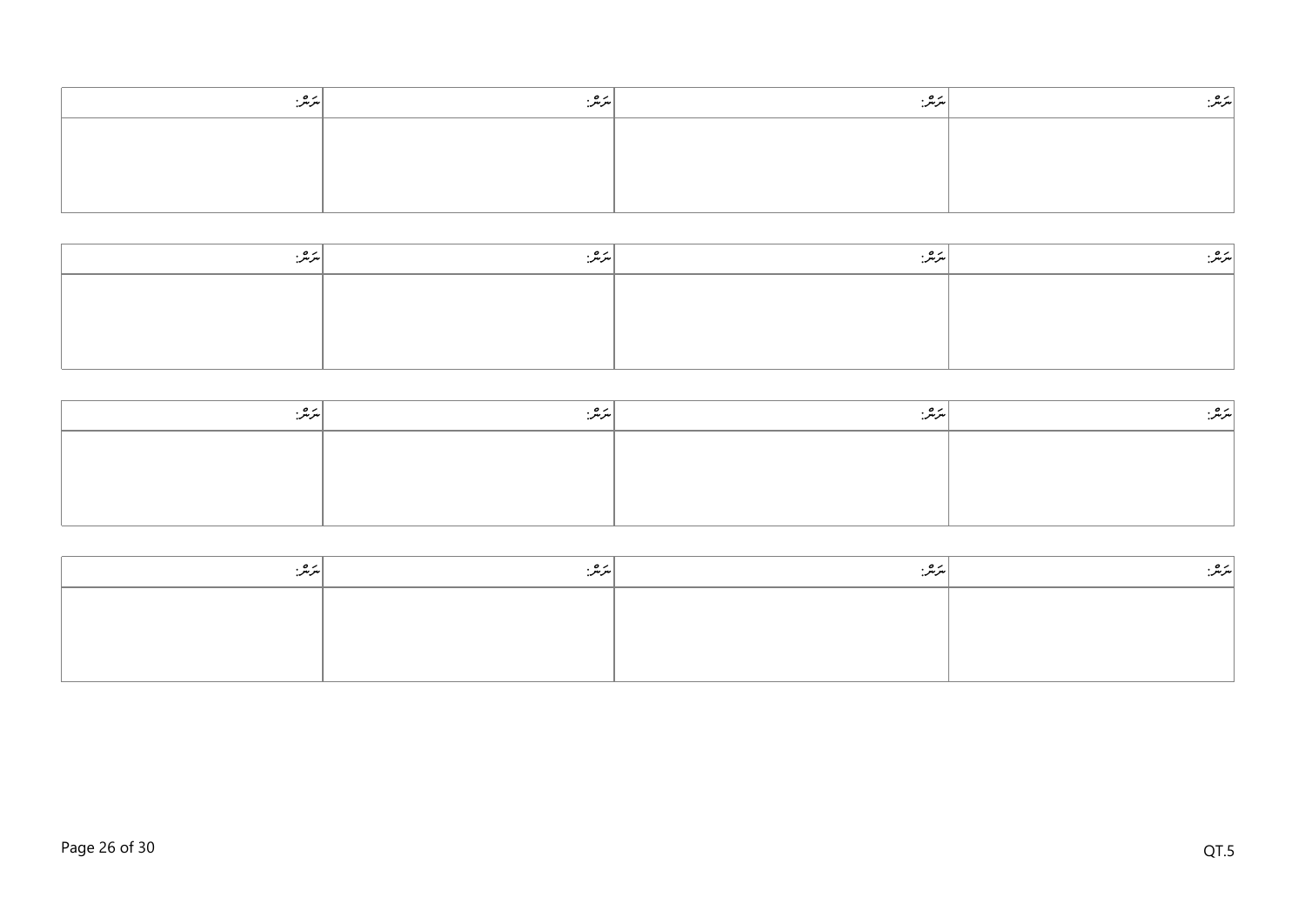| ير هو . | $\overline{\phantom{a}}$ | يرمر | اير هنه. |
|---------|--------------------------|------|----------|
|         |                          |      |          |
|         |                          |      |          |
|         |                          |      |          |

| ىر تىر: | $\circ$ $\sim$<br>" سرسر . | يبرحه | o . |
|---------|----------------------------|-------|-----|
|         |                            |       |     |
|         |                            |       |     |
|         |                            |       |     |

| الترنثر: | ' مرتكز: | الترنثر: | .,<br>سرسر. |
|----------|----------|----------|-------------|
|          |          |          |             |
|          |          |          |             |
|          |          |          |             |

|  | . ه |
|--|-----|
|  |     |
|  |     |
|  |     |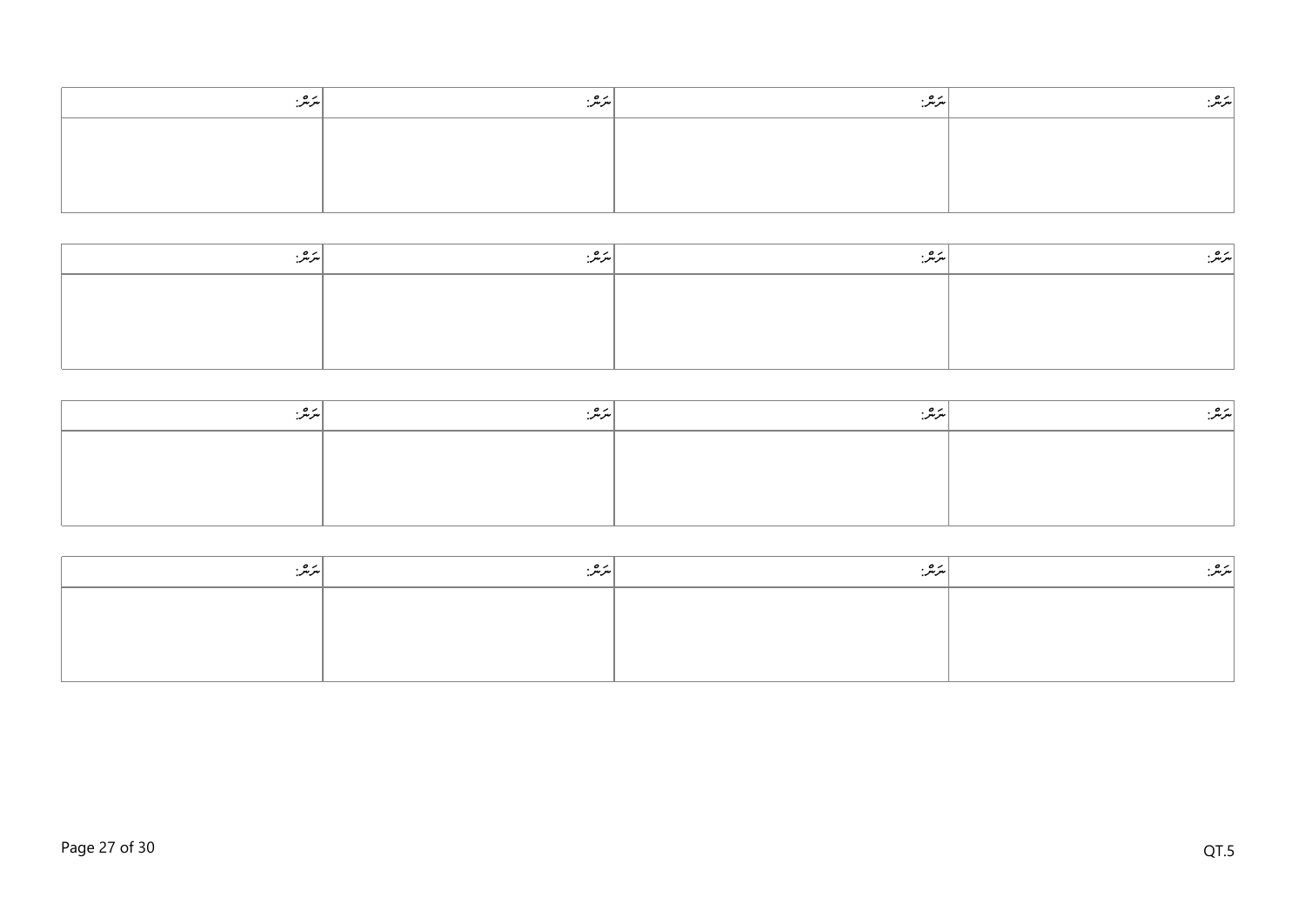| $\cdot$ | ο. | $\frac{\circ}{\cdot}$ | $\sim$<br>سرسر |
|---------|----|-----------------------|----------------|
|         |    |                       |                |
|         |    |                       |                |
|         |    |                       |                |

| ايرعر: | ر ه<br>. . |  |
|--------|------------|--|
|        |            |  |
|        |            |  |
|        |            |  |

| بر ه | 。 | $\sim$<br>َ سومس. |  |
|------|---|-------------------|--|
|      |   |                   |  |
|      |   |                   |  |
|      |   |                   |  |

| 。<br>. س | ىرىىر |  |
|----------|-------|--|
|          |       |  |
|          |       |  |
|          |       |  |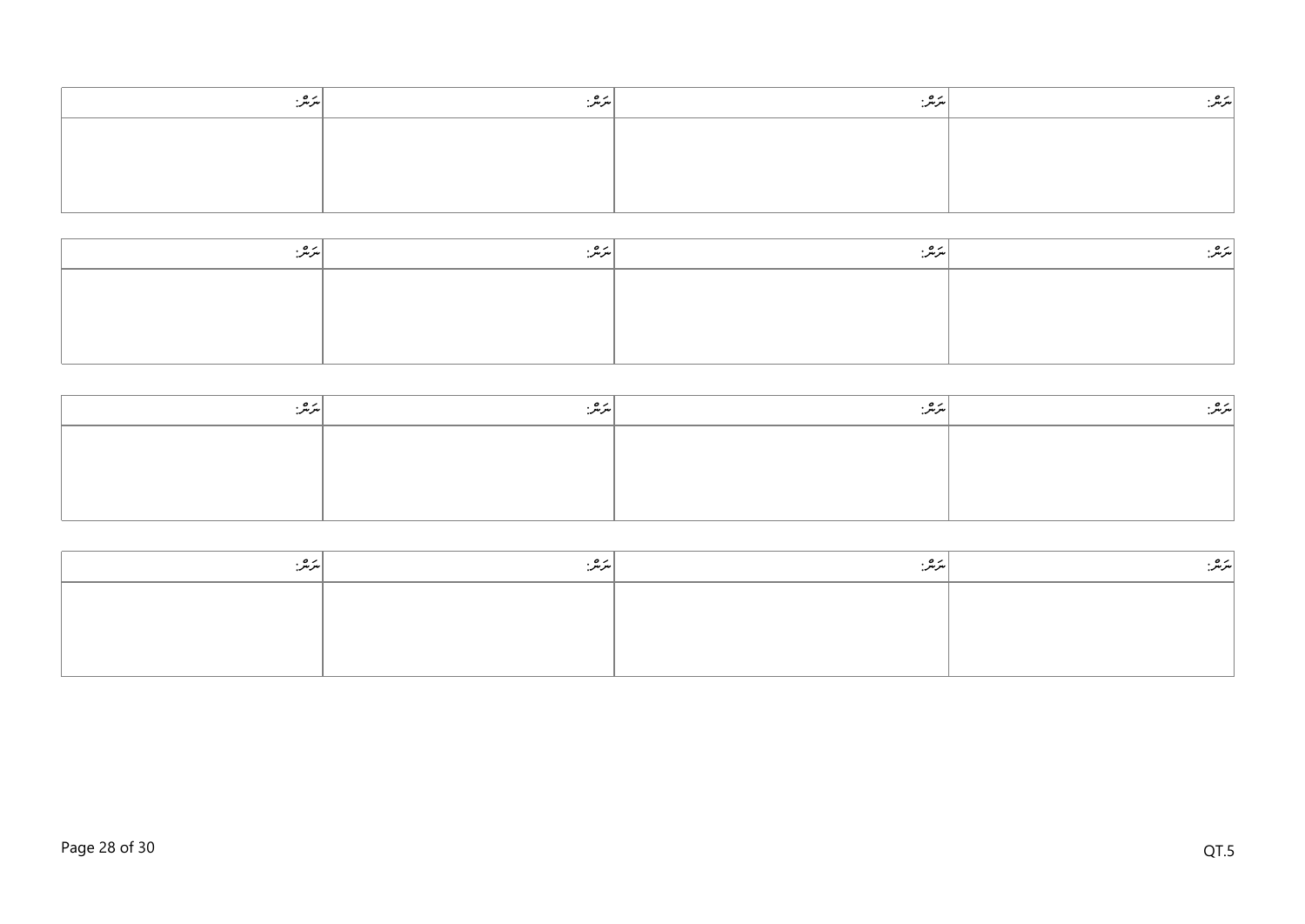| ير هو . | $\overline{\phantom{a}}$ | يرمر | لتزمثن |
|---------|--------------------------|------|--------|
|         |                          |      |        |
|         |                          |      |        |
|         |                          |      |        |

| ىر تىر: | $\circ$ $\sim$<br>" سرسر . | يبرحه | o . |
|---------|----------------------------|-------|-----|
|         |                            |       |     |
|         |                            |       |     |
|         |                            |       |     |

| 'تترنثر: | 。<br>,,,, |  |
|----------|-----------|--|
|          |           |  |
|          |           |  |
|          |           |  |

|  | . ه |
|--|-----|
|  |     |
|  |     |
|  |     |